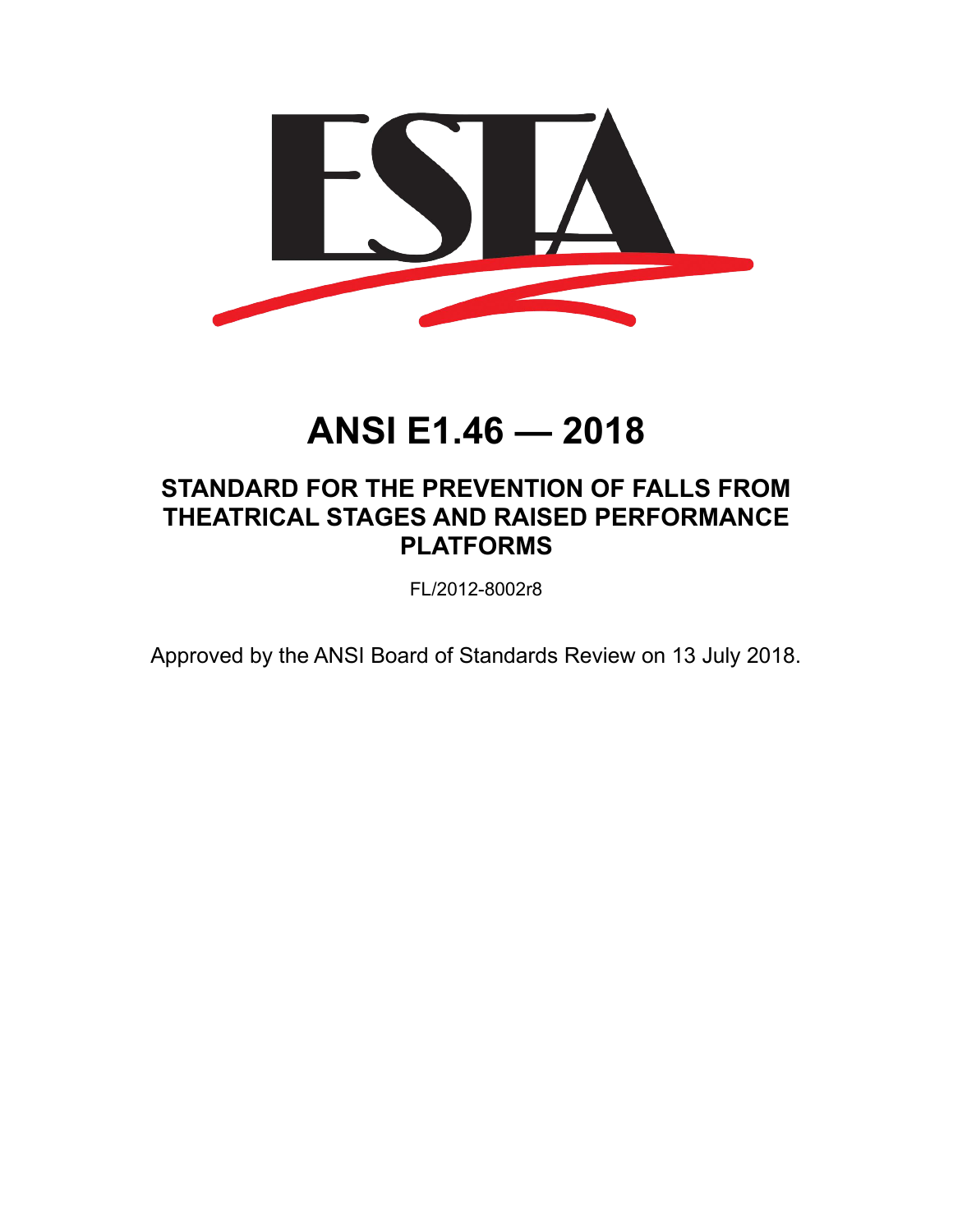# <span id="page-1-0"></span>**NOTICE AND DISCLAIMER**

ESTA does not approve, inspect, or certify any installations, procedures, equipment or materials for compliance with codes, recommended practices or standards. Compliance with a ESTA standard or recommended practice, or an American National Standard developed by ESTA is the sole and exclusive responsibility of the manufacturer or provider and is entirely within their control and discretion. Any markings, identification or other claims of compliance do not constitute certification or approval of any type or nature whatsoever by ESTA.

ESTA neither guarantees nor warrants the accuracy or completeness of any information published herein and disclaim liability for any personal injury, property or other damage or injury of any nature whatsoever, whether special, indirect, consequential or compensatory, directly or indirectly resulting from the publication, use of, or reliance on this document.

In issuing and distributing this document, ESTA does not either (a) undertake to render professional or other services for or on behalf of any person or entity, or (b) undertake any duty to any person or entity with respect to this document or its contents. Anyone using this document should rely on his or her own independent judgment or, as appropriate, seek the advice of a competent professional in determining the exercise of reasonable care in any given circumstance.

Note: Draft or proposed standards or recommended practices are subject to change. Conformance to a draft or proposed standard or recommended practice is no assurance that the product or service complies with the final approved standard or practice or any other version thereof.

#### **Published by:**

The Entertainment Services and Technology Association 630 Ninth Avenue, Suite 609 New York, NY 10036 USA Phone: 1-212-244-1505 Fax: 1-212-244-1502 standards@esta.org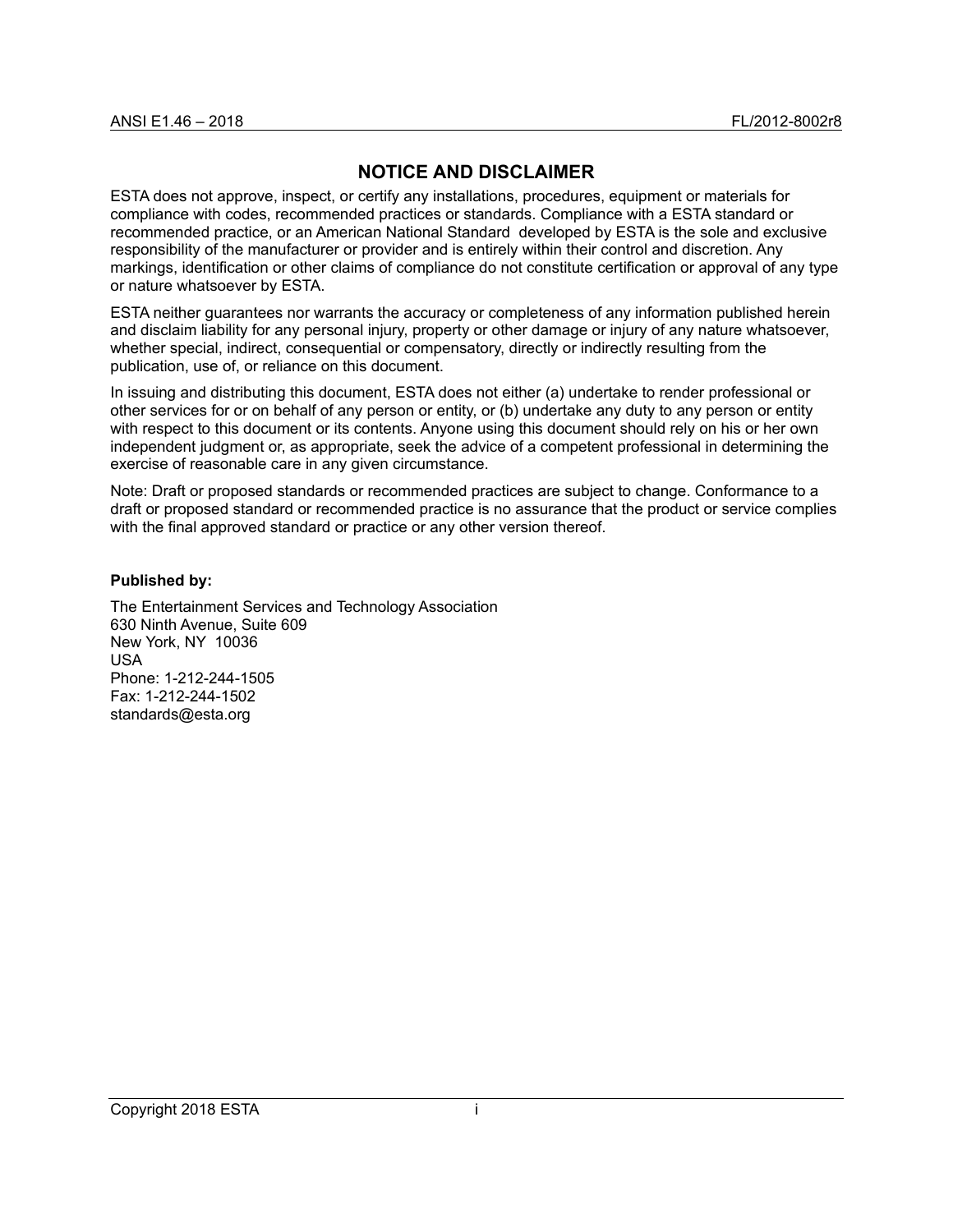# **The ESTA Technical Standards Program**

The ESTA Technical Standards Program was created to serve the ESTA membership and the entertainment industry in technical standards related matters. The goal of the Program is to take a leading role regarding technology within the entertainment industry by creating recommended practices and standards, monitoring standards issues around the world on behalf of our members, and improving communications and safety within the industry. ESTA works closely with the technical standards efforts of other organizations within our industry, including ESA, DTHG, USITT, and VPLT, as well as representing the interests of ESTA members to ANSI, UL, and the NFPA. The Technical Standards Program is accredited by the American National Standards Institute.

The Technical Standards Council (TSC) was established to oversee and coordinate the Technical Standards Program. Made up of individuals experienced in standards-making work from throughout our industry, the Council approves all projects undertaken and assigns them to the appropriate working group. The Technical Standards Council employs a Technical Standards Manager to coordinate the work of the Council and its working groups as well as maintain a "Standards Watch" on behalf of members. Working groups include: Control Protocols, Electrical Power, Event Safety, Floors, Fog and Smoke, Followspot Position, Photometrics, Rigging, and Stage Lifts.

ESTA encourages active participation in the Technical Standards Program. There are several ways to become involved. If you would like to become a member of an existing working group, as have over four hundred people, you must complete an application which is available from the ESTA office. Your application is subject to approval by the working group and you will be required to actively participate in the work of the group. This includes responding to letter ballots and attending meetings. Membership in ESTA is not a requirement. You can also become involved by requesting that the TSC develop a standard or a recommended practice in an area of concern to you.

The Floors Working Group, which authored this Standard, consists of a cross section of entertainment industry professionals representing a diversity of interests. ESTA is committed to developing consensusbased standards and recommended practices in an open setting.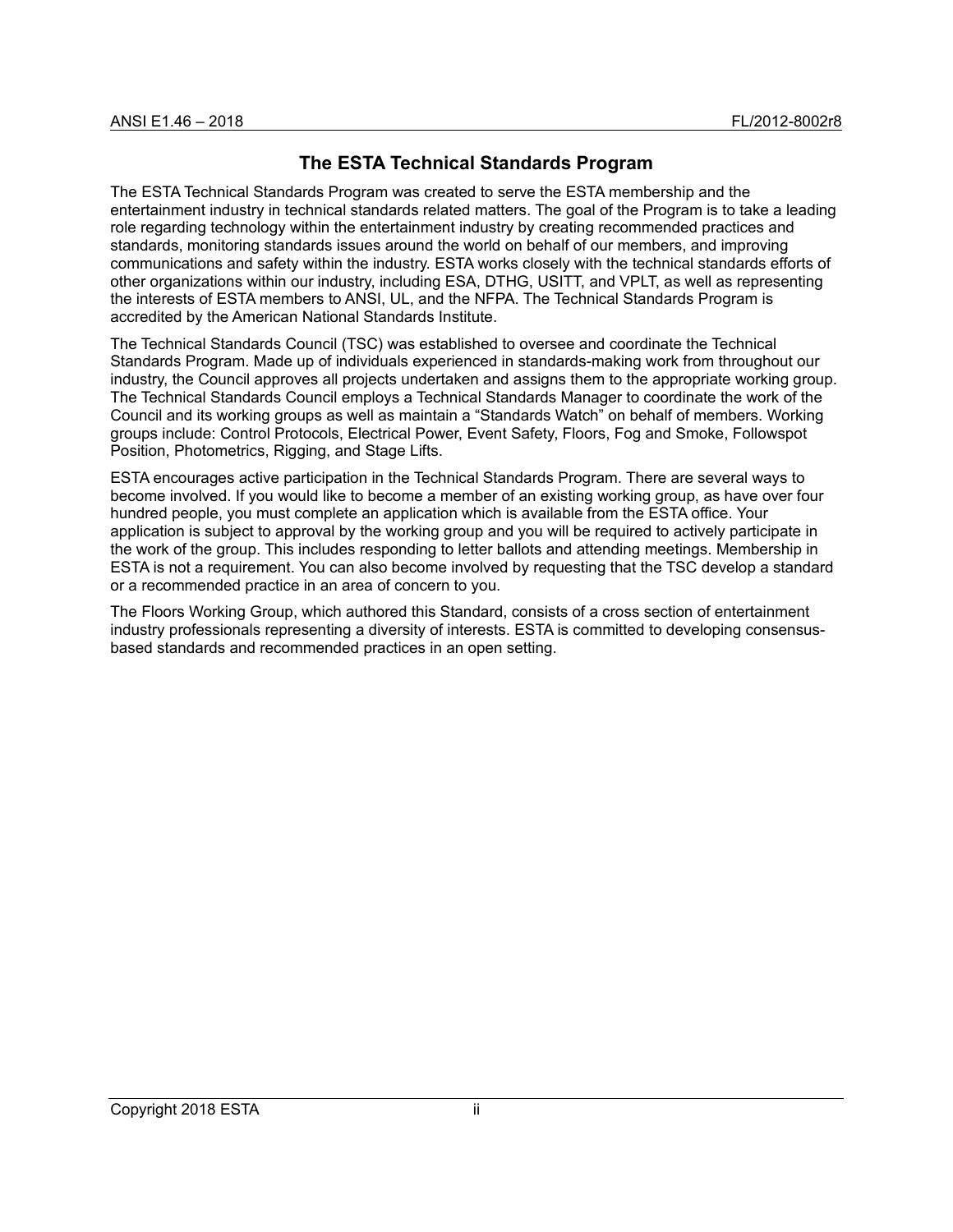# <span id="page-3-0"></span>**Investors in Innovation**

The Technical Standard Program (TSP) is financially supported by ESTA and by companies and individuals who make undirected donations to the TSP. Contributing companies and individuals who have helped fund the TSP are recognized as "Investors in Innovation." The Investors in Innovation when this standard was approved by ANSI's Board of Standards Review include these companies and individuals:

# **VISIONARY LEADERS** (\$50,000 & up)

| <b>ETC</b>                                                                                                                                                                                                                                                                                                                                                                                                                                                                                                                                                         | <b>ProSight Specialty Insurance</b>                                                                                                                                                                                                                                                                                                                                                                                                             |
|--------------------------------------------------------------------------------------------------------------------------------------------------------------------------------------------------------------------------------------------------------------------------------------------------------------------------------------------------------------------------------------------------------------------------------------------------------------------------------------------------------------------------------------------------------------------|-------------------------------------------------------------------------------------------------------------------------------------------------------------------------------------------------------------------------------------------------------------------------------------------------------------------------------------------------------------------------------------------------------------------------------------------------|
| VISIONARY (\$10,000 & up; >100 employees/members)<br><b>Chauvet Professional</b><br>Cisco<br>Columbus McKinnon Entertainment Technology                                                                                                                                                                                                                                                                                                                                                                                                                            | Martin by Harman<br>Robe<br><b>Walt Disney Parks and Resorts</b>                                                                                                                                                                                                                                                                                                                                                                                |
| VISIONARY (\$5,000 & up; 20-100 employees/members)<br>Altman Lighting, Inc.<br><b>German Light Products</b><br><b>JR Clancy</b><br><b>McLaren Engineering Group</b>                                                                                                                                                                                                                                                                                                                                                                                                | Rose Brand<br><b>Stage Rigging</b><br>TMB<br>Tyler Truss Systems, Inc.                                                                                                                                                                                                                                                                                                                                                                          |
| <b>VISIONARY</b> (\$500 & up; <20 employees/members)<br>About the Stage<br>B-Hive Industries, Inc.<br>Scott Blair<br><b>Boston Illumination Group</b><br>Louis Bradfield<br>Candela Controls Inc.<br><b>Clark Reder Engineering</b><br>Tracey Cosgrove & Mark McKinney<br>Doug Fleenor Design<br><b>EGI Event Production Services</b><br><b>Entertainment Project Services</b><br>Neil Huff<br>Hughston Engineering Inc.<br>Interactive Technologies<br>Lankey & Limey Ltd.<br>Jules Lauve<br><b>Brian Lawlor</b><br>Limelight Productions, Inc.<br>John T. McGraw | <b>Mike Garl Consulting</b><br>Mike Wood Consulting<br><b>Power Gems</b><br>Reed Rigging<br><b>Reliable Design Services</b><br>Alan Rowe<br>David Saltiel<br>Sapsis Rigging Inc.<br>Stageworks<br>Dana Taylor<br><b>Steve Terry</b><br><b>Theatre Projects</b><br><b>Theatre Safety Programs</b><br><b>Tobins Lake Sales Theatrical Supply</b><br>Vertigo<br>Steve A. Walker & Associates<br><b>Westview Productions</b><br><b>WNP Services</b> |
| $\sqrt{2}$                                                                                                                                                                                                                                                                                                                                                                                                                                                                                                                                                         |                                                                                                                                                                                                                                                                                                                                                                                                                                                 |

**INVESTOR** (\$3,000–\$9,999; >100 employees/members) Actors' Equity Association Barbizon Lighting Company Golden Sea Professional Equipment Limited IATSE Local 728 IATSE Local 891

Lex NAMM Rosco Laboratories Texas Scenic Company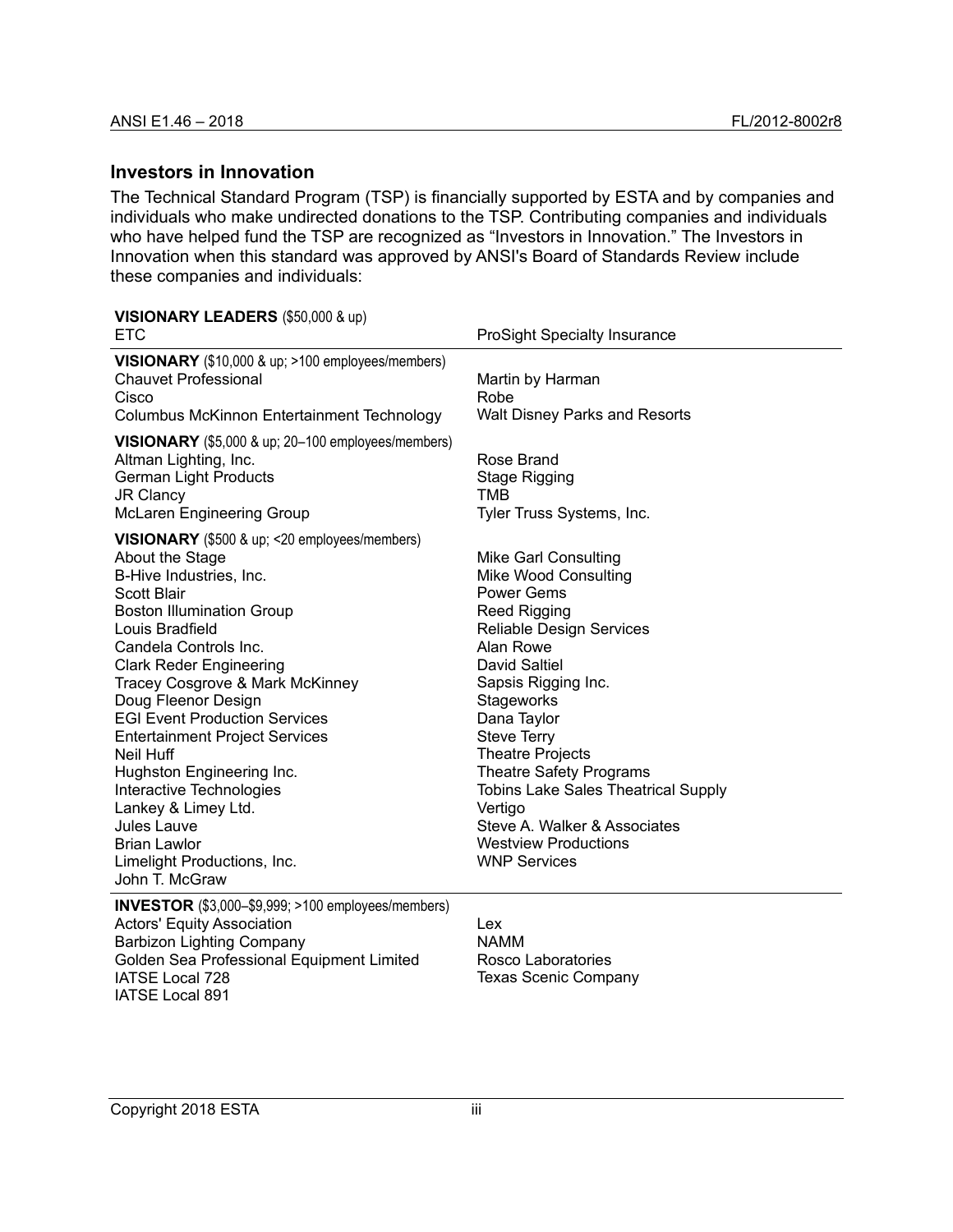**INVESTOR** (\$1,500–\$4,999; 20–100 employees/members) American Society of Theatre Consultants Area Four Industries BMI Supply City Theatrical Inc. InterAmerica Stage, Inc. Lycian Stage Lighting

**INVESTOR** (\$200–\$499; <20 employees/members) Benjamin Cohen Bright Ideas Custom Electronics Inc. Bruce Darden K5600, Inc. Indianapolis Stage Sales & Rentals, Inc. Jason Kyle

**SUPPORTER** (<\$3,000; >100 employees/members) Ian Foulds, IATSE Local 873 Harlequin Floors

#### **SUPPORTER** (<\$1,500; 20–100 employees/members)

Aerial Arts Blizzard Lighting, LLC Creative Stage Lighting Geiger Engineers H&H Specialties High Output InCord iWeiss Oasis Stage Werks

#### **SUPPORTER** (<\$200; <20 employees/members) AC Power Distribution, Inc. Michael Cowger Peter Donovan Entertainment Project Services, LLC Tony Giovannetti Pat Grenfell Mitch Hefter

Bill Hektner Alan Hendrickson Hoist Sales and Services John Huntington Beverly and Tom Inglesby Intensity Advisors JSAV Eddie Kramer J.P. Kyle

Morpheus Lights Niscon Inc. Syracuse Scenery and Stage Lighting Tomcat XSF Xtreme Structures and Fabrication

Eric Loader Moss LED Robert Scales Stephen Vanciel Suga Koubou Co., Ltd.

PSAV

Thern Stage Equipment USAI Lighting

Serapid Stage Equipment & Lighting **Stagemaker** Thermotex Industries, Inc. Total Structures Ultratec Special Effects Vincent Lighting Systems Zhuhai Shengchang Electronics Co.

Michael Lay John Musarra Shawn Nolan Lizz Pittsley Phil Reilly Charles Scott Michael Skinner Skjonberg Controls Inc. Stage Labor of the Ozarks Studio T+L, LLC John Szewczuk Teclumen Theta Consulting Tracy Underhill Robert L. Williams

All donations to the TSP support the Technical Standards Program in general and are not directed to or for the benefit of any particular technical standard project or any Working Group working on any particular standard or project.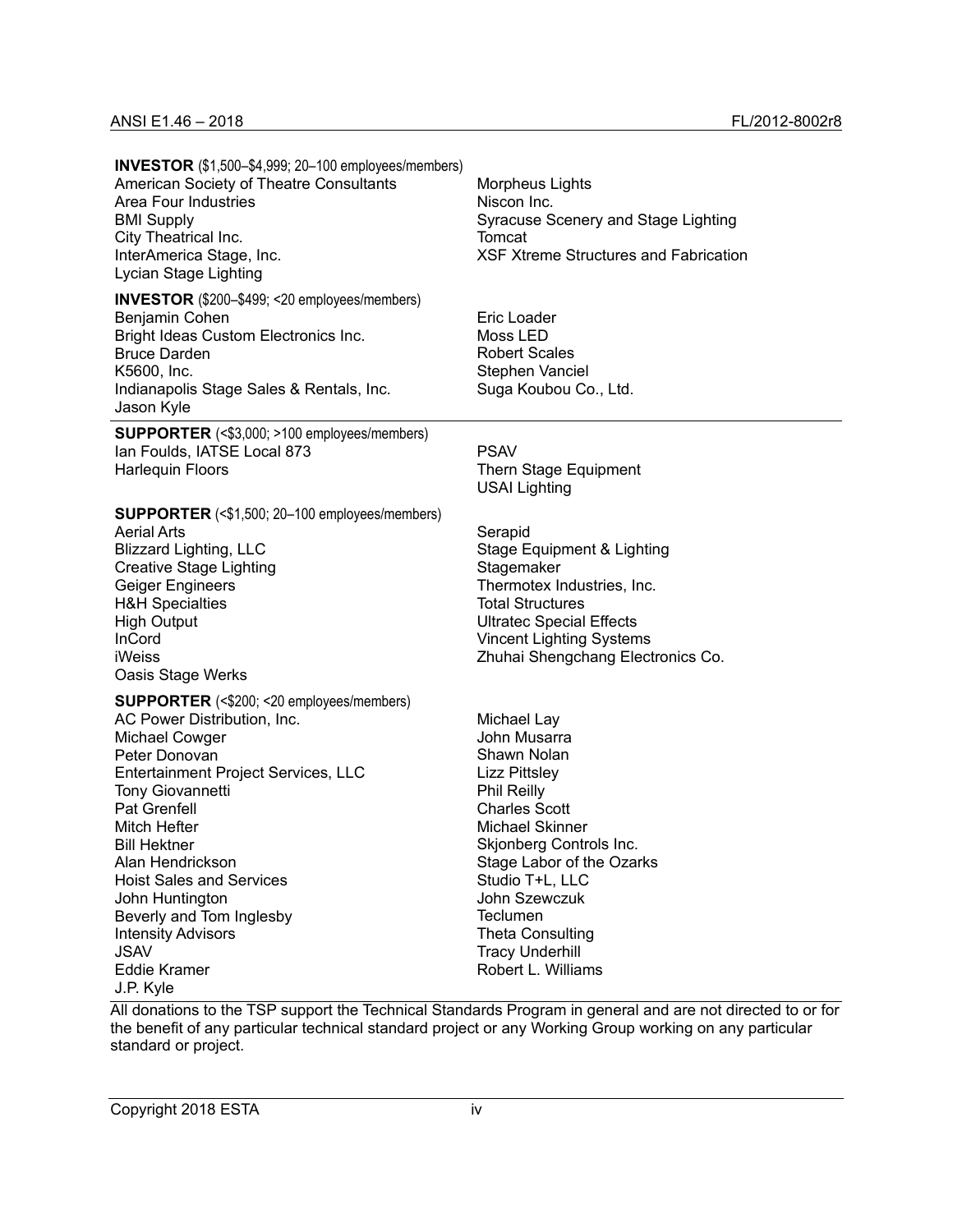# <span id="page-5-0"></span>**Contact Information:**

# **Technical Standards Manager**

Karl G. Ruling The Entertainment Services and Technology Association 630 Ninth Avenue, Suite 609 New York, NY 10036 USA 1-212-244-1505 karl.ruling@esta.org

#### **Assistant Technical Standards Manager**

Richard Nix The Entertainment Services and Technology Association 630 Ninth Avenue, Suite 609 New York, NY 10036 USA 1-212-244-1505 richard.nix@esta.org

#### **Technical Standards Council Chairpersons**

Mike Garl Mike Garl Consulting LLC 836 Smoke Creek Rd. Knoxville, TN 37934 USA 1-865-389-4371 mike@mikegarlconsulting.com Mike Wood Mike Wood Consulting LLC 3705 Ebony Hollow Pass Austin, TX 78739 USA 1-512-288-4916 mike@mikewoodconsulting.com

#### **Floors Working Group Chairpersons**

Jerry Gorrell Theatre Safety Programs P. O. Box 17734 Fountain Hills, AZ 85269 USA 1-480-837-9401 jerryg@jgorrell.com

Tim Hansen Oasis Stage Werks 249 S. Rio Grande Street Salt Lake City, UT 84101 USA 1-801-363-0364 thansen@oasis-stage.com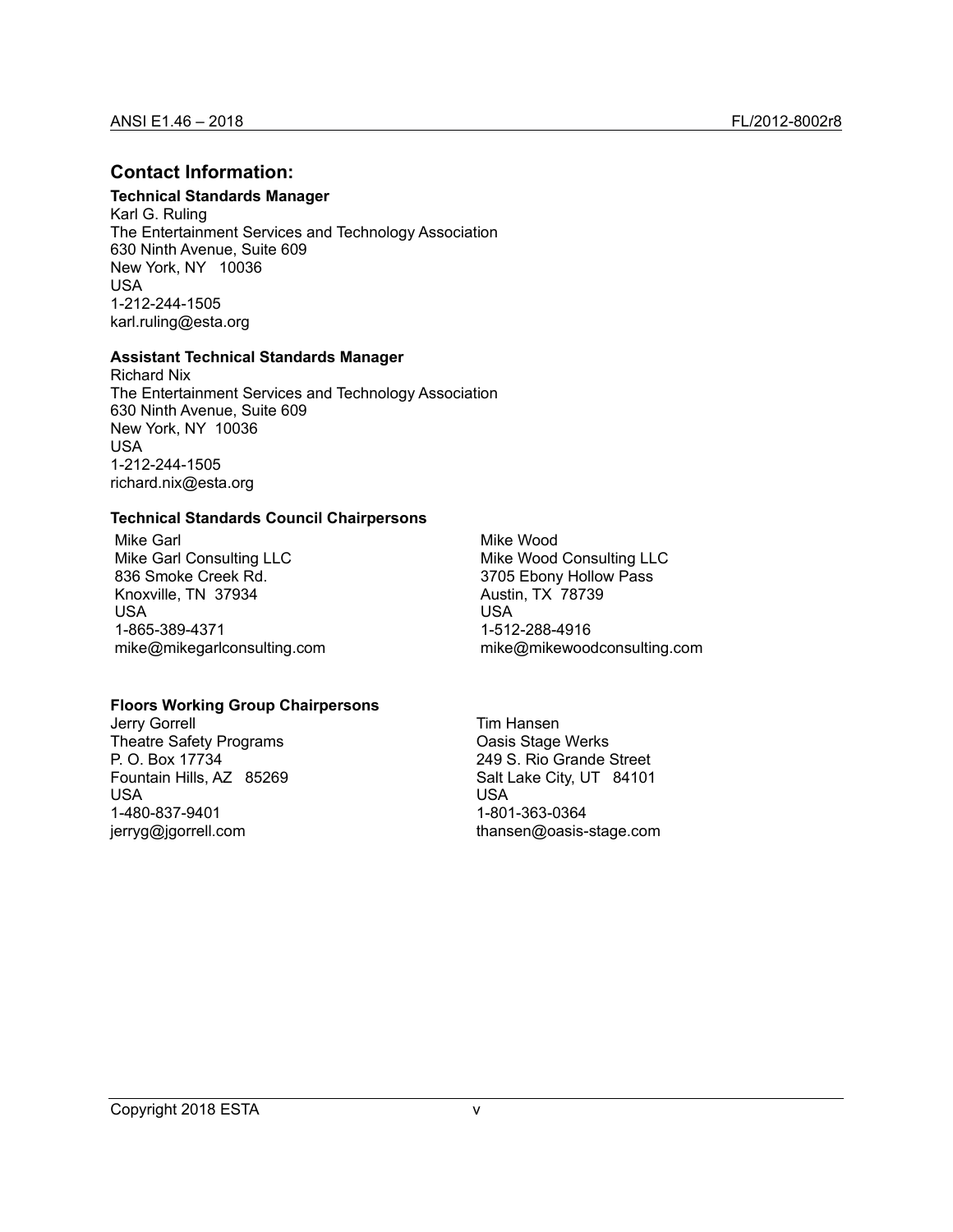#### <span id="page-6-0"></span>**Acknowledgments**

The Floors Working Group members when this document was approved by the working group on 31 May 2018 were.

#### **Voting members:**

Patricia Basileo; American Harlequin Corp. (Harlequin Corporation); MP Bob Dagger; American Harlequin Corp. (Harlequin Corporation); MP William Gillett; Walt Disney Parks and Resorts (the Walt Disney Company); U Jerry Gorrell; Theatre Safety Programs; U Steve Gough; American Harlequin Corp. (Harlequin Corporation); MP Tim Hansen; Oasis Stage Werks; MP Pete Happe; G Gary Justesen; Oasis Stage Werks; MP Fred Kosiewski; Walt Disney Parks & Creative Entertainment (the Walt Disney Company); U Dave LaPage; Productions Unlimited, Inc.; DR Kasper Nyboe; American Harlequin Corp. (Harlequin Corporation); MP Karl G. Ruling; Unit 12 Productions; DE Robert R. Scales; U Steven Serafin; Chubb Group of Insurance Companies; G Keith Sklar; Actors' Equity Association; G Stephen Spendiff; Rosco Canada (Rosco Laboratories); MP

#### **Observer (non-voting) members:**

Robert Barbagallo; Solotech Inc.; DR K.J. Bartosh; U Mark Elliott; the Walt Disney Company; U Robert Haycock; Cal Performances (UC Berkeley); U Nevin Kleege; Kleege Industries; G Jeong Sik Yoo; Ghost LX; DE

#### **Interest category codes:**

CP = custom-market producer DE = designer DR = dealer rental company G = general interest MP = mass-market producer  $U =$ user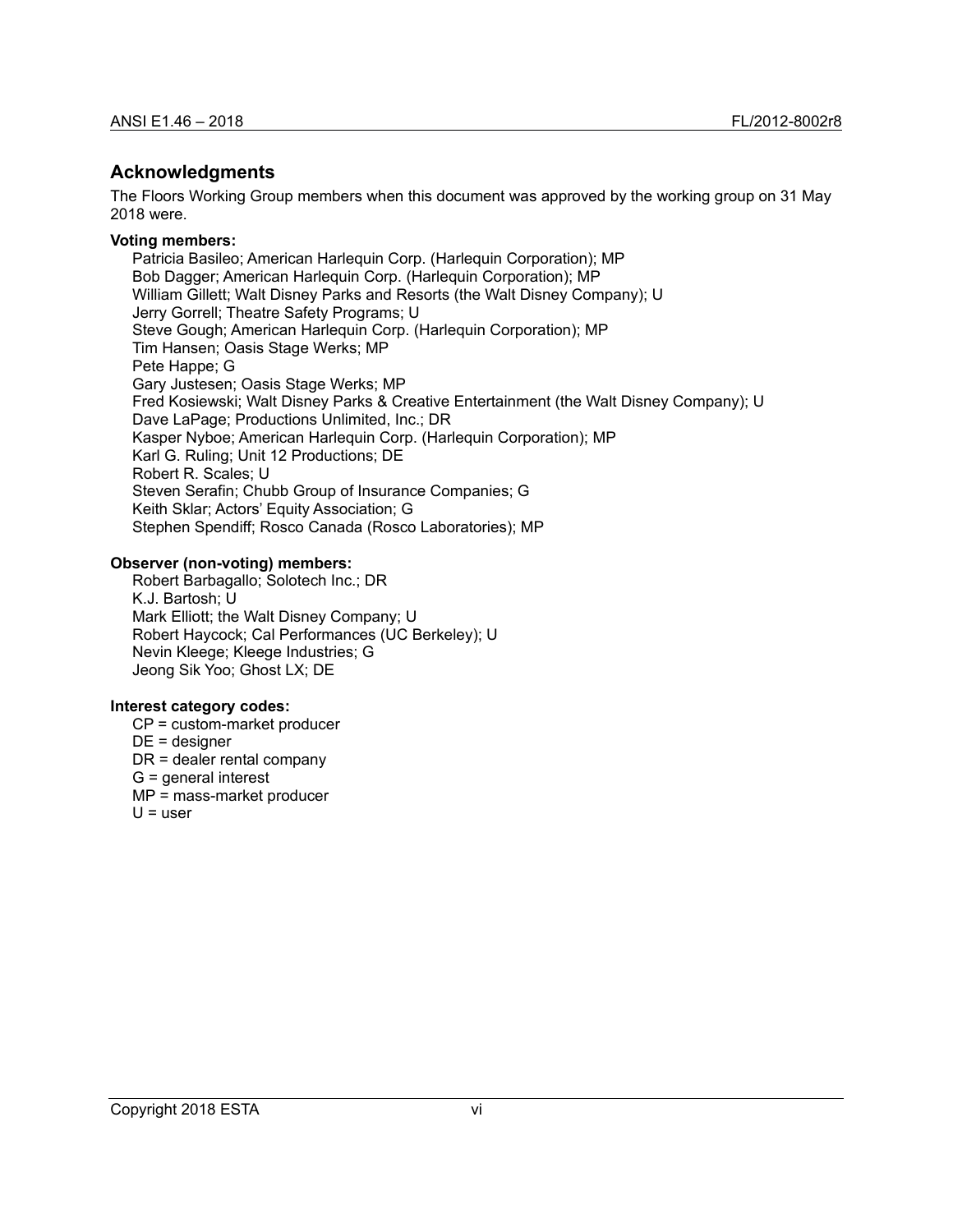# **Table of Contents**

| 3.4.1 Stages and raised performance platforms shall have a fall protection plan<br>4.4.2 Review and revise the plan if the venue or the people using it change significantly6<br>5.1.3 Administration: implementation of safe work practices, procedures, and policies9 |  |
|-------------------------------------------------------------------------------------------------------------------------------------------------------------------------------------------------------------------------------------------------------------------------|--|
|                                                                                                                                                                                                                                                                         |  |
|                                                                                                                                                                                                                                                                         |  |
|                                                                                                                                                                                                                                                                         |  |
|                                                                                                                                                                                                                                                                         |  |
|                                                                                                                                                                                                                                                                         |  |
|                                                                                                                                                                                                                                                                         |  |
|                                                                                                                                                                                                                                                                         |  |
|                                                                                                                                                                                                                                                                         |  |
|                                                                                                                                                                                                                                                                         |  |
|                                                                                                                                                                                                                                                                         |  |
|                                                                                                                                                                                                                                                                         |  |
|                                                                                                                                                                                                                                                                         |  |
|                                                                                                                                                                                                                                                                         |  |
|                                                                                                                                                                                                                                                                         |  |
|                                                                                                                                                                                                                                                                         |  |
|                                                                                                                                                                                                                                                                         |  |
|                                                                                                                                                                                                                                                                         |  |
|                                                                                                                                                                                                                                                                         |  |
|                                                                                                                                                                                                                                                                         |  |
|                                                                                                                                                                                                                                                                         |  |
|                                                                                                                                                                                                                                                                         |  |
|                                                                                                                                                                                                                                                                         |  |
|                                                                                                                                                                                                                                                                         |  |
|                                                                                                                                                                                                                                                                         |  |
|                                                                                                                                                                                                                                                                         |  |
|                                                                                                                                                                                                                                                                         |  |
|                                                                                                                                                                                                                                                                         |  |
|                                                                                                                                                                                                                                                                         |  |
|                                                                                                                                                                                                                                                                         |  |
|                                                                                                                                                                                                                                                                         |  |
|                                                                                                                                                                                                                                                                         |  |
|                                                                                                                                                                                                                                                                         |  |
|                                                                                                                                                                                                                                                                         |  |
|                                                                                                                                                                                                                                                                         |  |
|                                                                                                                                                                                                                                                                         |  |
|                                                                                                                                                                                                                                                                         |  |
|                                                                                                                                                                                                                                                                         |  |
|                                                                                                                                                                                                                                                                         |  |
|                                                                                                                                                                                                                                                                         |  |
|                                                                                                                                                                                                                                                                         |  |
|                                                                                                                                                                                                                                                                         |  |
|                                                                                                                                                                                                                                                                         |  |
|                                                                                                                                                                                                                                                                         |  |
|                                                                                                                                                                                                                                                                         |  |
|                                                                                                                                                                                                                                                                         |  |
|                                                                                                                                                                                                                                                                         |  |
|                                                                                                                                                                                                                                                                         |  |
|                                                                                                                                                                                                                                                                         |  |
|                                                                                                                                                                                                                                                                         |  |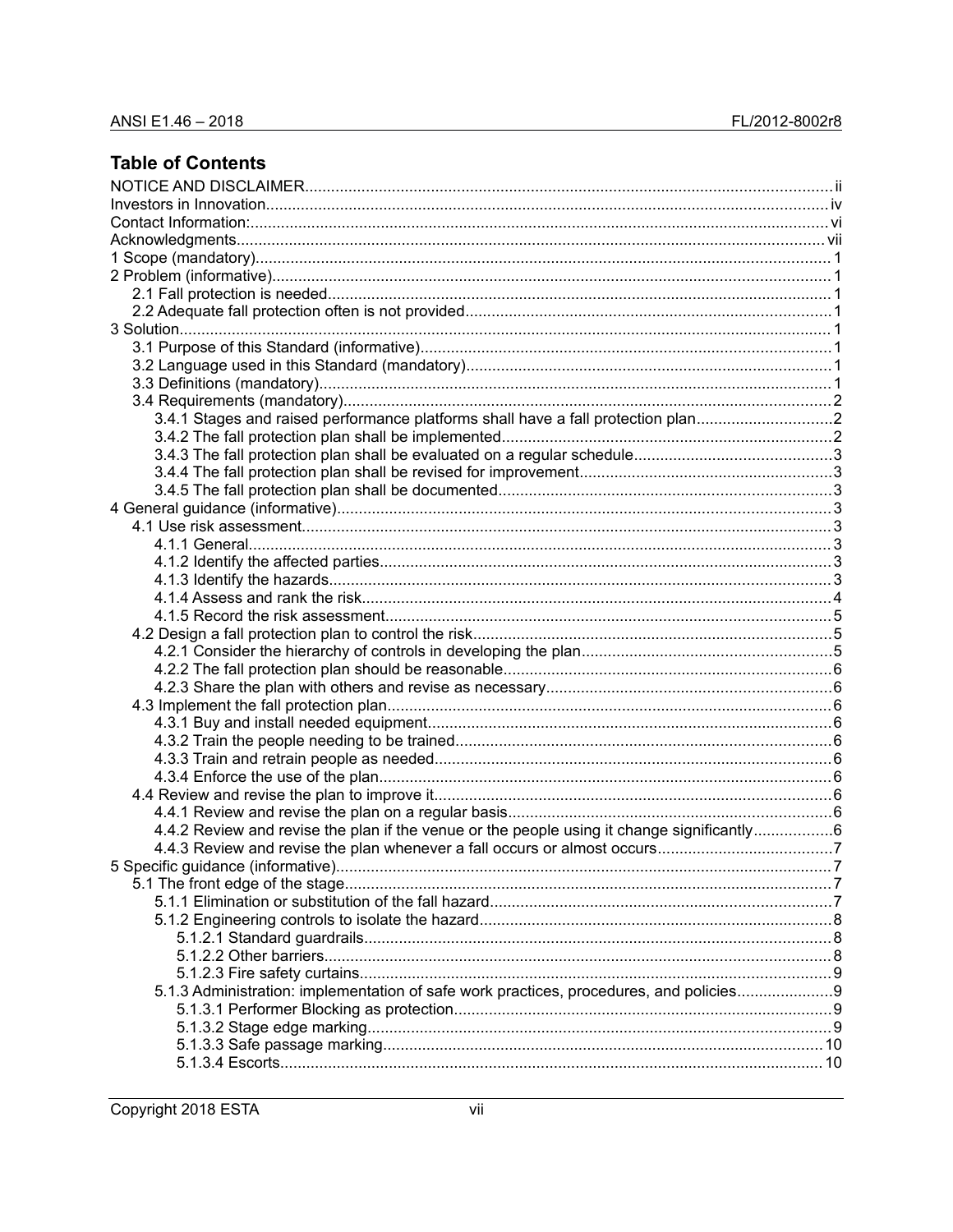| 29 CFR 1910.28, Duty to have fall protection and falling object protection. (general industry)12 |  |
|--------------------------------------------------------------------------------------------------|--|
|                                                                                                  |  |
| 29 CFR 1926.502 Fall protection systems criteria and practices. (construction industry)14        |  |
|                                                                                                  |  |
|                                                                                                  |  |
|                                                                                                  |  |
|                                                                                                  |  |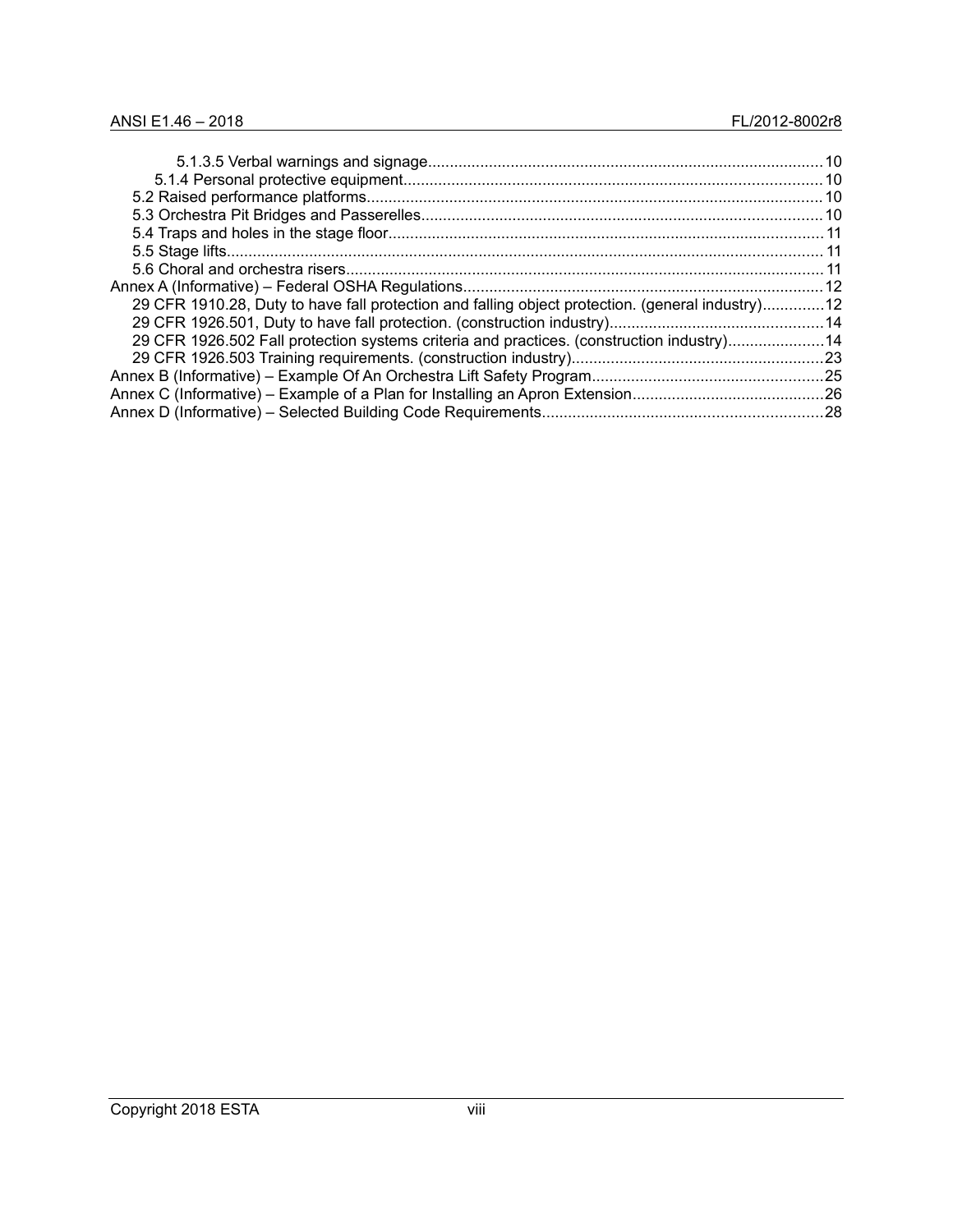# <span id="page-9-7"></span>**1 Scope (mandatory)**

This Standard offers guidance to people working in the entertainment industry on preventing falls by performers, technicians, and members of the public from theatrical stages and raised performance platforms into orchestra pits, into audience areas, into stage traps, and from raised surfaces to surfaces that are lower. Its guidance is intended to be applied to stages and raised platforms used for performance of a show or event to an audience. It is not intended to offer guidance for fall protection in off-stage areas or audience spaces, such as theatre lobbies, although the recommendations in this Standard may be used in those areas at the discretion of the reader. The guidance offered in this Standard may be applied on a per show basis or to a performance venue.

# <span id="page-9-6"></span>**2 Problem (informative)**

# <span id="page-9-5"></span>**2.1 Fall protection is needed**

Management, supervisors, and workers have a responsibility to ensure that all persons are kept safe from fall hazards. Workplace health and safety regulations in virtually all industrialized nations require this, but it is also good management. Falls and the injuries that result are expensive in money and time. Even when there is no significant injury, a fall stops a show, stops work, and generally wastes time and damages morale.

# <span id="page-9-4"></span>**2.2 Adequate fall protection often is not provided**

Because a standard guardrail historically has not been installed across the front of a stage, and because a guardrail would be visibly obtrusive in most stage shows, there is the common perception that stages and raised performance platforms are special places where fall protection is not needed. The expectation is that people understand that the edge of a stage or raised platform, or an open trap in a stage floor, is a danger and will take appropriate action to protect themselves. This expectation is often proven to be unfounded, with expensive results.

# <span id="page-9-3"></span>**3 Solution**

# <span id="page-9-2"></span>**3.1 Purpose of this Standard (informative)**

The purpose of this Standard is to encourage people in safety management positions to accept their responsibility to provide fall protection against falls from stages and raised performance platforms for all the people whom they might need to protect in an entertainment venue. The purpose of this Standard also is to help them successfully fulfill that responsibility. It lays out what is required to provide this protection, and offers suggestions on some of the methods that might be used.

This Standard is not written as a compliance or enforcement document.

# <span id="page-9-1"></span>**3.2 Language used in this Standard (mandatory)**

**3.2.1** "Shall," "shall not," and "shall not be" indicate mandatory requirements.

**3.2.2** "Should" indicates something that is recommended but not mandatory. "Should not" indicates something that is not recommended but that is not prohibited**.**

# <span id="page-9-0"></span>**3.3 Definitions (mandatory)**

**Competent Person:** a person who is capable of identifying existing and predictable hazards in the workplace, and who is authorized to take prompt corrective measures to eliminate hazards.

**Orchestra pit bridge:** in a theatre, a narrow walkway that extends over the orchestra pit from the stage.

**Passerelle:** in a theatre, a narrow walkway that extends from the stage and that encircles the orchestra pit, separating the pit from the auditorium.

**Performer Blocking:** how the performers are placed and move around on the stage during rehearsals or performances of a play, dance, or other entertainment event.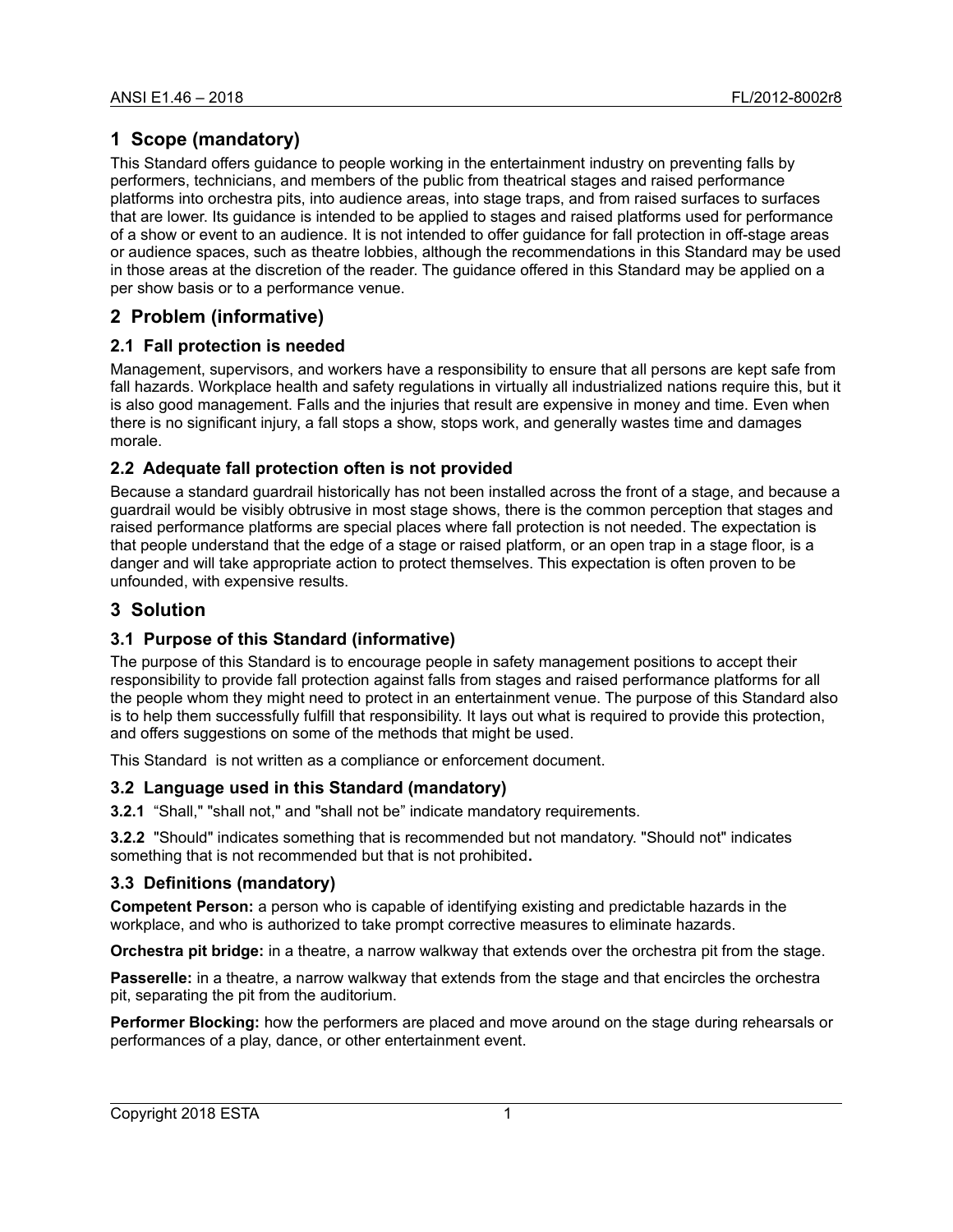**Qualified Person:** a person who by possession of a recognized degree or certificate of professional standing, or who by extensive knowledge, training, and experience, has successfully demonstrated the ability to solve or resolve problems relating to the subject matter and work.

**Raised performance platform:** an area raised above the surrounding floor area that functions as a stage.

**Reasonable:** an action or specification that would be considered both adequate and moderate under the circumstances by a Qualified Person.

**Safety Monitoring System:** a fall protection system in which a competent person is present and is responsible for recognizing and warning other people of imminent fall hazards.

**Stage:** a space within an assembly occupancy or outdoor assembly area that is used by entertainers, politicians, or public speakers to offer entertaining acts or speeches for the benefit of an observing audience.

#### <span id="page-10-2"></span>**3.4 Requirements (mandatory)**

#### <span id="page-10-1"></span>**3.4.1 Stages and raised performance platforms shall have a fall protection plan**

**3.4.1.1** The management of performance venues or of theater production companies shall ensure that a fall protection plan be developed, documented, implemented and evaluated for theatrical stages and raised performance platforms that are under their jurisdiction or control.

**3.4.1.2** The fall protection plan shall provide reasonable measures to protect employees, volunteers, visitors, and members of the public from falls from stages and raised performance platforms to lower levels, such as an orchestra pit, first row of the auditorium, or a lower stage level, or into open stage traps.

**3.4.1.3** The fall protection plan shall be developed for all the operating modes of the stage or performance platform, including, but not limited to:

- Unoccupied with no production on stage or in residence
- Unoccupied with production on stage or in residence (e.g., overnight or non-working days)
- Move-in or setup
- Move-out or strike
- Rehearsal
- Dress rehearsal
- Technical rehearsal
- **Performance**
- Maintenance or work call
- Visitor to site to perform task or observe activities
- Tours of facility
- Public/audience access (e.g., award shows, receptions on-stage)

**3.4.1.4** The fall protection plan shall be effective at all times: 24 hours a day, every day of the year.

**3.4.1.5** The fall protection plan may be developed on the basis of serving a performance venue regardless of particular shows or events that are occurring in the venue, or it may be developed for a particular show or event, but there always shall be a fall protection plan in effect for a stage or raised performance platform that provides reasonable protection whenever there is the possibility of any person falling from a higher floor level to a lower level.

#### <span id="page-10-0"></span>**3.4.2 The fall protection plan shall be implemented**

**3.4.2.1** Equipment needed to implement the plan shall be installed.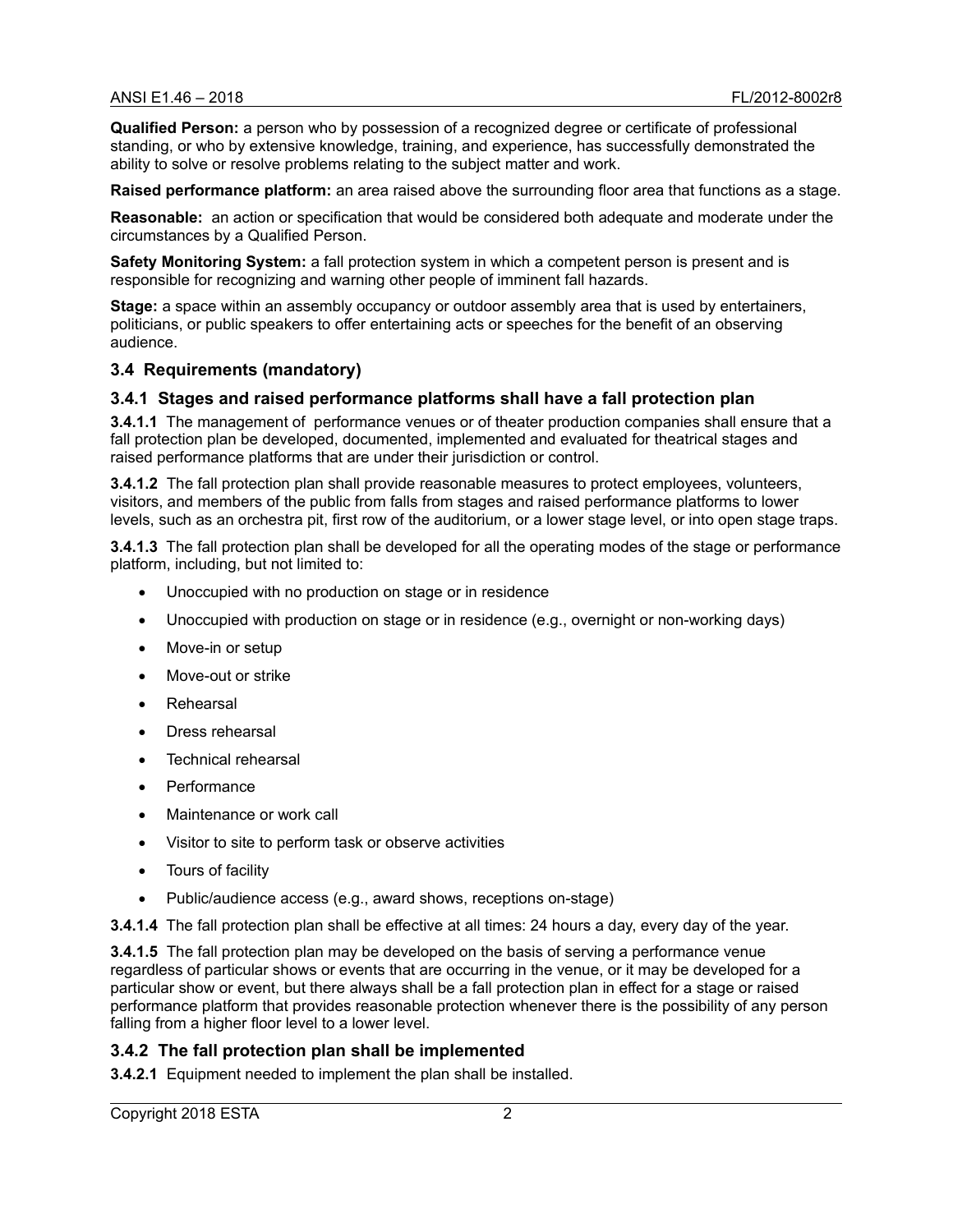**3.4.2.2** People needing training to implement the plan shall be trained.

**3.4.2.3** People needing to be assigned specific tasks to implement the plan shall be assigned those tasks.

**3.4.2.4** People with assigned tasks shall perform them.

#### <span id="page-11-7"></span>**3.4.3 The fall protection plan shall be evaluated on a regular schedule**

**3.4.3.1** The fall protection plan shall be evaluated annually or more frequently on a regular basis.

**3.4.3.2** The fall protection plan shall be evaluated whenever a fall occurs that the plan was designed to prevent.

**3.4.3.3** The fall protection plan shall be evaluated whenever the hazard conditions change.

#### <span id="page-11-6"></span>**3.4.4 The fall protection plan shall be revised for improvement**

**3.4.4.1** The fall protection plan and its implementation shall be reviewed and revised based on the results of the evaluations done per 3.4.3 and its subclauses.

**3.4.4.2** Revisions to the fall protection plan shall be implemented quickly, not more than 14 days after the revision is finalized for non-critical changes, but before the next authorized use of the stage or raised performance platform if the risk needing mitigation is extreme.

#### <span id="page-11-5"></span>**3.4.5 The fall protection plan shall be documented**

# <span id="page-11-4"></span>**4 General guidance (informative)**

#### <span id="page-11-3"></span>**4.1 Use risk assessment**

#### <span id="page-11-2"></span>**4.1.1 General**

Start with a risk assessment to determine what fall risks there might be and their severity. The risk assessment will allow you to prioritize which risks are most in need of reduction or elimination. The risk assessment should be performed for all possible stage or platform conditions, including the unoccupied facility, move-in, move-out, and performance. The risk assessment might be one large document or multiple documents covering the different uses or operating modes of the stage or performance platform.

Information on risk assessment can be found many places. One source is the ASSE's Risk Assessment Institute on the Institute's website http://www.oshrisk.org. More information also is available in *Safe Stages Best Practices,* Theatre Alberta (2007); *A Practical Guide to Health and Safety in the Entertainment Industry*, Marco van Beek (2000); and other publications**.**

#### <span id="page-11-1"></span>**4.1.2 Identify the affected parties**

The risk assessment needs to identify the at-risk persons and the risk. Identifying those at risk will help you avoid overlooking some people at risk, such as delivery people who might cross a stage to make a delivery to a production office. What constitutes reasonable risk remediation depends at least partially on who is at risk. Risk remediation for an open stage trap might include training for performers and technicians, but training would be impractical for protecting people who are not part of the theatre or production staff.

# <span id="page-11-0"></span>**4.1.3 Identify the hazards**

Within the theatre industry, hazards should be identified and assessed on three levels:

- for the facility/venue/worksite
- for each department (Wardrobe, Props, Scenic Construction, Scenic Art, Stage, Front of House, etc.)
- for each production and the activities involved

In its simplest form, a hazard assessment answers the question "What if ...?"

- there isn't a guardrail on the staircase where the sword fight takes place?
- the actors are late to their positions at the top of the act and rush onstage?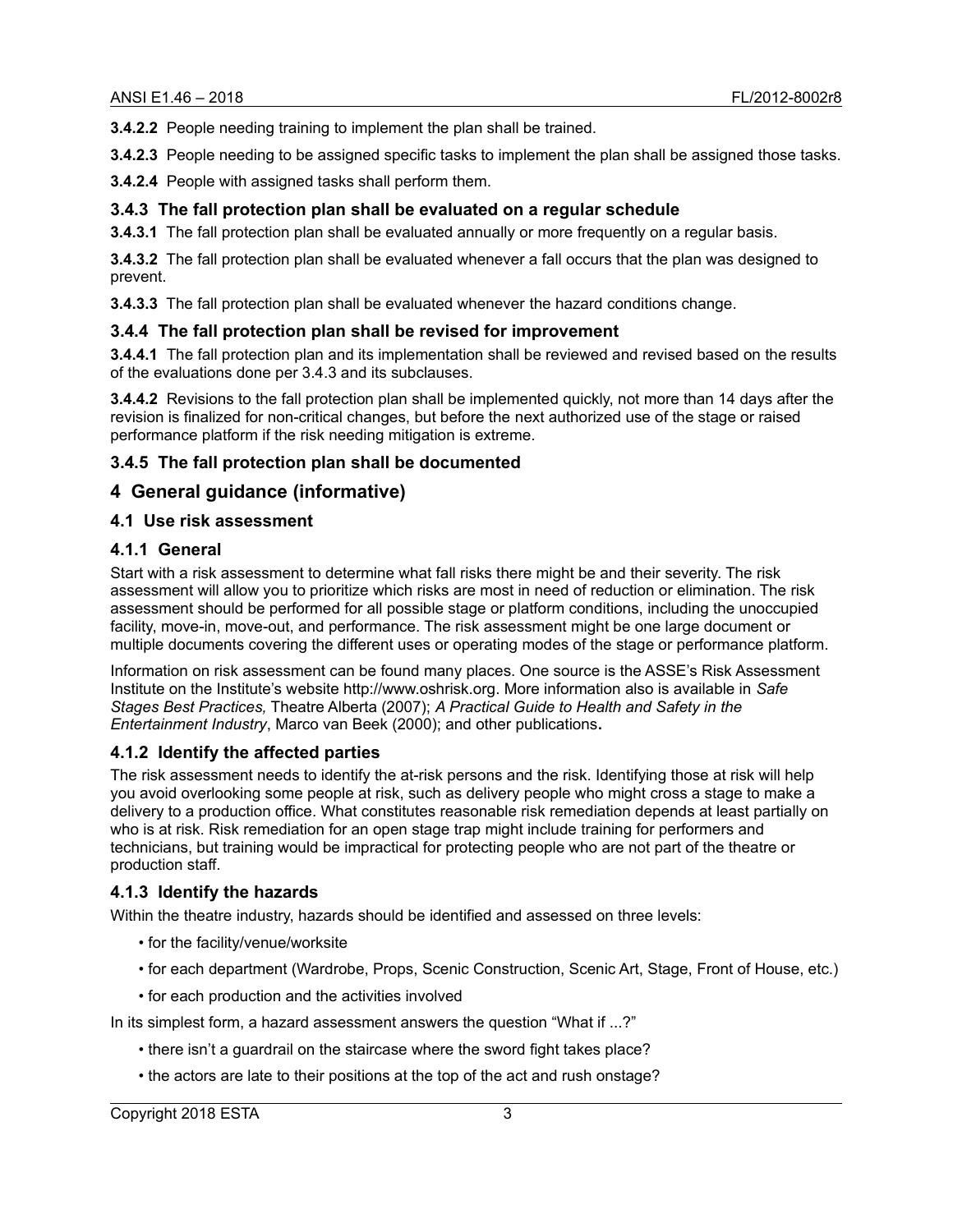- the carpenters need to do last-minute touch-ups on the set just before curtain?
- the electricians have to do a last minute refocus or relamp?
- the janitor has to access the supplies closet on stage left to service the toilets on stage right, and does this late at night after the show?

There are a number of ways to identify hazards:

- **walk around** the worksite and look at how work is done
- **ask** technicians and performers at the venue what they consider unsafe
- **think** about what could possibly go wrong, being sure not to overlook things that people may have "worked around" for years
- **review** incidents that have occurred at the venue
- **talk** to others in the industry to find out what hazards they have identified or what sort of incidents they have had

#### <span id="page-12-0"></span>**4.1.4 Assess and rank the risk**

Hazard recognition and risk assessment are sequential tasks. Recognition of the hazard is the first step. The next step is to determine the severity and likelihood of a possible injury caused by the hazard. Risk is the product of the severity of a hazard times the probability of it happening. Something that would be very bad but unlikely to happen is a lower risk than something that would be not so bad but much more likely.

Once the likelihood and severity of an injury are identified the appropriate steps can be taken to abate the hazard.

Risk assessment and hazard determination are ongoing activities as conditions change. Hazards that were once unlikely may become probable as equipment ages or the use of the equipment or space changes. Risk reduction solutions that were once impractical may become reasonable.

|             |                      | <b>Severity</b>      |                 |                 |                |                |
|-------------|----------------------|----------------------|-----------------|-----------------|----------------|----------------|
|             |                      | Insignificant<br>(1) | Minor<br>(2)    | Moderate<br>(3) | Major<br>(4)   | Extreme<br>(5) |
|             | Very Unlikely<br>(1) |                      | $\overline{2}$  | 3               | $\overline{4}$ | $\overline{5}$ |
|             | Unlikely<br>(2)      | $\overline{2}$       | $\overline{4}$  | $6\overline{6}$ | $\overline{8}$ | 10             |
| Probability | Possible<br>(3)      | 3                    | $6\overline{6}$ | $\overline{9}$  | 12             | 15             |
|             | Probable<br>(4)      | $\overline{4}$       | $\overline{8}$  | 12              | 16             | 20             |
|             | Very Likely<br>(5)   | $\overline{5}$       | 10              | 15              | 20             | 25             |

#### **Sample Risk Assessment Table**

Low risk  $1 - 3$ Moderate risk  $4 - 8$ High risk  $9 - 14$ Extreme risk15 – 25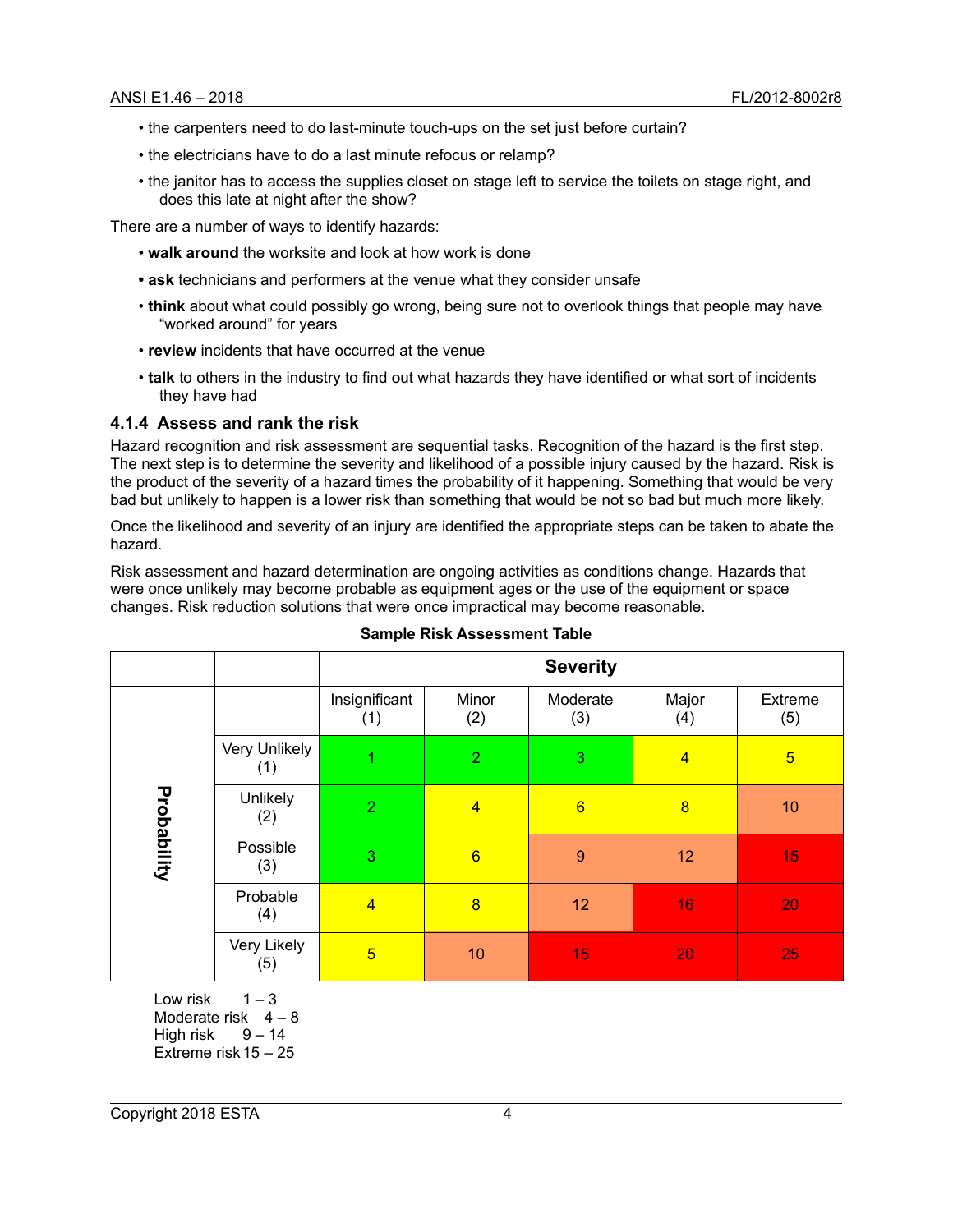The above "Sample Risk Assessment Table" is one of many possible risk assessment tables. Different tables will have different number ranges and different criteria for separating different risk levels, but all serve the function of helping a person doing a risk assessment rank the risk levels of various hazards. The details of the table used matter little; what matters is that hazards are identified and ranked, so that risks can be addressed in reasonable priority. The risk ranking helps in developing an agenda for what needs to be mitigated first.

In entertainment venues, probability and severity are difficult to establish accurately because there usually is little reliable accident data. That is, people do not fall from stages often enough for one to know that the probability of a person falling during an hour of work is a certain percentage. Nor do they fall and are injured often enough for one to state precise percentage probabilities of death, permanent disability, or multi-week loss of work. However, it is important to try. Simply the attempt, on an intuitive basis, of assessing how likely a fall is to occur and the damage that might come from that fall is often enough to allow an understanding of what must be done. Certainly, making no attempt to assess risk or to control it because too much is unknown would be to neglect a basic duty of care for workers and other people.

# <span id="page-13-2"></span>**4.1.5 Record the risk assessment**

The risk assessment should be recorded in a format that is convenient and durable and that can be shared with the affected parties, those people at risk or needing to carry out the risk remediation. Stating the risk assessment in writing is an obvious and usually convenient format, but it might not be appropriate if some of the people needing access to the risk assessment cannot read. Audio or video recordings might be better media in some instances.

# <span id="page-13-1"></span>**4.2 Design a fall protection plan to control the risk**

Design a fall protection plan to reduce the risks of the identified hazards.

# <span id="page-13-0"></span>**4.2.1 Consider the hierarchy of controls in developing the plan**

In the safety management industry, it is generally understood that some controls to reduce risk are more effective than others, either in that they work better or they are more likely to be reliably implemented. The controls are then ranked in a hierarchy, with the better ones being ranked higher. There are slight differences between the different hierarchies outlined in safety standards, but they generally look like the following:

#### **Elimination or Substitution**

Completely eliminate the hazard by removing it, or replace the activity, process, or substance with a less hazardous one

#### **Engineering**

Use mechanical aids or guards to isolate the hazard from those who might be hurt.

#### **Administration**

Implement safe work practices, procedures, and policies

#### **Personal Protective Equipment**

Provide suitable PPE to protect endangered people.

Elimination is obviously the most effective way of reducing the risk of a hazard. It takes it to zero. Using PPE is the least effective because it has to be done properly every time the hazard might be encountered. People get tired, they make mistakes, they take short cuts, and all these things might result in PPE being used ineffectively or not at all. PPE, if it is to be effective, has to work in concert with strong administrative controls.

The hierarchy of controls is a guide, not a set of rigid categories into which every part of a fall protection plan must be made to fit neatly. Some ways of reducing or eliminating a fall risk might fall into two or more categories or require the simultaneous implementation of steps that fit into another category. For example,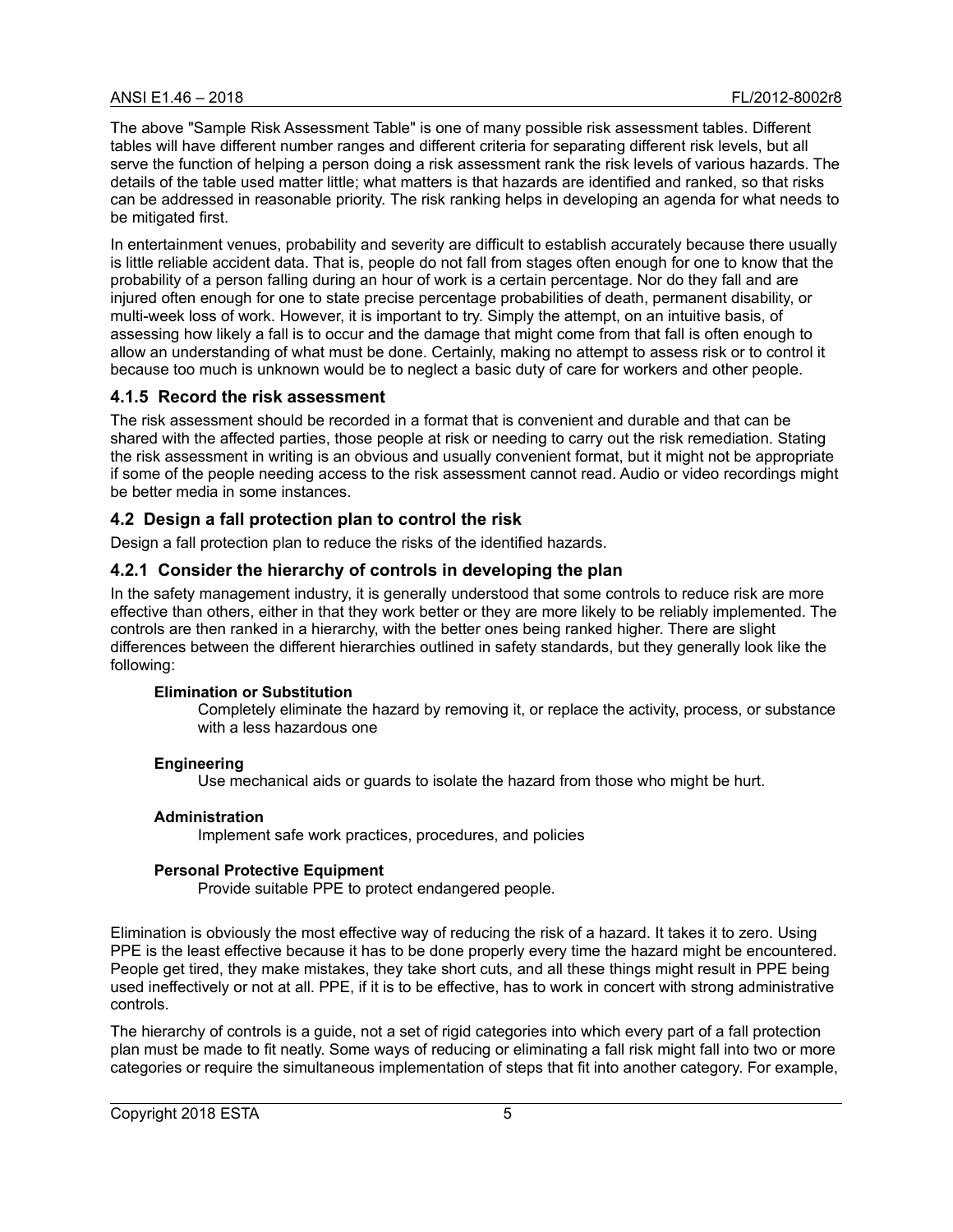fall arrest harnesses and lanyards would be PPE, but they would probably not be used and would be ineffective unless administration steps were taken to require their use.

# <span id="page-14-9"></span>**4.2.2 The fall protection plan should be reasonable**

"Reasonable" is a flexible term. There are a great number of things that can be done to protect people from falling from a stage or raised performance platform, but what would seem to be unreasonable in some circumstances, may be perfectly reasonable in others. For example, putting all people on stage in harnesses that are tethered to the back wall of the stage so that they cannot fall into the orchestra pit would probably not be a reasonable fall protection plan for use during a performance. However, at Goodspeed Opera House there is a vertical shaft from the stage to the loading dock three floors below. During a load-out or load-in, those workers near the shaft moving equipment and scenery in or out are indeed tethered so that they cannot fall into the shaft. All other workers are kept well away from the edge. Tethering the workers in this case, during load-in and load-out, is reasonable and effective fall protection.

A reasonable fall protection plan is both adequate and moderate. It does the job, but it requires no more work or effort than is necessary to do the job.

# <span id="page-14-8"></span>**4.2.3 Share the plan with others and revise as necessary**

Show the plan to other people, particularly those affected by it, to see if they think it is reasonable and practical. Consider their comments and revise as necessary.

# <span id="page-14-7"></span>**4.3 Implement the fall protection plan**

The fall protection plan must be implemented to be effective.

# <span id="page-14-6"></span>**4.3.1 Buy and install needed equipment**

If the plan needs equipment, such as guardrails, safety nets, edge-marking paint, procure it and install it.

# <span id="page-14-5"></span>**4.3.2 Train the people needing to be trained**

The plan should identify who needs to do what. Make sure they receive adequate training and actually learn what they are being trained to do.

# <span id="page-14-4"></span>**4.3.3 Train and retrain people as needed**

As new people come into the venue, they will need training; the training you did last month, before they were on site, will do no good.

Retrain people when it appears that they have forgotten their role in the fall protection plan.

#### <span id="page-14-3"></span>**4.3.4 Enforce the use of the plan**

Supervisors should be taking notice of whether the fall protection plan is being followed or not. If it is not being followed due to indifference or haste, it needs to be enforced.

If the plan is not being followed because it is impractical or not reasonable, the plan needs to be revised.

#### <span id="page-14-2"></span>**4.4 Review and revise the plan to improve it**

#### <span id="page-14-1"></span>**4.4.1 Review and revise the plan on a regular basis**

Determine a reasonable revision schedule and follow it. Once a year is a commonly used frequency, easy to defend if challenged, but more frequently might be appropriate if the use or occupancy of the venue changes frequently.

# <span id="page-14-0"></span>**4.4.2 Review and revise the plan if the venue or the people using it change significantly**

Obviously, if the venue changes and that changes the hazards, the fall protection plan will need to be reviewed and possibly revised. However, if the population at risk changes significantly, that also should trigger a review and possible revision. A fall protection plan that is designed for a venue that is only used by old age pensioners probably will not be adequate if that venue expands its use to cover dance recitals by the local children's dance school.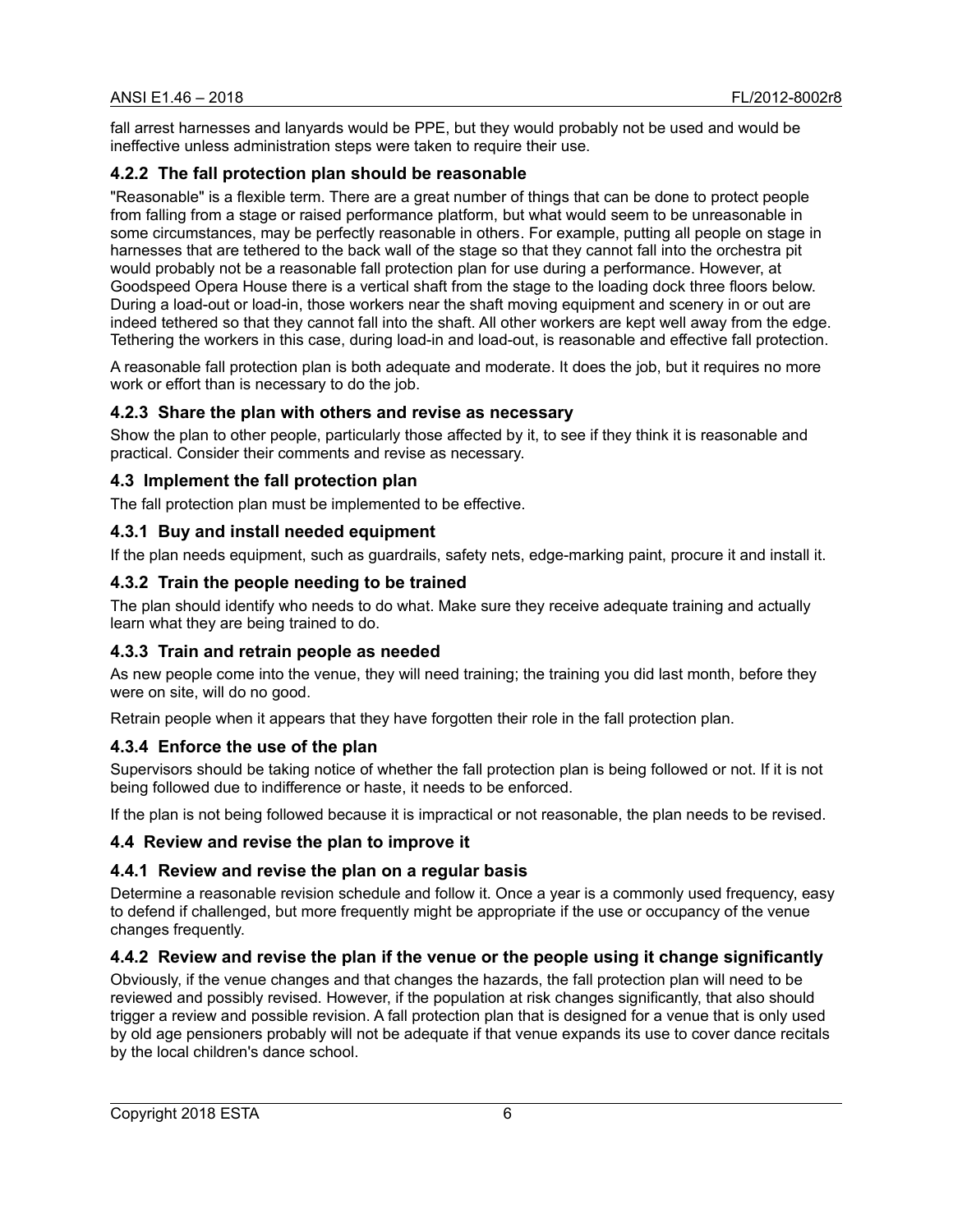#### <span id="page-15-3"></span>**4.4.3 Review and revise the plan whenever a fall occurs or almost occurs**

The goal is no falls. If a fall occurs or is narrowly averted, the fall protection plan is not working as intended. Is there a reasonable modification that can be made to avoid a mishap in the future?

# <span id="page-15-2"></span>**5 Specific guidance (informative)**

#### <span id="page-15-1"></span>**5.1 The front edge of the stage**

The front of the stage is an obvious fall hazard. It is a particularly high risk when there is an orchestra pit between the stage and the first row of the audience, but there is still a considerable risk if there is no pit and a person falling would land in the first row of seats.

Reasonable fall protection for the front of the stage changes with the use of the space. For example, a guard rail is effective fall protection when a performance is not going on, but might be visually in the way during a show. Careful Performer Blocking and rehearsal of the show's cast would be effective fall protection during the performance, but would be impractical for protecting audience members called up to the stage during an awards event. There is no one solution for this hazard for all situations other than eliminating the drop from the stage to the floor adjacent and below it.

#### <span id="page-15-0"></span>**5.1.1 Elimination or substitution of the fall hazard**

Completely eliminating the stage-edge fall hazard by removing it might not be practical. (Can you eliminate the raised stage in a proscenium theatre?) However, sometimes it is possible and often the hazard can be reduced by reducing the possible fall distance, so elimination or substitution should be considered.

In a traveling or outdoor performance situation, is a raised stage necessary? If a performance can be done in front of an audience adequately without setting up platforms, don't set up platforms. Perhaps the audience will be on a hillside looking down on an outdoor playing space; then perhaps no raised stage is necessary. If there needs to be a delineation between the audience and the playing space, perhaps a change of floor or ground surface will suffice. Another alternative is to delineate the playing space with a line on the ground. Mummers performing at Warwick Castle one summer used a thick rope laid on the grass to delineate the performance space, to separate where they were performing from where the audience could stand or sit.

Reducing the possible fall distance reduces the risk, although it does not eliminate the hazard. It substitutes a lesser risk for a greater one. The impact of a fall is proportional to the distance fallen. That is, a person falling six feet will hit twice as hard as a person falling three feet. Any reduction in possible fall distance, for example, by raising an orchestra pit floor with portable platforms, will reduce the probability of serious injury or death from the fall, although it will not reduce the probability of that fall.

Some theatres have addressed the hazard of falling into the orchestra pit by decking over part of the orchestra pit with expanded metal grating. Sound and air move through the grating, but it is strong enough to support people walking on it. This reduces the probability of someone falling into the pit by leaving only a small opening around where the conductor stands so that his face and arms can be seen by performers on stage. Since the grating is strong enough for people to walk on, experience has shown that people often do walk on the orchestra pit grating during non-performance times, even if it is venue policy that no one shall do this. Walking on the grating creates a fall hazard at the boundary of the orchestra pit grating and the auditorium seating, thus substituting the risk of falling into the audience for the risk of falling into the pit. However, the possible fall distance into the audience seating is much less than the fall distance into the pit, so the grating significantly lowers the overall risk.

Fabric nets also have been used successfully to control the risk of people falling into the orchestra pit. They have the disadvantage over gratings that they sag if someone falls onto one, so adequate space must be allowed below the net for the fall to be arrested before the falling person lands on a musician or the top of a musical instrument. However, they also have the advantage of being difficult to walk on, so few adults would even try to walk across an orchestra pit net. The fall risk at any opening in the net for the conductor is effectively nil: no adult is likely to get close enough to that opening to fall through it. However,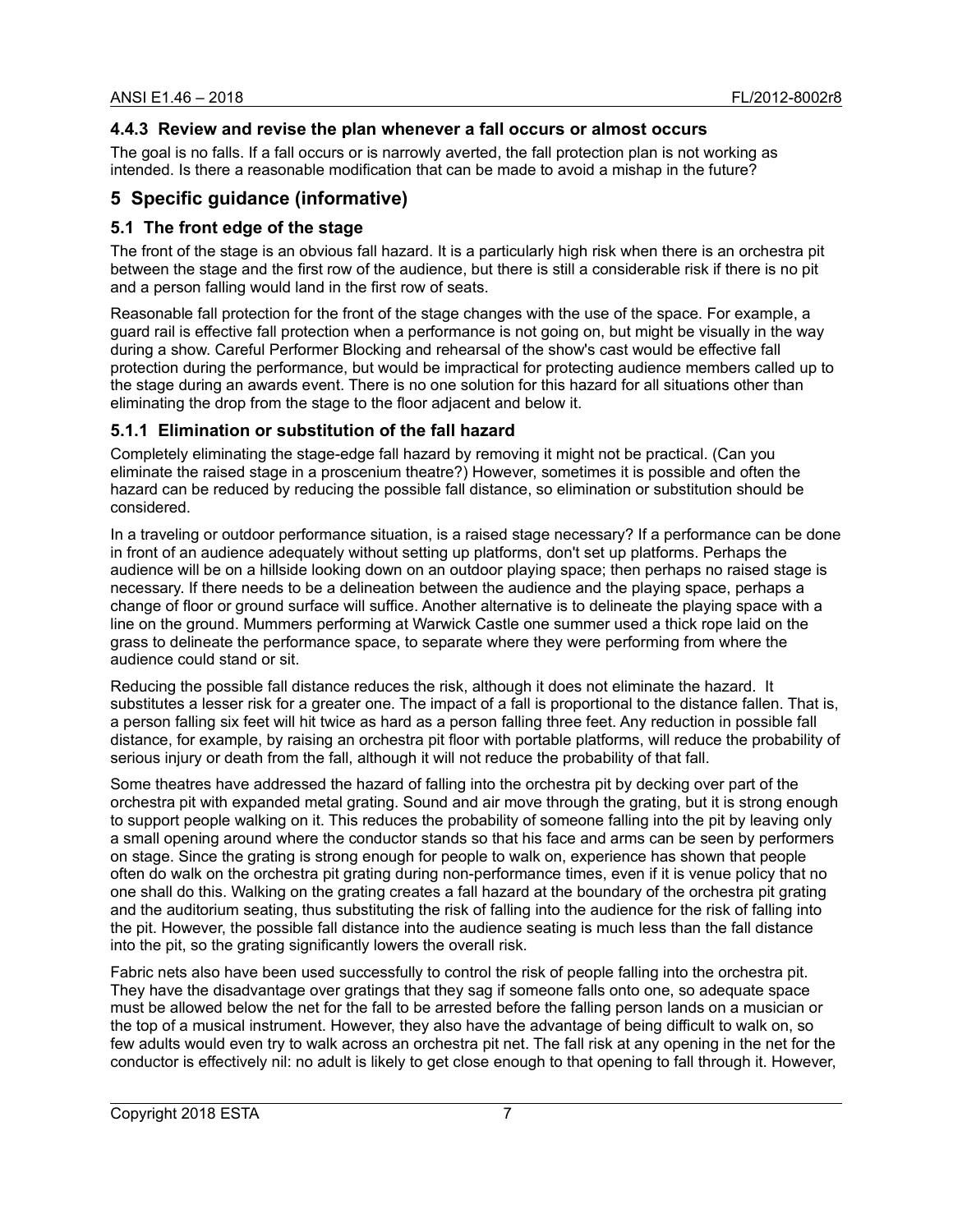this assumes that the net is being used to protect adults. Children might think the net is a great thing to play on, and other controls will be needed to keep them off the net.

#### <span id="page-16-2"></span>**5.1.2 Engineering controls to isolate the hazard**

Blocking access to the edge of the stage is an effective way to prevent falls at the stage edge.

#### <span id="page-16-1"></span>**5.1.2.1 Standard guardrails**

A guardrail system, as defined by the OSHA regulations in 29 CFR 1926.502(b), is an effective way of keeping people from going over the stage edge into the orchestra pit or the first row of the auditorium. Unless the people on the stage willfully climb over or duck under the guardrail, it is a fall protection method that needs little supervision and that will work for almost anybody who is on stage: performers, technicians, visitors, delivery persons, and others completely oblivious to the stage edge fall hazard. Please note, as clause 1926.502(b)(1) says, if you have people onstage wearing stilts or for some other reason are abnormally tall, the standard guardrail height will need to be increased. Forty-two inches is the appropriate top rail height for people of average height. The design load for the guardrail also probably will need to be increased if the people on stage are unusually large or obese. The OSHA regulations are written to protect workers of average height and weight; if you have a special group on stage, you will need to adapt the guardrail system accordingly.

A guardrail system probably will be visibly obtrusive during performance, so it may need to be removable for actual performance, but it can be used much of the time. There is no reason not to have the guardrail in place when a theatre is supposedly vacant, during load-ins and load-outs, during technical work calls, and during initial rehearsals with the cast. After performers have learned their blocking—and assuming that the Performer Blocking does not take the performers perilously close to the stage edge—the guardrail can be removed, with the performers' careful training serving as the key part of the fall protection plan. However, until the performers are trained, training provides no fall protection.

Awards shows are a particular problem. People receiving awards will not have rehearsed walking on and off the stage and may be seriously distracted by the crowd, the honor being bestowed on them, and any celebratory drinks they may have had before the awards ceremony. A standard guardrail is an excellent way of keeping them from falling, but might be considered ugly. Figure out how to make the guardrail look good.

# <span id="page-16-0"></span>**5.1.2.2 Other barriers**

Other barriers that do not physically stop people from falling over the edge but that keep them safely away from it may be useful.

In the awards ceremony situation described in 5.1.2.1, scenic decoration on the floor paralleling the forestage edge, such as a flower garland, may be useful to keep people far enough from the edge that they cannot fall over it if they stumble. Six feet is generally considered the minimum safe distance back from a fall hazard, but this distance may need to be more depending on who is being protected and what they might be doing. Tall people (for example, performers on stilts or riding unicycles) or people running will need to be kept further way from the edge.

Crowd control barriers, such as chromed stanchions and velvet ropes, can be good-looking barriers to keep people a safe distance from the stage edge. Utilitarian saw horses may be suitable for work calls. However, since none of these barriers are fixed, procedures will need to be implemented to make sure that people don't move them for convenience with the result that they are moved too close to the stage edge.

Take care that barriers that do not meet the strength requirements of guard rails do not appear to have that strength. People should not be fooled into thinking they can lean on a barrier that will not support them.

In a proscenium theatre with a fire safety curtain system, some people find it useful to stretch a long truck load-strap from smoke pocket to smoke pocket across the proscenium opening. This might bow too much to prevent someone from reaching the stage edge, but it will serve as a tactile reminder to a person that the edge is near if that person bumps against it.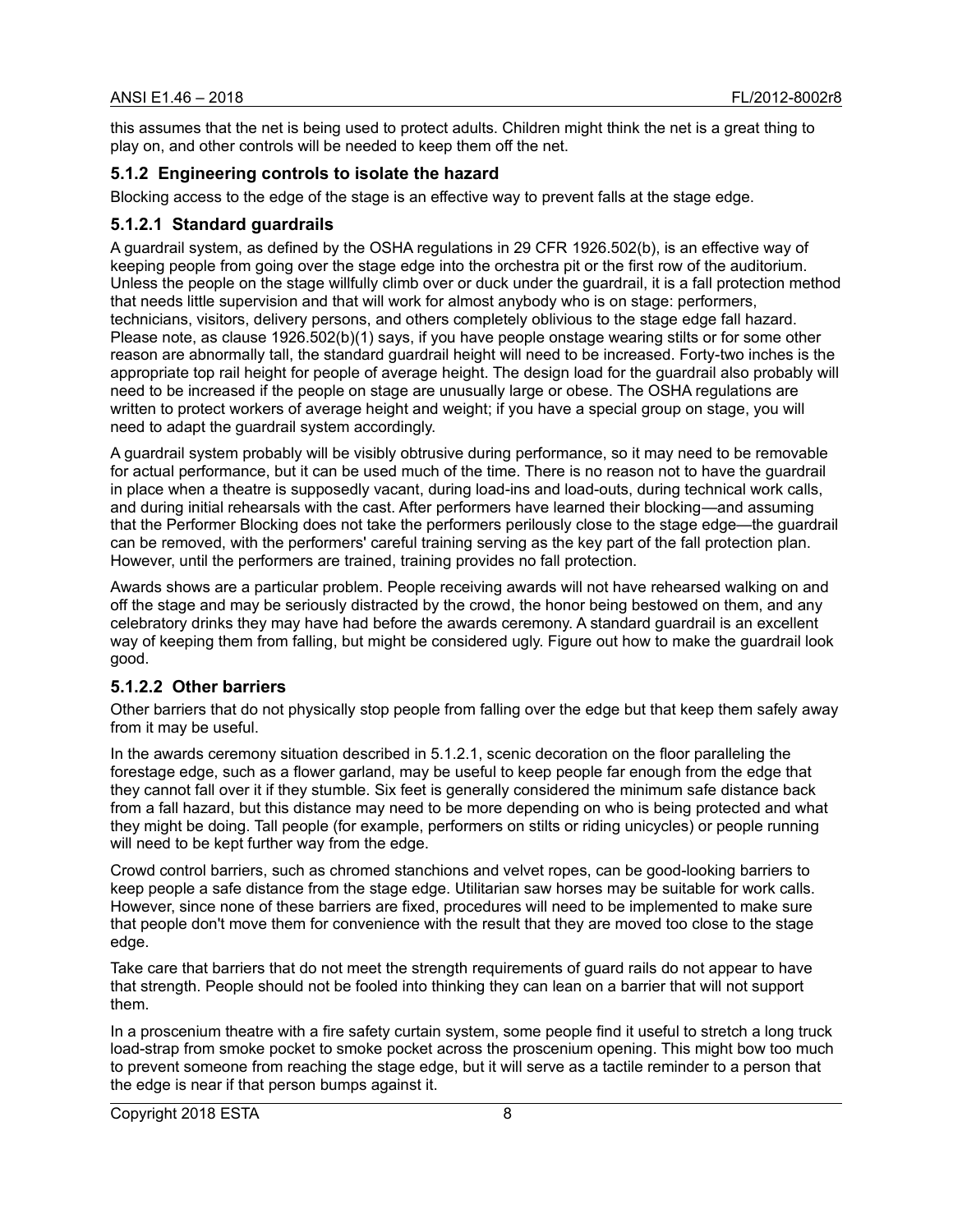# <span id="page-17-3"></span>**5.1.2.3 Fire safety curtains**

The fire safety curtain in a proscenium theatre can be an effective barrier protecting people from the stage edge. The 2013 edition of NFPA 80, *Standard for Fire Doors and Other Opening Protectives*, requires in clause 20.7.1.1 that "The fire safety curtain assembly shall be closed at all times except when there is an event, rehearsal, or similar activity." In NFPA 80 this is a fire protection measure, but it also effectively prevents people on stage from getting too close to the stage edge and falling. It also blocks the stage from the auditorium, so visitors in the auditorium will not be tempted to climb onto the forestage to access the stage, and thus put themselves at risk of falling from the stage edge.

# <span id="page-17-2"></span>**5.1.3 Administration: implementation of safe work practices, procedures, and policies**

Carefully planned safe work practices are useful fall protection tools when fall risks cannot be reasonably controlled by elimination, replacement, or engineering controls.

# <span id="page-17-1"></span>**5.1.3.1 Performer Blocking as protection**

Performers on stage can be considered protected from a fall during performance if their Performer Blocking is carefully planned and rehearsed so that they never come so close to the stage edge that a misstep will cause them to fall. However, while they are learning the Performer Blocking other protection must be provided. A guardrail system as described in 5.1.2.1 is good protection during early rehearsals. Unless the guardrail is designed into a show's setting, it eventually will be removed; the performers will have to make the transition from having fall protection that requires no effort on their part to a fall protection that requires them to move in prescribed ways.

It may be useful to have a transition period during rehearsals in which a Safety Monitoring System is used. That is, one or more people are given the responsibility of watching the performers rehearsing and verbally warning the performers if they deviate from their Performer Blocking and are in danger of falling. This is not radically different from what deputy or assistant stage managers do normally, but it has the added responsibility of calling out the warnings and not simply noting blocking errors. Furthermore, the safety monitors must have monitoring as their primary task during these rehearsals. See the OSHA regulations starting at clause 1926.502(h) in Appendix A for OSHA's rules on Safety Monitoring Systems in the construction industry.

# <span id="page-17-0"></span>**5.1.3.2 Stage edge marking**

Where a fall hazard exists the edge should be clearly marked to be apparent even under poor lighting conditions. Persons exposed to the fall hazard should be fully informed of the hazard and be given an opportunity to become familiar with the hazard and how it is marked.

Stage edge marking can be done with contrasting paint, but that is difficult to see in low-light. Luminous markers may be useful, such as LEDs or fiber-optic points set in or near the floor so as to be visible to those exposed to the fall hazard but not the audience.

Contrasting floor textures are useful when the people needing to be protected cannot see well, whether that is because they are performers wearing masks or temporarily blinded by flashing lights, or because they are people with limited sight. ISO 23599:2012, Assistive products for blind and vision-impaired persons — Tactile walking surface indicators, is an international standard for the pavement textures commonly used world-wide to signal safe paths and hazards to people navigating with white canes. *Guidance on the use of Tactile Paving Surfaces*, published by the UK government and available for free download, is a useful, easy to read guide. However, if performers are the only people at risk and needing the non-visual edge-marking, almost any marking scheme can be used, for example a shift from a hard surface to carpet, or a change from a smooth surface to a ribbed one, as long as it is explained and demonstrated to the performers.

Do not create a trip hazard with a tactile edge marking. A footlight trough, for example, will indeed mark the stage edge, but it also might trip a performer, thus assuring that he goes into the orchestra pit headfirst.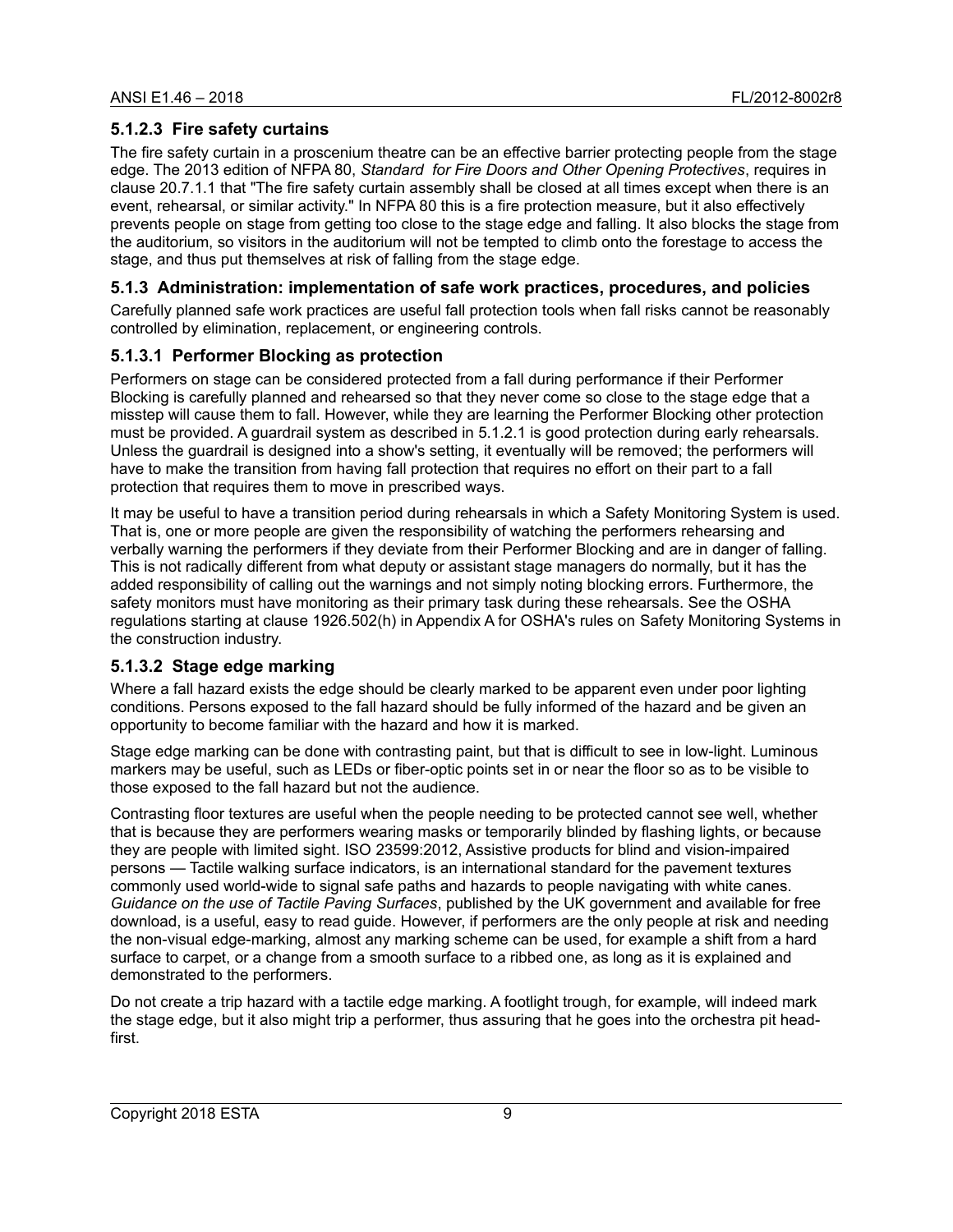# <span id="page-18-1"></span>**5.1.3.3 Safe passage marking**

In addition to marking a stage edge that is a fall hazard, it may be useful to mark the safe paths or paths a performer can take to exit the stage. An assistant stage manager in the wings with a flashlight is one way to do this. LEDs also have been used with success: red LEDs to mark edges and obstacles to avoid, while green LEDs mark the clear path offstage.

# <span id="page-18-0"></span>**5.1.3.4 Escorts**

Escorts who are trained to lead people and to keep them away from a fall hazard may be useful for fall protection, particularly when the people being led might be distracted and a physical barrier is not practical. An example of such a situation would be an awards ceremony, particularly if the winners are not informed in advance of their awards. No rehearsal is then possible, and the winner probably will be thinking about many things but not about the stage edge when getting the award or returning to the auditorium. Escorts stationed at steps from the house to the stage can help lead the people past the hazard safely.

# <span id="page-18-5"></span>**5.1.3.5 Verbal warnings and signage**

Verbal warnings and signage are effective in making people aware of fall hazards and instructing them how to protect themselves. They rarely are effective by themselves—that is, it does little good to warn someone about an edge if the edge is obscured in darkness—but they are effective when used with other controls.

Verbal warnings need to be issued judiciously, not continuously. They lose their power when they are heard so often that they become part of the ambient chatter.

# <span id="page-18-4"></span>**5.1.4 Personal protective equipment**

Personal protective equipment is at the bottom of the hierarchy of controls, the last choice, but it is the appropriate choice in some instances. For example, if an orchestra pit filler has to be installed from the stage, a guard rail would be in the way, and it is very hard for a person to do the job and not be very close to the stage edge. In this case, personal fall arrest equipment, which will stop the worker's fall if it occurs, or a positioning device system, which does not allow the worker to fall, would be useful. (The OSHA regulations for personal fall arrest and positioning device systems in the construction industry are reproduced in Appendix A of this Standard.)

# <span id="page-18-3"></span>**5.2 Raised performance platforms**

All the controls appropriate to a stage edge apply to a raised performance platform, with the possible exceptions of orchestra pit nets and fire safety curtains as barriers, since performance platforms are unlikely to have either orchestra pits or fire safety curtains.

The significant difference between a stage and a performance platform is that the platform may have several edges that constitute fall hazards. Some of those edges may be behind the performers, away from the audience, and so appropriate fall protection there probably will be different than the appropriate fall protection for the audience side.

Take care that any scenic barriers that do not meet the strength requirements of guard rails do not appear to have that strength. People should not be fooled into thinking they can lean on a barrier that will not support them. Also, do not put up barriers that hide a fall hazard and do not prevent people from encountering the hazard. One of the worst things to do would be to hang curtains that obscure an edge but that do not actually stop a person from going over the edge.

# <span id="page-18-2"></span>**5.3 Orchestra Pit Bridges and Passerelles**

All the controls appropriate to a stage edge apply to orchestra pit bridges or passerelles. Complicating factors are that the bridge or passerelle is usually narrow and it has a fall hazard on two sides. It usually is not possible to keep well back from the edge, so the Performer Blocking and rehearsal must be done with great care. Clear marking of the edges is essential, particularly since performers on a bridge or passerelle are likely to be illuminated by followspots, which may impede their vision. Nets over the orchestra pit also may be useful.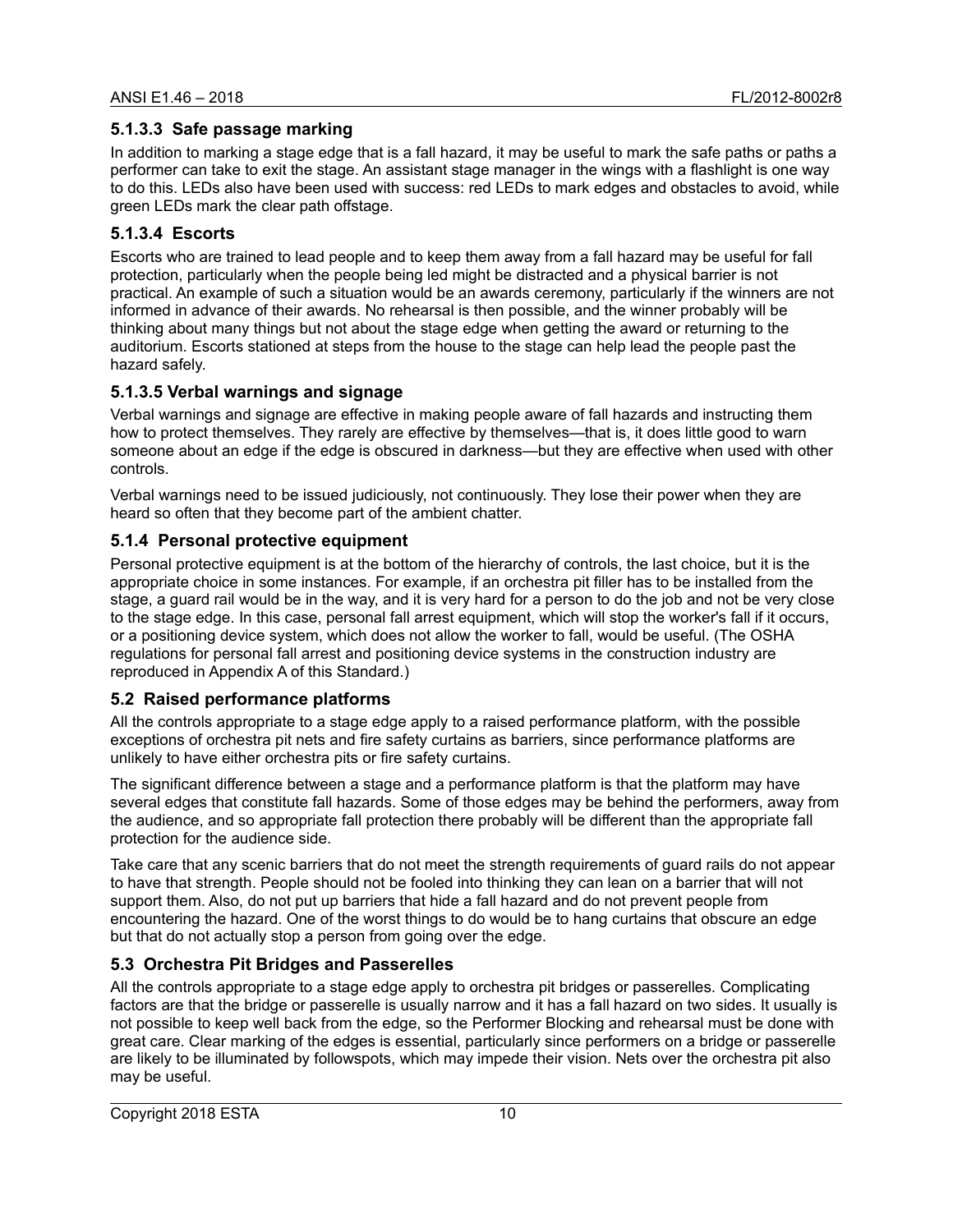# <span id="page-19-2"></span>**5.4 Traps and holes in the stage floor**

All the controls appropriate to a stage edge apply to an open trap or hole in the stage floor. A complicating factor is that a trap might be closed at times and provide a perfectly safe walking surface, and at other times might be open, creating a fall hazard. At a minimum, technicians and performers working around a trap need to be trained to understand its changing nature, and the trap must be designed so that its state —open or closed—is clear at all times. Guard rails or physical barriers should be used if possible. Certainly, the traps should be covered or blocked on all sides with guard rails if the trap is open and unattended. Do not allow anyone to open a trap and then leave it unattended or unprotected. Taking a lunch break and vacating the theatre, leaving a trap open and unprotected, would be gross negligence.

# <span id="page-19-1"></span>**5.5 Stage lifts**

Stage lifts, including orchestra pit lifts, create holes in the floor that appear and disappear. The guidance offered above for stage edges and traps is applicable. Keep in mind that if there is access to the space under the lift, there may be a fall hazard there, too.

Moving stage lifts often also present a crushing hazard, but mitigating that is outside the scope of this standard. See ANSI E1.42 for guidance on mitigating stage lift crushing hazards.

# <span id="page-19-0"></span>**5.6 Choral and orchestra risers**

Choral and orchestra risers are relatively low platforms, well lower than any action level that is required by OSHA regulations, whether for general industry, construction, or shipyards. A fall from a choral riser or orchestra riser is unlikely to cause death but might cause injury, and certainly will stop the show. The fall risk for them should be carefully considered, particularly since the rehearsals for the performers using them rarely spend much time on Performer Blocking.

It would be wise to consider using guard rails to protect any edge that is not used for performer access on any choral or orchestra riser that is 1'-0" (0.3 meters) or more above the stage, platform, or riser below it. Risers with chairs on them should have some means to keep a chair leg from slipping off the riser. Edgestops—thin strips of wood or metal attached to the edge of the riser—are often used, but care must be taken that these do not create a tripping hazard. That is, a riser 16" above the stage floor with a row of chairs on it could have an edge-stop at each end to keep chairs from sliding off, but 16" is low enough that a musician might decide to step off the riser end to exit. The edge-stop then must not intrude into the path to trip the musician, or a guard rail must be there to stop the performer from using the riser end as an exit.

Choral and orchestra riser edges shall be clearly marked. If the risers are a uniform black, the edge will be difficult to see. Also keep in mind that musician's risers, particularly orchestra risers, often have power cords for music stand lights running over them. These add visual clutter, further making the edge difficult to see.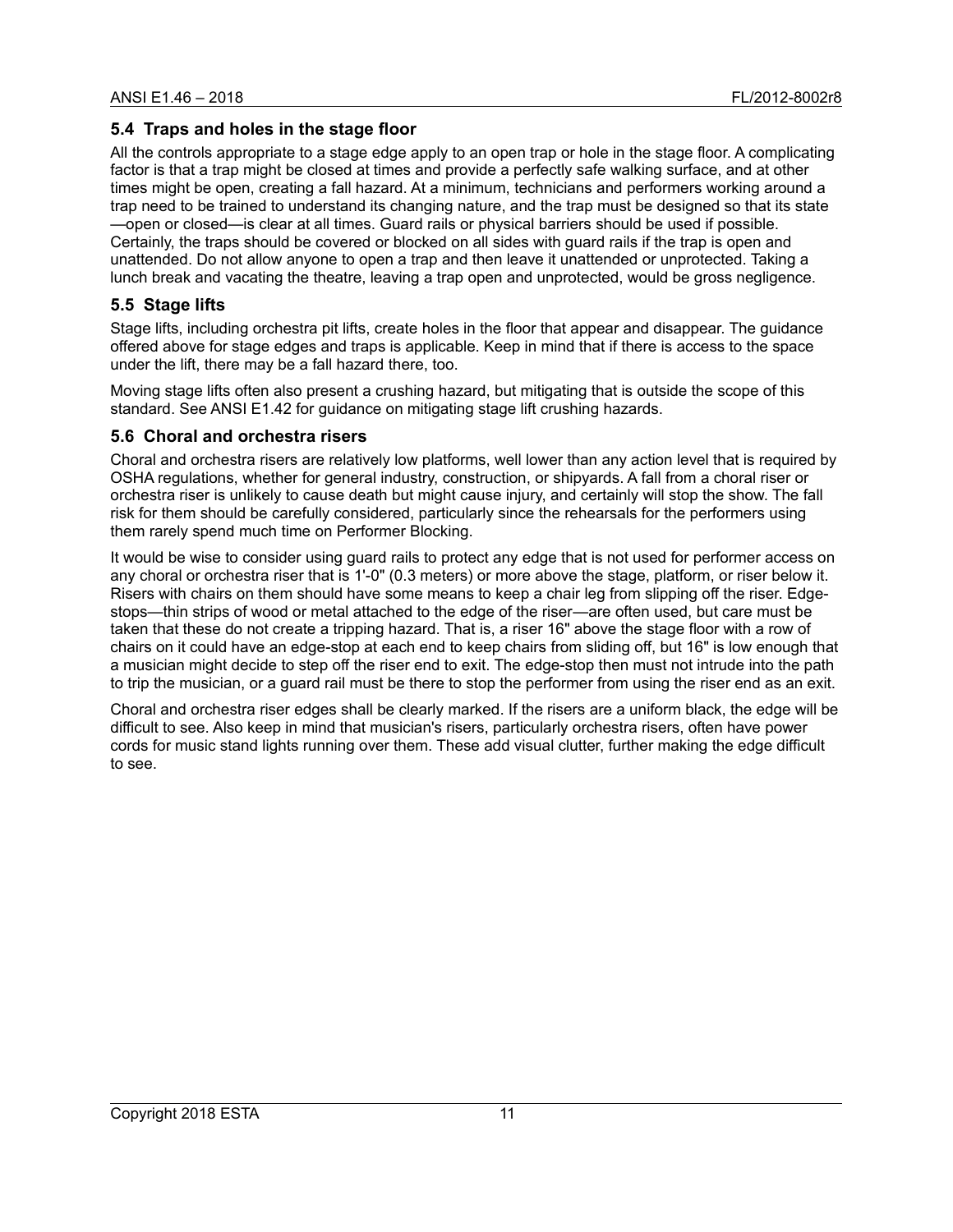# <span id="page-20-1"></span>**Annex A (Informative) – Federal OSHA Regulations**

This selection of clauses from the US Federal Occupational Safety and Health Administration regulations dealing with fall protection are provided because they may offer useful guidance or suggest fall protection solutions, and because they may be reproduced here without infringing copyright. However, it should be noted that OSHA regulations are not applicable for all situations within the scope of this Standard, nor are they sufficient by themselves for achieving what this Standard is attempting to accomplish: no falls resulting in injury or death.

When the first edition of this Standard (E1.46) was approved by ANSI on 29 February 2016, it could be argued that the OSHA regulations 29 CFR 1910 (general industry) and 29 CFR 1926 (construction) both apply to shows in theatres: the general industry clauses apply when the show is running in production, and the construction clauses apply when a show is being loaded in or out. This is still generally the case, but in November 2016 a revision of 29 CFR 1910 was published which specifically exempted "the exposed perimeters of entertainment stages" from the fall protection requirements of section 1910.28, Duty to have fall protection and falling object protection. [Clause 1910.28(a)(2)(iii)] This exemption does not make it acceptable to have an employee fall off the front of the stage—the General Duty Clause, Section 5(a)(1) of the Occupational Safety and Health Act of 1970, requires employers to provide their employees with a place of employment that is "free from recognized hazards that are causing or are likely to cause death or serious harm"—but the exemption means that an employer won't be held to the specific requirements of 1910.28. That is, the employer has to provide a safe workplace, but the OSHA regulations now have fewer specific requirements for a theatrical workplace. Never the less, many of the OSHA regulations, although not necessarily mandatory, may be useful for creating an effective fall protection program in an entertainment venue. A selection of them are listed here.

The OSHA fall protection regulations are highly detailed and reference specific work practices that are unlikely to be relevant to doing a show (e.g. overhand bricklaying), but an open-minded reading of the regulations will reveal general principles. These principals can be applied to performance venues. If the application is successful and the goal of no falls resulting in injury or death is achieved, the specifics of how the regulations were interpreted and applied are unlikely to be questioned.

Note that the OSHA regulations selected and quoted here as they read on the publication day of this standard. They may be revised at any time; users of this standard are encouraged to visit the OSHA website for the current regulations and guidance documents.

# <span id="page-20-0"></span>**29 CFR 1910.28, Duty to have fall protection and falling object protection. (general industry)**

**1910.28(b)(3)** Holes. The employer must ensure:

**1910.28(b)(3)(i)** Each employee is protected from falling through any hole (including skylights) that is 4 feet (1.2 m) or more above a lower level by one or more of the following:

**1910.28(b)(3)(i)(A)** Covers;

**1910.28(b)(3)(i)(B)** Guardrail systems;

**1910.28(b)(3)(i)(C)** Travel restraint systems; or

**1910.28(b)(3)(i)(D)** Personal fall arrest systems.

**1910.28(b)(3)(ii)** Each employee is protected from tripping into or stepping into or through any hole that is less than 4 feet (1.2 m) above a lower level by covers or guardrail systems.

**1910.28(b)(3)(iii)** Each employee is protected from falling into a stairway floor hole by a fixed guardrail system on all exposed sides, except at the stairway entrance. However, for any stairway used less than once per day where traffic across the stairway floor hole prevents the use of a fixed guardrail system (e.g., holes located in aisle spaces), the employer may protect employees from falling into the hole by using a hinged floor hole cover that meets the criteria in § 1910.29 and a removable guardrail system on all exposed sides, except at the entrance to the stairway.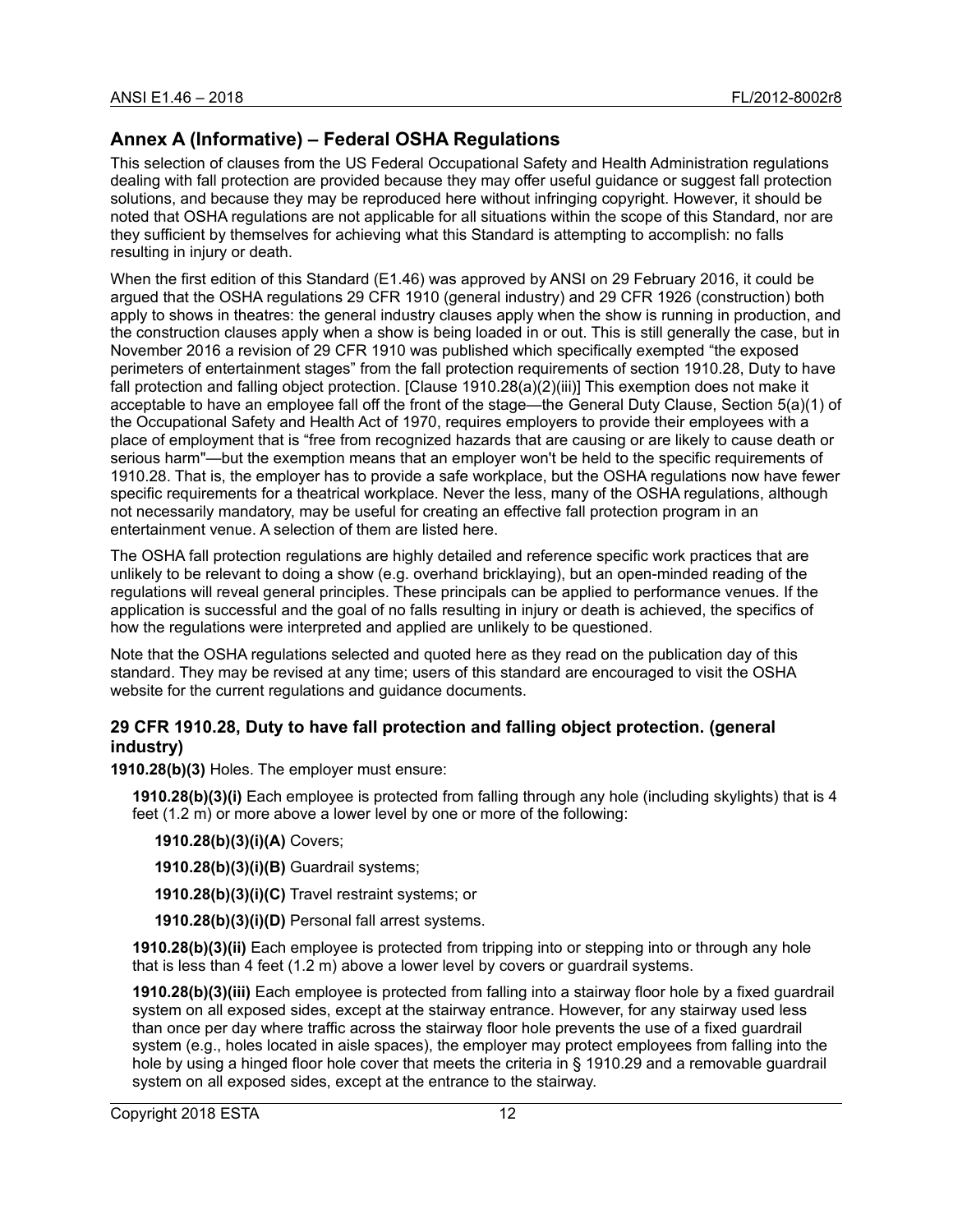**1910.28(b)(3)(iv)** Each employee is protected from falling into a ladderway floor hole or ladderway platform hole by a guardrail system and toeboards erected on all exposed sides, except at the entrance to the hole, where a self-closing gate or an offset must be used.

**1910.28(b)(3)(v)** Each employee is protected from falling through a hatchway and chutefloor hole by:

**1910.28(b)(3)(v)(A)** A hinged floor-hole cover that meets the criteria in § 1910.29 and a fixed guardrail system that leaves only one exposed side. When the hole is not in use, the employer must ensure the cover is closed or a removable guardrail system is provided on the exposed sides;

**1910.28(b)(3)(v)(B)** A removable guardrail system and toeboards on not more than two sides of the hole and a fixed guardrail system on all other exposed sides. The employer must ensure the removable guardrail system is kept in place when the hole is not in use; or

**1910.28(b)(3)(v)(C)** A guardrail system or a travel restraint system when a work operation necessitates passing material through a hatchway or chute floor hole.

[1910.28(b)4 through 1910.28(b)10 are omitted here.]

**1910.28(b)(11)** Stairways. The employer must ensure:

**1910.28(b)(11)(i)** Each employee exposed to an unprotected side or edge of a stairway landing that is 4 feet (1.2 m) or more above a lower level is protected by a guardrail or stair rail system;

**1910.28(b)(11)(ii)** Each flight of stairs having at least 3 treads and at least 4 risers is equipped with stair rail systems and handrails as follows:

| <b>Stair width</b>                                        | <b>Enclosed</b>                                                                                                       | .<br>One open side                                                                                                                                                           | Two open sides                                                                                                                               | With earth built up<br>on both sides |
|-----------------------------------------------------------|-----------------------------------------------------------------------------------------------------------------------|------------------------------------------------------------------------------------------------------------------------------------------------------------------------------|----------------------------------------------------------------------------------------------------------------------------------------------|--------------------------------------|
| Less than 44<br>inches (1.1 m).                           | At least one<br>handrail                                                                                              | One stair rail<br>system with<br>handrail on open<br>side.                                                                                                                   | One stair rail<br>system each open<br>side.                                                                                                  |                                      |
| 44 inches (1.1 m) to<br>88 inches (2.2 m).                | One handrail on<br>each enclosed side                                                                                 | One Stair rail<br>system with<br>handrail on open<br>side and one<br>handrail on<br>enclosed side.                                                                           | One stair rail<br>system with<br>handrail on each<br>open side.                                                                              |                                      |
| Greater than 88<br>inches $(2.2 \text{ m})$ .             | One handrail on<br>each enclosed side<br>and one<br>intermediate<br>handrail located in<br>the middle of the<br>stair | One stair rail<br>system with<br>handrail on open<br>side, one handrail<br>on enclosed side,<br>and one inter-<br>mediate handrail<br>located in the<br>middle of the stair. | One stair rail<br>system with<br>handrail on each<br>open side and one<br>intermediate<br>handrail located in<br>the middle of the<br>stair. |                                      |
| <b>Exterior stairs less</b><br>than 44 inches<br>(1.1 m). |                                                                                                                       |                                                                                                                                                                              |                                                                                                                                              | One handrail on<br>least one side.   |

| Table D-2 -- Stairway Handrail Requirements |  |  |
|---------------------------------------------|--|--|
|                                             |  |  |

Note to table: The width of the stair must be clear of all obstructions except handrails.

**1910.28(b)(11)(iii)** Each ship stairs and alternating tread type stairs is equipped with handrails on both sides.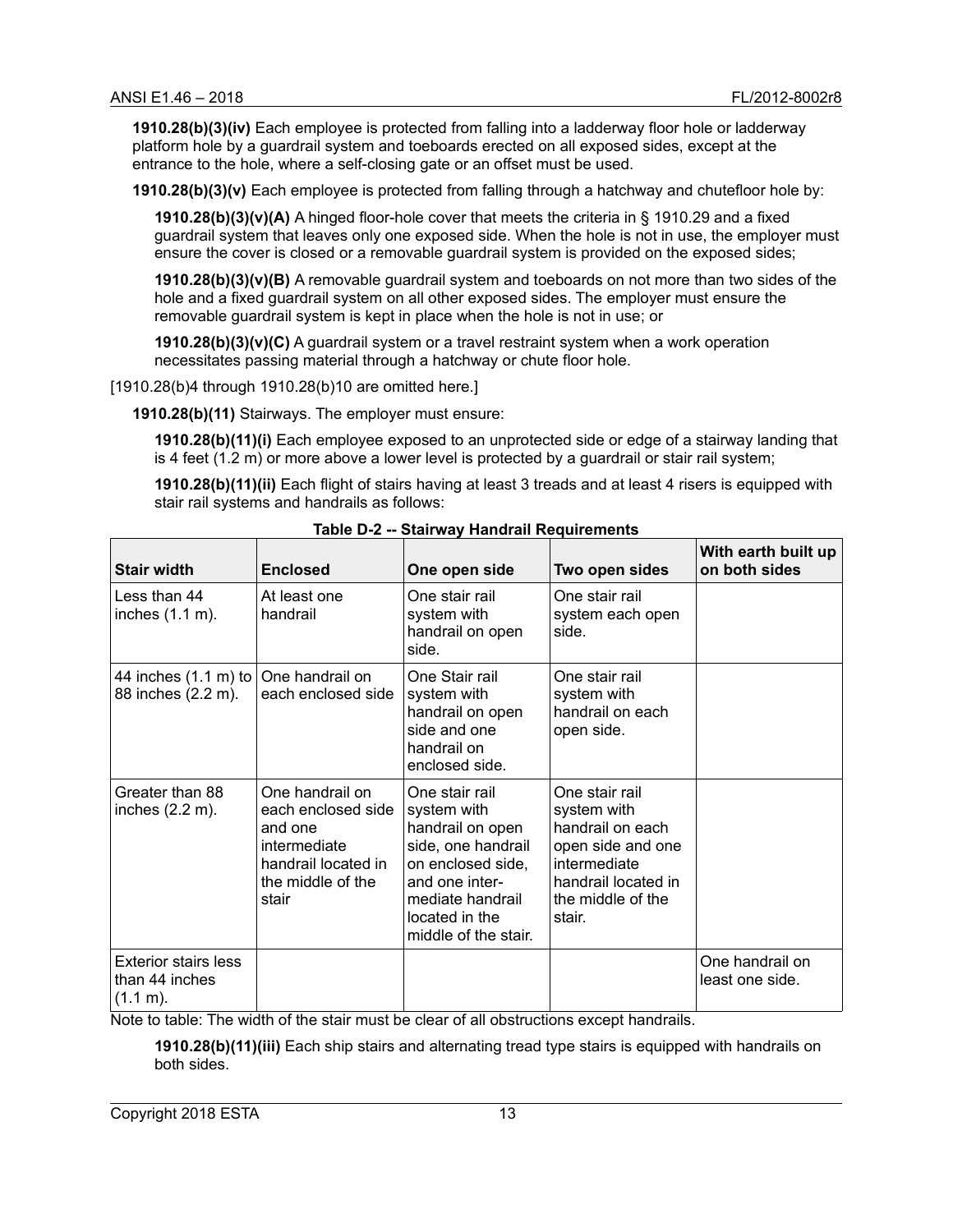# <span id="page-22-1"></span>**29 CFR 1926.501, Duty to have fall protection. (construction industry)**

#### **1926.501(a)** "General."

**1926.501(a)(1)** This section sets forth requirements for employers to provide fall protection systems. All fall protection required by this section shall conform to the criteria set forth in 1926.502 of this subpart.

**1926.501(a)(2)** The employer shall determine if the walking/working surfaces on which its employees are to work have the strength and structural integrity to support employees safely. Employees shall be allowed to work on those surfaces only when the surfaces have the requisite strength and structural integrity.

#### **1926.501(b)**

**1926.501(b)(1)** "Unprotected sides and edges." Each employee on a walking/working surface (horizontal and vertical surface) with an unprotected side or edge which is 6 feet (1.8 m) or more above a lower level shall be protected from falling by the use of guardrail systems, safety net systems, or personal fall arrest systems.

**1926.501(b)(2)** "Leading edges."

**1926.501(b)(2)(i)** Each employee who is constructing a leading edge 6 feet (1.8 m) or more above lower levels shall be protected from falling by guardrail systems, safety net systems, or personal fall arrest systems. Exception: When the employer can demonstrate that it is infeasible or creates a greater hazard to use these systems, the employer shall develop and implement a fall protection plan which meets the requirements of paragraph (k) of 1926.502.

**1926.501(b)(2)(ii)** Each employee on a walking/working surface 6 feet (1.8 m) or more above a lower level where leading edges are under construction, but who is not engaged in the leading edge work, shall be protected from falling by a guardrail system, safety net system, or personal fall arrest system. If a guardrail system is chosen to provide the fall protection, and a controlled access zone has already been established for leading edge work, the control line may be used in lieu of a guardrail along the edge that parallels the leading edge.

[1926.501(b)(3) through 1926.501(b)(14) are omitted here]

**1926.501(b)(15)** "Walking/working surfaces not otherwise addressed." Except as provided in 1926.500(a)(2) or in 1926.501 (b)(1) through (b)(14), each employee on a walking/working surface 6 feet (1.8 m) or more above lower levels shall be protected from falling by a guardrail system, safety net system, or personal fall arrest system.

[The rest of 1926.501 is omitted here.]

# <span id="page-22-0"></span>**29 CFR 1926.502 Fall protection systems criteria and practices. (construction industry)**

**1926.502(a)** "General."

**1926.502(a)(1)** Fall protection systems required by this part shall comply with the applicable provisions of this section.

**1926.502(a)(2)** Employers shall provide and install all fall protection systems required by this subpart for an employee, and shall comply with all other pertinent requirements of this subpart before that employee begins the work that necessitates the fall protection.

**1926.502(b)** "Guardrail systems." Guardrail systems and their use shall comply with the following provisions:

**1926.502(b)(1)** Top edge height of top rails, or equivalent guardrail system members, shall be 42 inches (1.1 m) plus or minus 3 inches (8 cm) above the walking/working level. When conditions warrant, the height of the top edge may exceed the 45-inch height, provided the guardrail system meets all other criteria of this paragraph.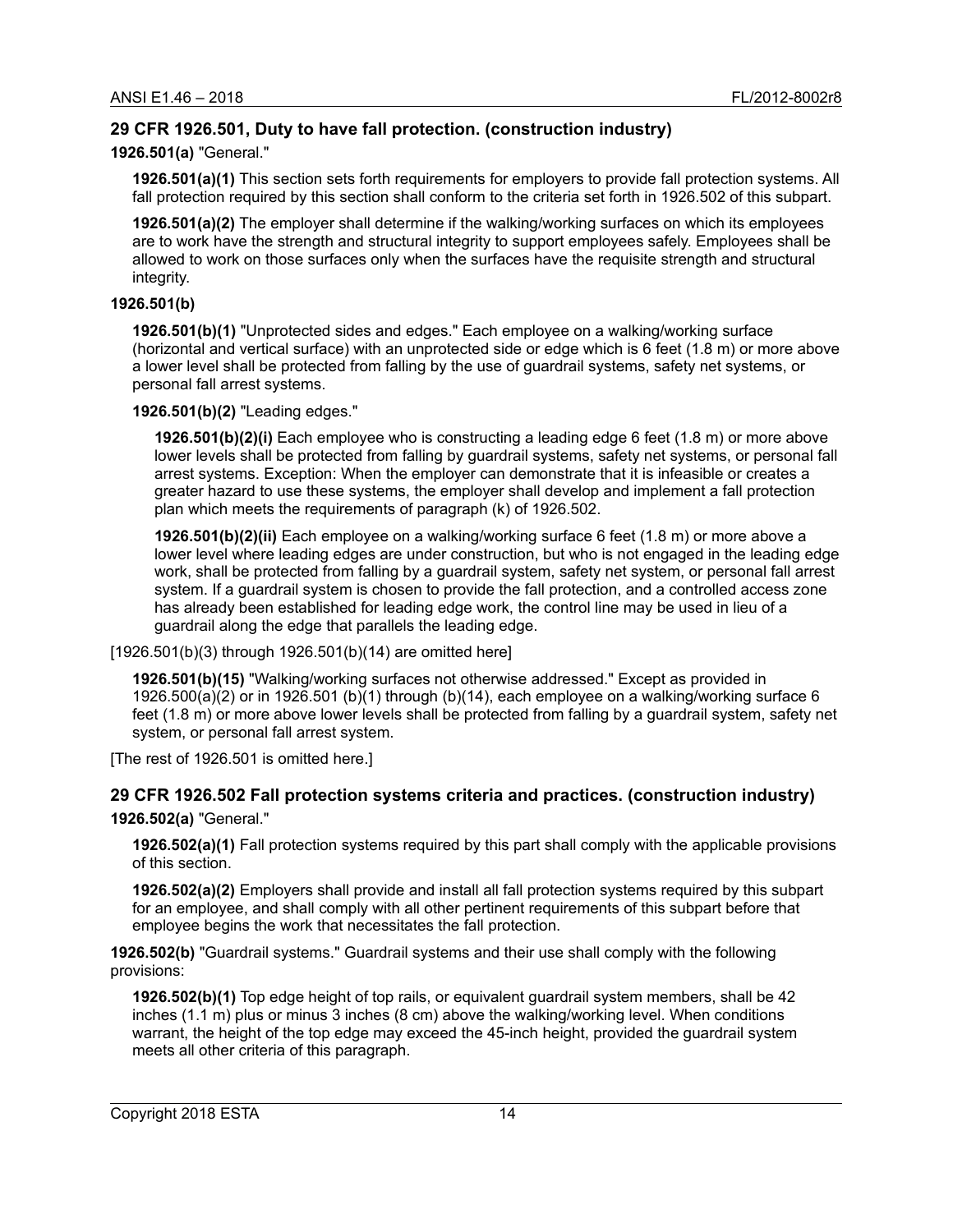Note: When employees are using stilts, the top edge height of the top rail, or equivalent member, shall be increased an amount equal to the height of the stilts.

**1926.502(b)(2)** Midrails, screens, mesh, intermediate vertical members, or equivalent intermediate structural members shall be installed between the top edge of the guardrail system and the walking/working surface when there is no wall or parapet wall at least 21 inches (53 cm) high.

**1926.502(b)(2)(i)** Midrails, when used, shall be installed at a height midway between the top edge of the guardrail system and the walking/working level.

**1926.502(b)(2)(ii)** Screens and mesh, when used, shall extend from the top rail to the walking/working level and along the entire opening between top rail supports.

**1926.502(b)(2)(iii)** Intermediate members (such as balusters), when used between posts, shall be not more than 19 inches (48 cm) apart.

**1926.502(b)(2)(iv)** Other structural members (such as additional midrails and architectural panels) shall be installed such that there are no openings in the guardrail system that are more than 19 inches (0.5 m) wide.

**1926.502(b)(3)** Guardrail systems shall be capable of withstanding, without failure, a force of at least 200 pounds (890 N) applied within 2 inches (5.1 cm) of the top edge, in any outward or downward direction, at any point along the top edge.

**1926.502(b)(4)** When the 200 pound (890 N) test load specified in paragraph (b)(3) of this section is applied in a downward direction, the top edge of the guardrail shall not deflect to a height less than 39 inches (1.0 m) above the walking/working level. Guardrail system components selected and constructed in accordance with the Appendix B to subpart M of this part will be deemed to meet this requirement.

**1926.502(b)(5)** Midrails, screens, mesh, intermediate vertical members, solid panels, and equivalent structural members shall be capable of withstanding, without failure, a force of at least 150 pounds (666 N) applied in any downward or outward direction at any point along the midrail or other member.

**1926.502(b)(6)** Guardrail systems shall be so surfaced as to prevent injury to an employee from punctures or lacerations, and to prevent snagging of clothing.

**1926.502(b)(7)** The ends of all top rails and midrails shall not overhang the terminal posts, except where such overhang does not constitute a projection hazard.

**1926.502(b)(8)** Steel banding and plastic banding shall not be used as top rails or midrails.

**1926.502(b)(9)**Top rails and midrails shall be at least one-quarter inch (0.6 cm) nominal diameter or thickness to prevent cuts and lacerations. If wire rope is used for top rails, it shall be flagged at not more than 6-foot intervals with high-visibility material.

**1926.502(b)(10)** When guardrail systems are used at hoisting areas, a chain, gate or removable guardrail section shall be placed across the access opening between guardrail sections when hoisting operations are not taking place.

**1926.502(b)(11)** When guardrail systems are used at holes, they shall be erected on all unprotected sides or edges of the hole.

**1926.502(b)(12)** When guardrail systems are used around holes used for the passage of materials, the hole shall have not more than two sides provided with removable guardrail sections to allow the passage of materials. When the hole is not in use, it shall be closed over with a cover, or a guardrail system shall be provided along all unprotected sides or edges.

**1926.502(b)(13)** When guardrail systems are used around holes which are used as points of access (such as ladderways), they shall be provided with a gate, or be so offset that a person cannot walk directly into the hole.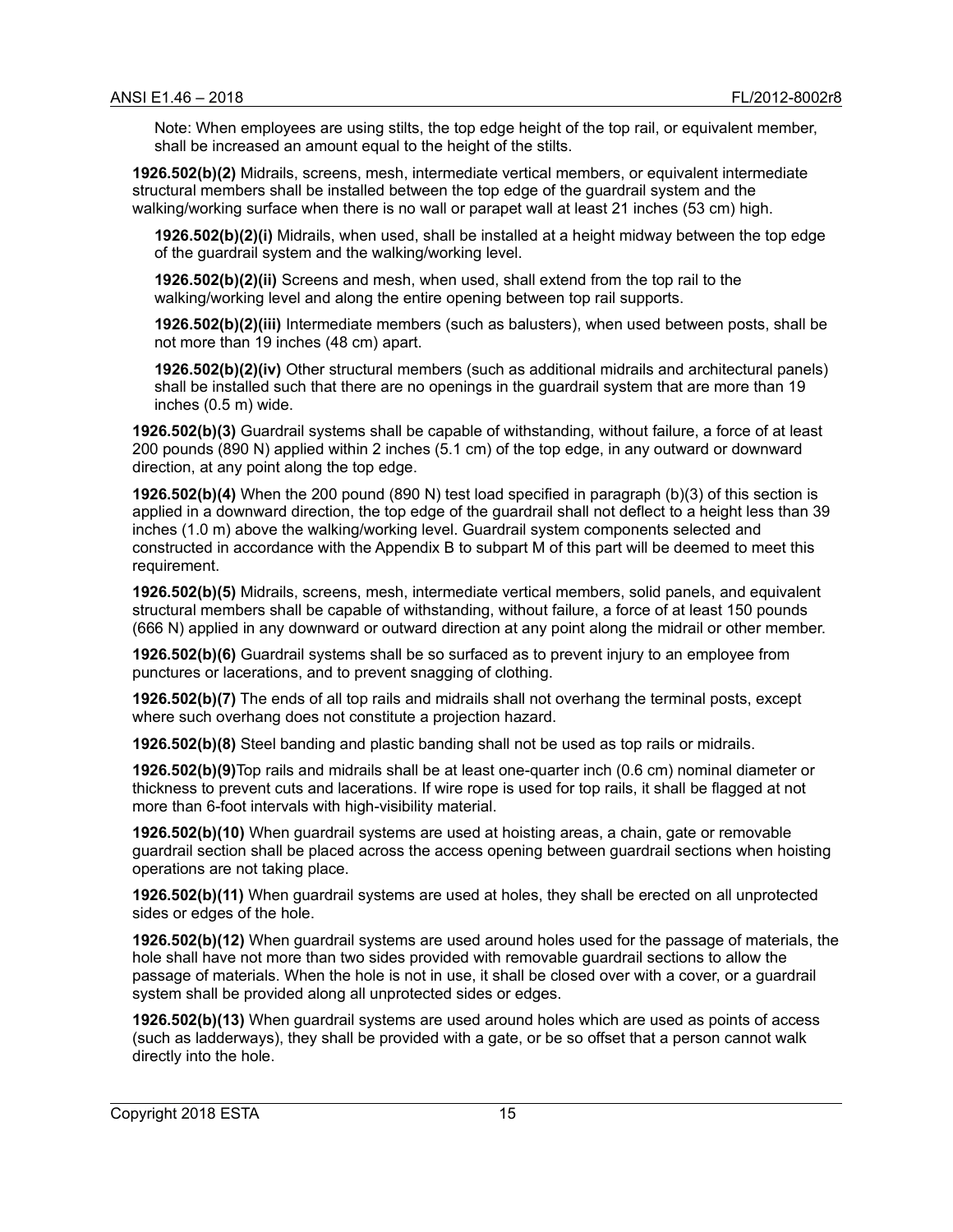**1926.502(b)(14)** Guardrail systems used on ramps and runways shall be erected along each unprotected side or edge.

**1926.502(b)(15)** Manila, plastic or synthetic rope being used for top rails or midrails shall be inspected as frequently as necessary to ensure that it continues to meet the strength requirements of paragraph (b)(3) of this section.

**1926.502(c)** "Safety net systems." Safety net systems and their use shall comply with the following provisions:

**1926.502(c)(1)** Safety nets shall be installed as close as practicable under the walking/working surface on which employees are working, but in no case more than 30 feet (9.1 m) below such level. When nets are used on bridges, the potential fall area from the walking/working surface to the net shall be unobstructed.

**1926.502(c)(2)** Safety nets shall extend outward from the outermost projection of the work surface as follows:

\_\_\_\_\_\_\_\_\_\_\_\_\_\_\_\_\_\_\_\_\_\_\_\_\_\_\_\_\_\_\_\_\_\_\_\_\_\_\_\_\_\_\_\_\_\_\_\_\_\_\_\_\_\_\_\_\_\_\_\_\_\_\_\_\_\_\_\_

| Vertical distance from working<br>level to horizontal plane<br>of net                                     | Minimum required horizontal<br>distance of outer edge of net<br>  from the edge of the working<br>surface |
|-----------------------------------------------------------------------------------------------------------|-----------------------------------------------------------------------------------------------------------|
| Up to 5 feet   8 feet.<br>More than 5 feet up to 10 feet $\dots$ 10 feet.<br>More than 10 feet   13 feet. |                                                                                                           |

**1926.502(c)(3)** Safety nets shall be installed with sufficient clearance under them to prevent contact with the surface or structures below when subjected to an impact force equal to the drop test specified in paragraph (c)(4) of this section.

**1926.502(c)(4)** Safety nets and their installations shall be capable of absorbing an impact force equal to that produced by the drop test specified in paragraph  $(c)(4)(i)$  of this section.

**1926.502(c)(4)(i)** Except as provided in paragraph (c)(4)(ii) of this section, safety nets and safety net installations shall be drop-tested at the jobsite after initial installation and before being used as a fall protection system, whenever relocated, after major repair, and at 6-month intervals if left in one place. The drop-test shall consist of a 400 pound (180 kg) bag of sand  $30 + or - 2$  inches (76 + or -5 cm) in diameter dropped into the net from the highest walking/working surface at which employees are exposed to fall hazards, but not from less than 42 inches (1.1 m) above that level.

**1926.502(c)(4)(ii)** When the employer can demonstrate that it is unreasonable to perform the droptest required by paragraph (c)(4)(i) of this section, the employer (or a designated competent person) shall certify that the net and net installation is in compliance with the provisions of paragraphs (c)(3) and (c)(4)(i) of this section by preparing a certification record prior to the net being used as a fall protection system. The certification record must include an identification of the net and net installation for which the certification record is being prepared; the date that it was determined that the identified net and net installation were in compliance with paragraph (c)(3) of this section and the signature of the person making the determination and certification. The most recent certification record for each net and net installation shall be available at the jobsite for inspection.

**1926.502(c)(5)** Defective nets shall not be used. Safety nets shall be inspected at least once a week for wear, damage, and other deterioration. Defective components shall be removed from service. Safety nets shall also be inspected after any occurrence which could affect the integrity of the safety net system.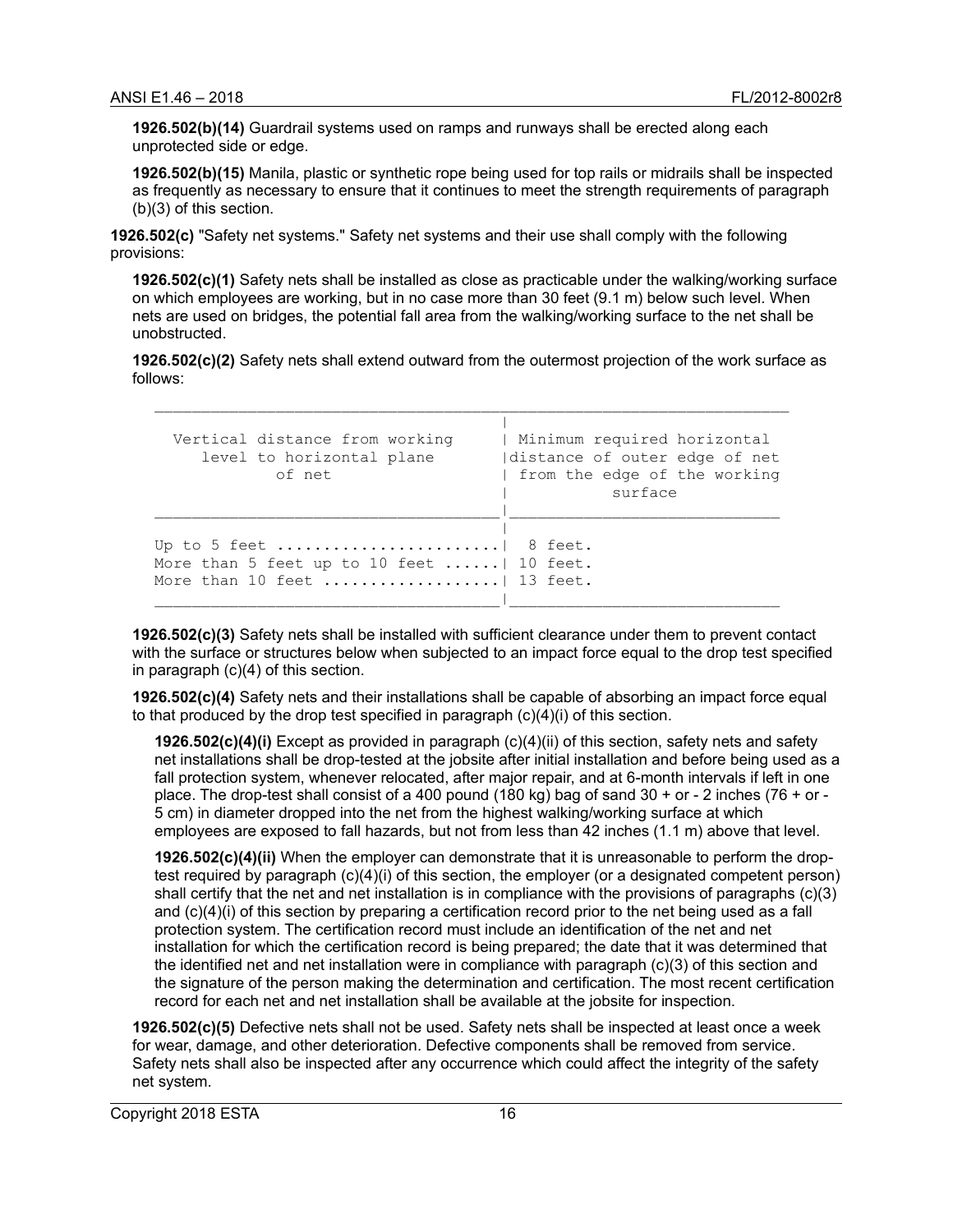**1926.502(c)(6)** Materials, scrap pieces, equipment, and tools which have fallen into the safety net shall be removed as soon as possible from the net and at least before the next work shift.

**1926.502(c)(7)** The maximum size of each safety net mesh opening shall not exceed 36 square inches (230 cm) nor be longer than 6 inches (15 cm) on any side, and the opening, measured center-to-center of mesh ropes or webbing, shall not be longer than 6 inches (15 cm). All mesh crossings shall be secured to prevent enlargement of the mesh opening.

**1926.502(c)(8)** Each safety net (or section of it) shall have a border rope for webbing with a minimum breaking strength of 5,000 pounds (22.2 kN).

**1926.502(c)(9)** Connections between safety net panels shall be as strong as integral net components and shall be spaced not more than 6 inches (15 cm) apart.

**1926.502(d)** "Personal fall arrest systems." Personal fall arrest systems and their use shall comply with the provisions set forth below. Effective January 1, 1998, body belts are not acceptable as part of a personal fall arrest system. Note: The use of a body belt in a positioning device system is acceptable and is regulated under paragraph (e) of this section.

**1926.502(d)(1)** Connectors shall be drop forged, pressed or formed steel, or made of equivalent materials.

**1926.502(d)(2)** Connectors shall have a corrosion-resistant finish, and all surfaces and edges shall be smooth to prevent damage to interfacing parts of the system.

**1926.502(d)(3)** Dee-rings and snaphooks shall have a minimum tensile strength of 5,000 pounds (22.2 kN).

**1926.502(d)(4)** Dee-rings and snaphooks shall be proof-tested to a minimum tensile load of 3,600 pounds (16 kN) without cracking, breaking, or taking permanent deformation.

**1926.502(d)(5)** Snaphooks shall be sized to be compatible with the member to which they are connected to prevent unintentional disengagement of the snaphook by depression of the snaphook keeper by the connected member, or shall be a locking type snaphook designed and used to prevent disengagement of the snaphook by the contact of the snaphook keeper by the connected member. Effective January 1, 1998, only locking type snaphooks shall be used.

**1926.502(d)(6)** Unless the snaphook is a locking type and designed for the following connections, snaphooks shall not be engaged:

**1926.502(d)(6)(i)** directly to webbing, rope or wire rope;

**1926.502(d)(6)(ii)** to each other;

**1926.502(d)(6)(iii)** to a dee-ring to which another snaphook or other connector is attached;

**1926.502(d)(6)(iv)** to a horizontal lifeline; or

**1926.502(d)(6)(v)** to any object which is incompatibly shaped or dimensioned in relation to the snaphook such that unintentional disengagement could occur by the connected object being able to depress the snaphook keeper and release itself.

**1926.502(d)(7)** On suspended scaffolds or similar work platforms with horizontal lifelines which may become vertical lifelines, the devices used to connect to a horizontal lifeline shall be capable of locking in both directions on the lifeline.

**1926.502(d)(8)** Horizontal lifelines shall be designed, installed, and used, under the supervision of a qualified person, as part of a complete personal fall arrest system, which maintains a safety factor of at least two.

**1926.502(d)(9)** Lanyards and vertical lifelines shall have a minimum breaking strength of 5,000 pounds (22.2 kN).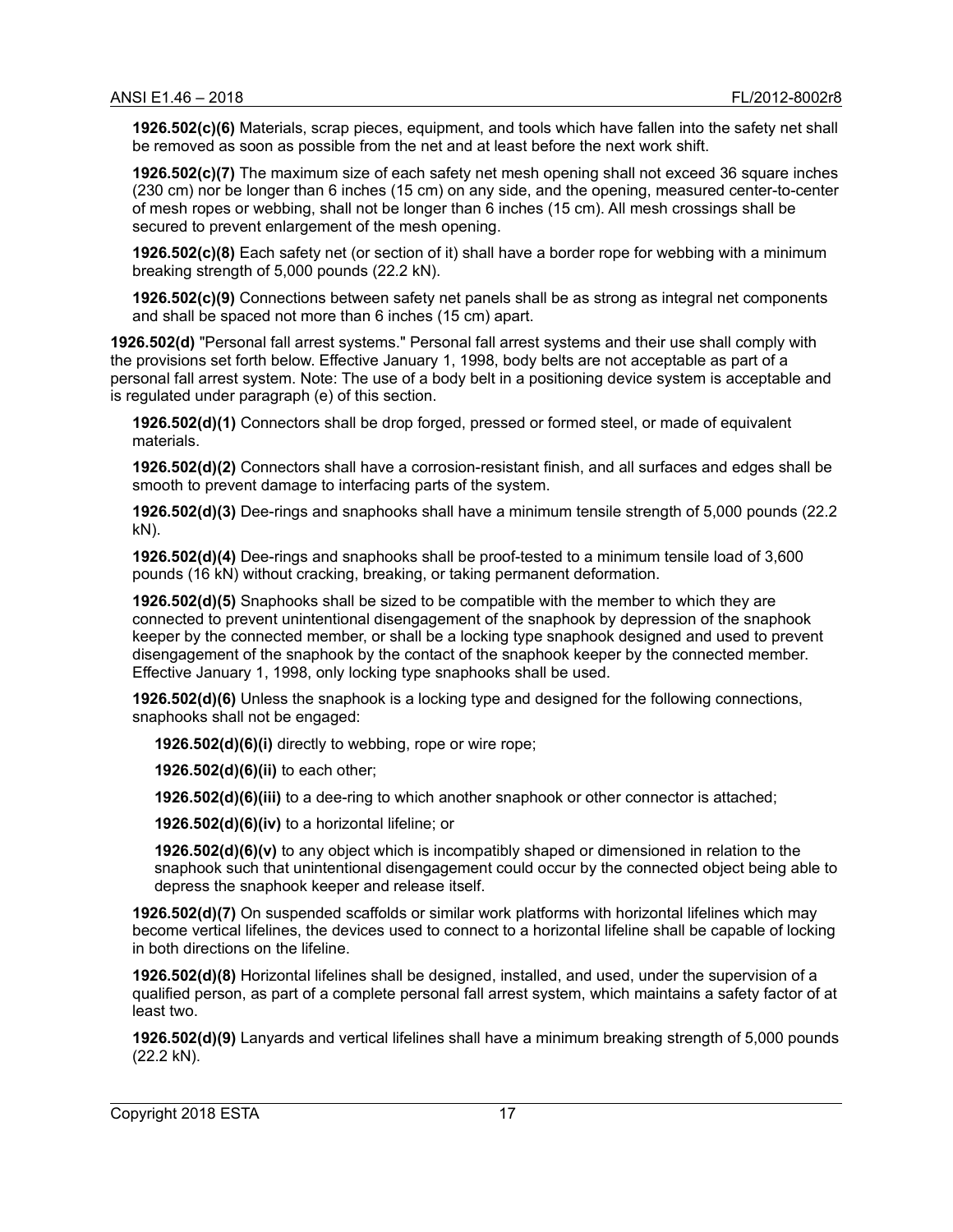#### **1926.502(d)(10)**

**1926.502(d)(10)(i)** Except as provided in paragraph (d)(10)(ii) of this section, when vertical lifelines are used, each employee shall be attached to a separate lifeline.

**1926.502(d)(10)(ii)** During the construction of elevator shafts, two employees may be attached to the same lifeline in the hoistway, provided both employees are working atop a false car that is equipped with guardrails; the strength of the lifeline is 10,000 pounds [5,000 pounds per employee attached] (44.4 kN); and all other criteria specified in this paragraph for lifelines have been met.

**1926.502(d)(11)** Lifelines shall be protected against being cut or abraded.

**1926.502(d)(12)** Self-retracting lifelines and lanyards which automatically limit free fall distance to 2 feet (0.61 m) or less shall be capable of sustaining a minimum tensile load of 3,000 pounds (13.3 kN) applied to the device with the lifeline or lanyard in the fully extended position.

**1926.502(d)(13)** Self-retracting lifelines and lanyards which do not limit free fall distance to 2 feet (0.61 m) or less, ripstitch lanyards, and tearing and deforming lanyards shall be capable of sustaining a minimum tensile load of 5,000 pounds (22.2 kN) applied to the device with the lifeline or lanyard in the fully extended position.

**1926.502(d)(14)** Ropes and straps (webbing) used in lanyards, lifelines, and strength components of body belts and body harnesses shall be made from synthetic fibers.

**1926.502(d)(15)** Anchorages used for attachment of personal fall arrest equipment shall be independent of any anchorage being used to support or suspend platforms and capable of supporting at least 5,000 pounds (22.2 kN) per employee attached, or shall be designed, installed, and used as follows:

**1926.502(d)(15)(i)** as part of a complete personal fall arrest system which maintains a safety factor of at least two; and 1926.502(d)(15)(ii)under the supervision of a qualified person.

**1926.502(d)(16)** Personal fall arrest systems, when stopping a fall, shall:

**1926.502(d)(16)(i)** limit maximum arresting force on an employee to 900 pounds (4 kN) when used with a body belt;

**1926.502(d)(16)(ii)** limit maximum arresting force on an employee to 1,800 pounds (8 kN) when used with a body harness;

**1926.502(d)(16)(iii)** be rigged such that an employee can neither free fall more than 6 feet (1.8 m), nor contact any lower level;

**1926.502(d)(16)(iv)** bring an employee to a complete stop and limit maximum deceleration distance an employee travels to 3.5 feet (1.07 m); and,

**1926.502(d)(16)(v)** have sufficient strength to withstand twice the potential impact energy of an employee free falling a distance of 6 feet (1.8 m), or the free fall distance permitted by the system, whichever is less.

Note: If the personal fall arrest system meets the criteria and protocols contained in Appendix C to subpart M, and if the system is being used by an employee having a combined person and tool weight of less than 310 pounds (140 kg), the system will be considered to be in compliance with the provisions of paragraph (d)(16) of this section. If the system is used by an employee having a combined tool and body weight of 310 pounds (140 kg) or more, then the employer must appropriately modify the criteria and protocols of the Appendix to provide proper protection for such heavier weights, or the system will not be deemed to be in compliance with the requirements of paragraph (d)(16) of this section.

**1926.502(d)(17)** The attachment point of the body belt shall be located in the center of the wearer's back. The attachment point of the body harness shall be located in the center of the wearer's back near shoulder level, or above the wearer's head.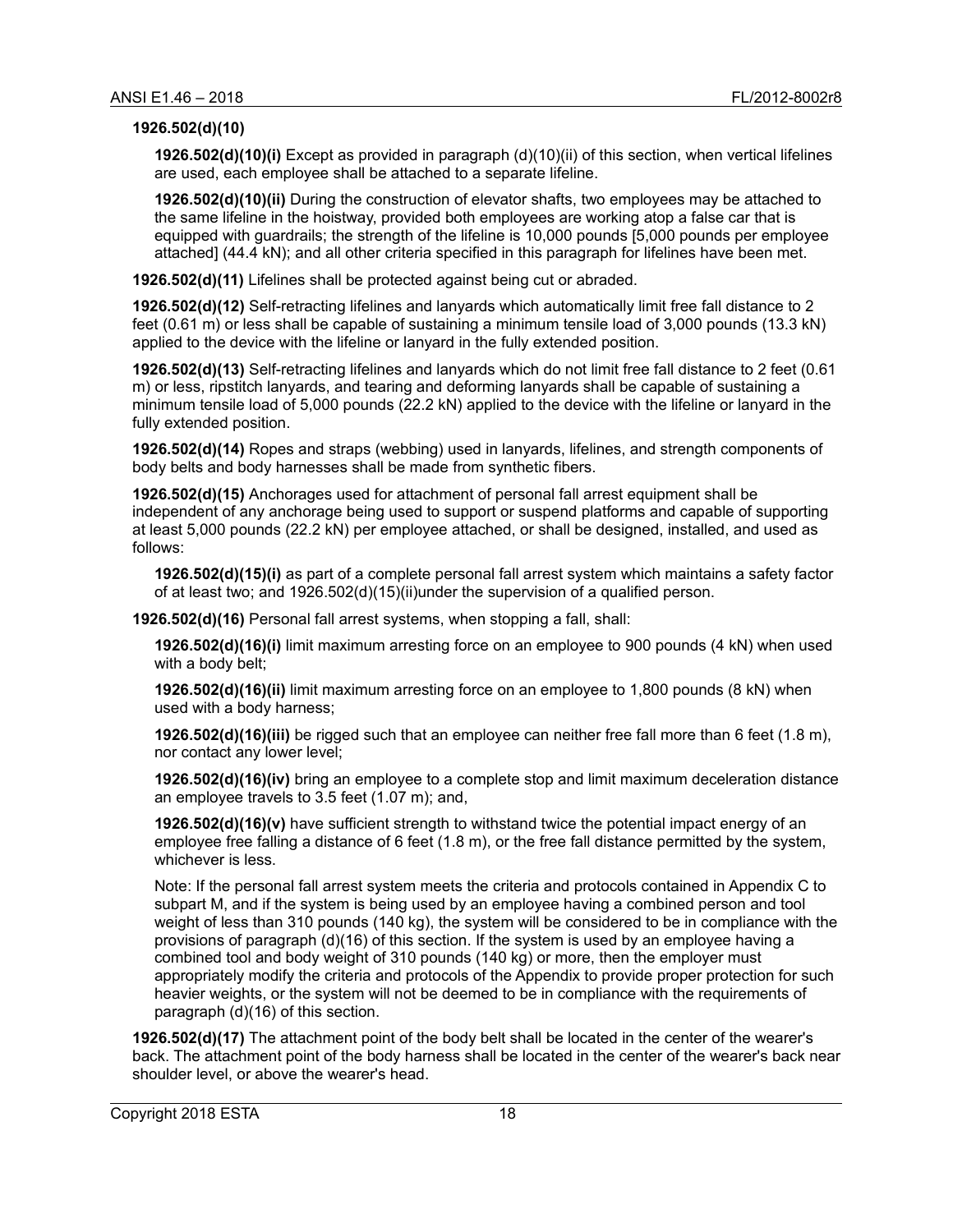**1926.502(d)(18)** Body belts, harnesses, and components shall be used only for employee protection (as part of a personal fall arrest system or positioning device system) and not to hoist materials.

**1926.502(d)(19)** Personal fall arrest systems and components subjected to impact loading shall be immediately removed from service and shall not be used again for employee protection until inspected and determined by a competent person to be undamaged and suitable for reuse.

**1926.502(d)(20)** The employer shall provide for prompt rescue of employees in the event of a fall or shall assure that employees are able to rescue themselves.

**1926.502(d)(21)** Personal fall arrest systems shall be inspected prior to each use for wear, damage and other deterioration, and defective components shall be removed from service.

**1926.502(d)(22)** Body belts shall be at least one and five-eighths (1 5/8) inches (4.1 cm) wide.

**1926.502(d)(23)** Personal fall arrest systems shall not be attached to guardrail systems, nor shall they be attached to hoists except as specified in other subparts of this Part.

**1926.502(d)(24)** When a personal fall arrest system is used at hoist areas, it shall be rigged to allow the movement of the employee only as far as the edge of the walking/working surface.

**1926.502(e)** "Positioning device systems." Positioning device systems and their use shall conform to the following provisions:

**1926.502(e)(1)** Positioning devices shall be rigged such that an employee cannot free fall more than 2 feet (.6m).

**1926.502(e)(2)** Positioning devices shall be secured to an anchorage capable of supporting at least twice the potential impact load of an employee's fall or 3,000 pounds (13.3 kN), whichever is greater.

**1926.502(e)(3)** Connectors shall be drop forged, pressed or formed steel, or made of equivalent materials.

**1926.502(e)(4)** Connectors shall have a corrosion-resistant finish, and all surfaces and edges shall be smooth to prevent damage to interfacing parts of this system.

**1926.502(e)(5)** Connecting assemblies shall have a minimum tensile strength of 5,000 pounds (22.2 kN)

**1926.502(e)(6)** Dee-rings and snaphooks shall be proof-tested to a minimum tensile load of 3,600 pounds (16 kN) without cracking, breaking, or taking permanent deformation.

**1926.502(e)(7)** Snaphooks shall be sized to be compatible with the member to which they are connected to prevent unintentional disengagement of the snaphook by depression of the snaphook keeper by the connected member, or shall be a locking type snaphook designed and used to prevent disengagement of the snaphook by the contact of the snaphook keeper by the connected member. As of January 1, 1998, only locking type snaphooks shall be used.

**1926.502(e)(8)** Unless the snaphook is a locking type and designed for the following connections, snaphooks shall not be engaged:

**1926.502(e)(8)(i)** directly to webbing, rope or wire rope;

**1926.502(e)(8)(ii)** to each other;

**1926.502(e)(8)(iii)** to a dee-ring to which another snaphook or other connector is attached;

**1926.502(e)(8)(iv)** to a horizontal lifeline; or

**1926.502(e)(8)(v)** to any object which is incompatibly shaped or dimensioned in relation to the snaphook such that unintentional disengagement could occur by the connected object being able to depress the snaphook keeper and release itself.

**1926.502(e)(9)** Positioning device systems shall be inspected prior to each use for wear, damage, and other deterioration, and defective components shall be removed from service.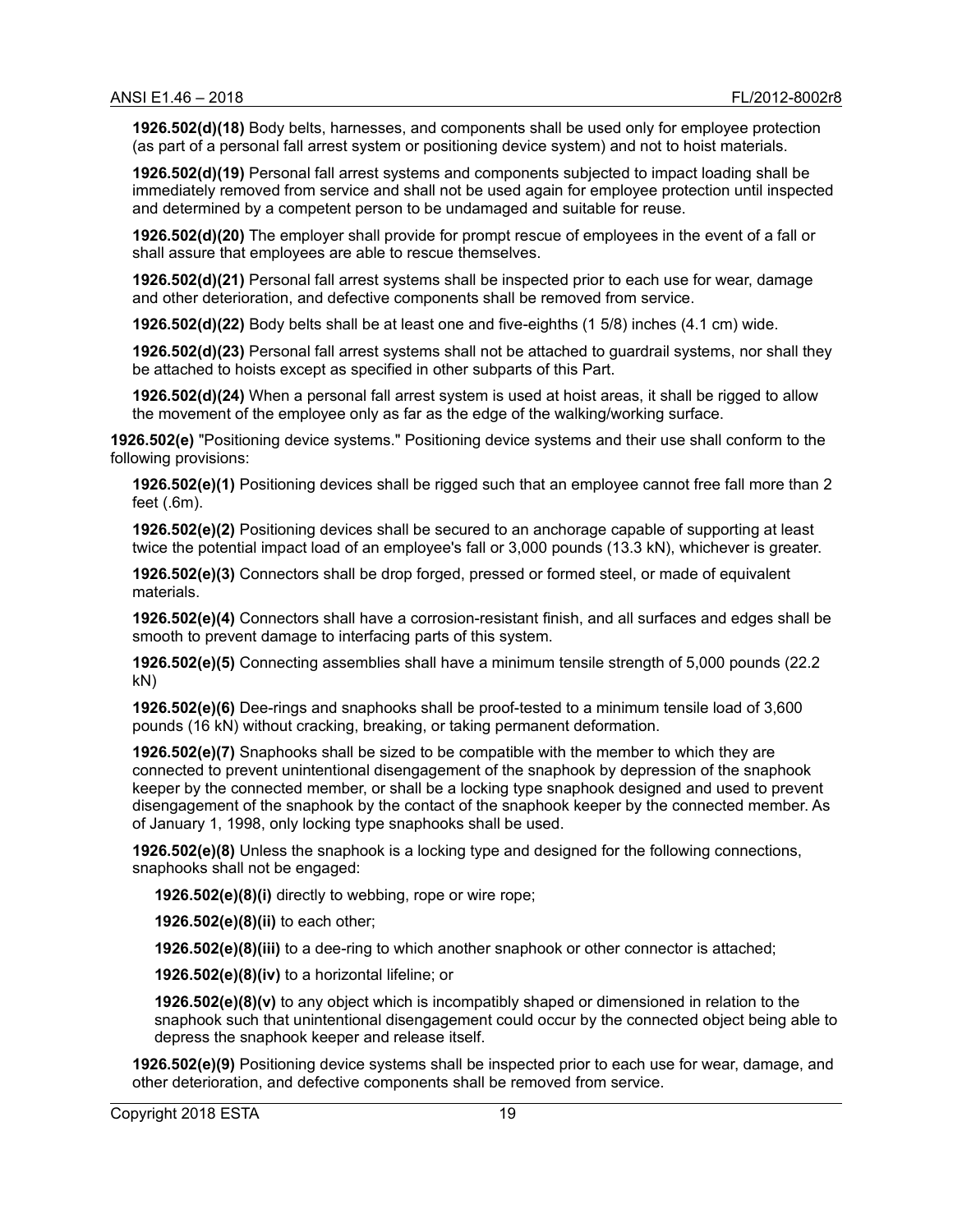**1926.502(e)(10)** Body belts, harnesses, and components shall be used only for employee protection (as part of a personal fall arrest system or positioning device system) and not to hoist materials.

**1926.502(f)** "Warning line systems." Warning line systems [See 1926.501(b)(10)] and their use shall comply with the following provisions:

**1926.502(f)(1)** The warning line shall be erected around all sides of the roof work area.

**1926.502(f)(1)(i)** When mechanical equipment is not being used, the warning line shall be erected not less than 6 feet (1.8 m) from the roof edge.

**1926.502(f)(1)(ii)** When mechanical equipment is being used, the warning line shall be erected not less than 6 feet (1.8 m) from the roof edge which is parallel to the direction of mechanical equipment operation, and not less than 10 feet (3.1 m) from the roof edge which is perpendicular to the direction of mechanical equipment operation.

**1926.502(f)(1)(iii)** Points of access, materials handling areas, storage areas, and hoisting areas shall be connected to the work area by an access path formed by two warning lines.

**1926.502(f)(1)(iv)** When the path to a point of access is not in use, a rope, wire, chain, or other barricade, equivalent in strength and height to the warning line, shall be placed across the path at the point where the path intersects the warning line erected around the work area, or the path shall be offset such that a person cannot walk directly into the work area.

**1926.502(f)(2)** Warning lines shall consist of ropes, wires, or chains, and supporting stanchions erected as follows:

**1926.502(f)(2)(i)** The rope, wire, or chain shall be flagged at not more than 6-foot (1.8 m) intervals with high-visibility material;

**1926.502(f)(2)(ii)** The rope, wire, or chain shall be rigged and supported in such a way that its lowest point (including sag) is no less than 34 inches (.9 m) from the walking/working surface and its highest point is no more than 39 inches (1.0 m) from the walking/working surface;

**1926.502(f)(2)(iii)** After being erected, with the rope, wire, or chain attached, stanchions shall be capable of resisting, without tipping over, a force of at least 16 pounds (71 N) applied horizontally against the stanchion, 30 inches (.8 m) above the walking/working surface, perpendicular to the warning line, and in the direction of the floor, roof, or platform edge;

**1926.502(f)(2)(iv)** The rope, wire, or chain shall have a minimum tensile strength of 500 pounds (2.22 kN), and after being attached to the stanchions, shall be capable of supporting, without breaking, the loads applied to the stanchions as prescribed in paragraph (f)(2)(iii) of this section; and

**1926.502(f)(2)(v)** The line shall be attached at each stanchion in such a way that pulling on one section of the line between stanchions will not result in slack being taken up in adjacent sections before the stanchion tips over.

**1926.502(f)(3)** No employee shall be allowed in the area between a roof edge and a warning line unless the employee is performing roofing work in that area.

**1926.502(f)(4)** Mechanical equipment on roofs shall be used or stored only in areas where employees are protected by a warning line system, guardrail system, or personal fall arrest system.

**1926.502(g)** "Controlled access zones." Controlled access zones [See 1926.501(b)(9) and 1926.502(k)] and their use shall conform to the following provisions.

**1926.502(g)(1)** When used to control access to areas where leading edge and other operations are taking place the controlled access zone shall be defined by a control line or by any other means that restricts access.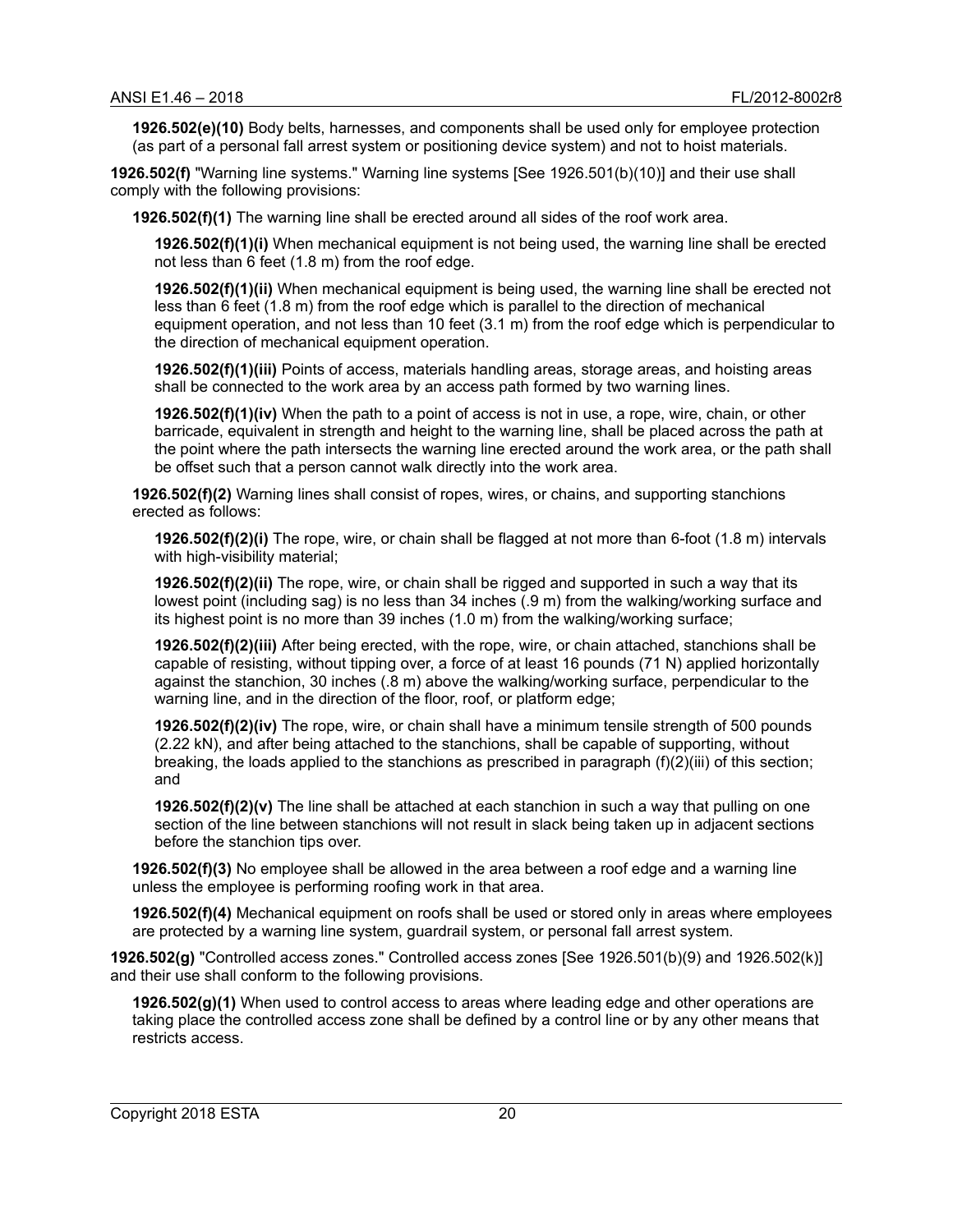**1926.502(g)(1)(i)** When control lines are used, they shall be erected not less than 6 feet (1.8 m) nor more than 25 feet (7.7 m) from the unprotected or leading edge, except when erecting precast concrete members.

**1926.502(g)(1)(ii)** When erecting precast concrete members, the control line shall be erected not less than 6 feet (1.8 m) nor more than 60 feet (18 m) or half the length of the member being erected, whichever is less, from the leading edge.

**1926.502(g)(1)(iii)** The control line shall extend along the entire length of the unprotected or leading edge and shall be approximately parallel to the unprotected or leading edge.

**1926.502(g)(1)(iv)** The control line shall be connected on each side to a guardrail system or wall.

**1926.502(g)(2)** When used to control access to areas where overhand bricklaying and related work are taking place:

**1926.502(g)(2)(i)** The controlled access zone shall be defined by a control line erected not less than 10 feet (3.1 m) nor more than 15 feet (4.5 m) from the working edge.

**1926.502(g)(2)(ii)** The control line shall extend for a distance sufficient for the controlled access zone to enclose all employees performing overhand bricklaying and related work at the working edge and shall be approximately parallel to the working edge.

**1926.502(g)(2)(iii)** Additional control lines shall be erected at each end to enclose the controlled access zone.

**1926.502(g)(2)(iv)** Only employees engaged in overhand bricklaying or related work shall be permitted in the controlled access zone.

**1926.502(g)(3)** Control lines shall consist of ropes, wires, tapes, or equivalent materials, and supporting stanchions as follows:

**1926.502(g)(3)(i)** Each line shall be flagged or otherwise clearly marked at not more than 6-foot (1.8 m) intervals with high-visibility material.

**1926.502(g)(3)(ii)** Each line shall be rigged and supported in such a way that its lowest point (including sag) is not less than 39 inches (1 m) from the walking/working surface and its highest point is not more than 45 inches (1.3 m) [50 inches (1.3 m) when overhand bricklaying operations are being performed] from the walking/working surface.

**1926.502(g)(3)(iii)** Each line shall have a minimum breaking strength of 200 pounds (.88 kN).

**1926.502(g)(4)** On floors and roofs where guardrail systems are not in place prior to the beginning of overhand bricklaying operations, controlled access zones shall be enlarged, as necessary, to enclose all points of access, material handling areas, and storage areas.

**1926.502(g)(5)** On floors and roofs where guardrail systems are in place, but need to be removed to allow overhand bricklaying work or leading edge work to take place, only that portion of the guardrail necessary to accomplish that day's work shall be removed.

**1926.502(h)** "Safety monitoring systems." Safety monitoring systems [See 1926.501(b)(10) and 1926.502(k)] and their use shall comply with the following provisions:

**1926.502(h)(1)** The employer shall designate a competent person to monitor the safety of other employees and the employer shall ensure that the safety monitor complies with the following requirements:

**1926.502(h)(1)(i)** The safety monitor shall be competent to recognize fall hazards;

**1926.502(h)(1)(ii)** The safety monitor shall warn the employee when it appears that the employee is unaware of a fall hazard or is acting in an unsafe manner;

**1926.502(h)(1)(iii)** The safety monitor shall be on the same walking/working surface and within visual sighting distance of the employee being monitored;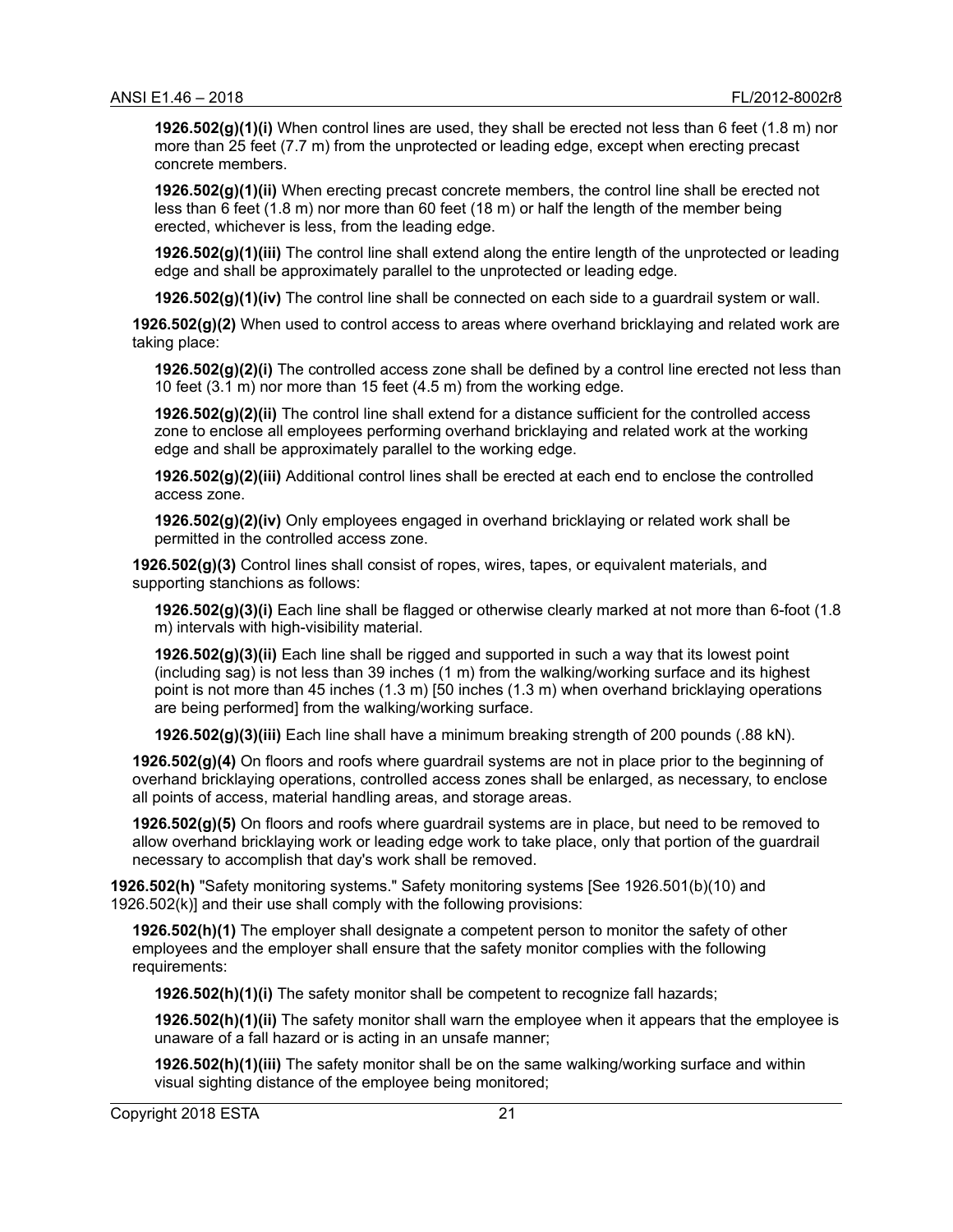**1926.502(h)(1)(iv)** The safety monitor shall be close enough to communicate orally with the employee; and

**1926.502(h)(1)(v)** The safety monitor shall not have other responsibilities which could take the monitor's attention from the monitoring function.

**1926.502(h)(2)** Mechanical equipment shall not be used or stored in areas where safety monitoring systems are being used to monitor employees engaged in roofing operations on low-slope roofs.

**1926.502(h)(3)** No employee, other than an employee engaged in roofing work [on low-sloped roofs] or an employee covered by a fall protection plan, shall be allowed in an area where an employee is being protected by a safety monitoring system.

**1926.502(h)(4)** Each employee working in a controlled access zone shall be directed to comply promptly with fall hazard warnings from safety monitors.

**1926.502(i)** "Covers." Covers for holes in floors, roofs, and other walking/working surfaces shall meet the following requirements:

**1926.502(i)(1)** Covers located in roadways and vehicular aisles shall be capable of supporting, without failure, at least twice the maximum axle load of the largest vehicle expected to cross over the cover.

**1926.502(i)(2)** All other covers shall be capable of supporting, without failure, at least twice the weight of employees, equipment, and materials that may be imposed on the cover at any one time.

**1926.502(i)(3)** All covers shall be secured when installed so as to prevent accidental displacement by the wind, equipment, or employees.

**1926.502(i)(4)** All covers shall be color coded or they shall be marked with the word "HOLE" or "COVER" to provide warning of the hazard.

Note: This provision does not apply to cast iron manhole covers or steel grates used on streets or roadways.

**1926.502(j)** "Protection from falling objects." Falling object protection shall comply with the following provisions:

**1926.502(j)(1)** Toeboards, when used as falling object protection, shall be erected along the edge of the overhead walking/working surface for a distance sufficient to protect employees below.

**1926.502(j)(2)** Toeboards shall be capable of withstanding, without failure, a force of at least 50 pounds (222 N) applied in any downward or outward direction at any point along the toeboard.

**1926.502(j)(3)** Toeboards shall be a minimum of 3 1/2 inches (9 cm) in vertical height from their top edge to the level of the walking/working surface. They shall have not more than 1/4 inch (0.6 cm) clearance above the walking/working surface. They shall be solid or have openings not over 1 inch (2.5 cm) in greatest dimension.

**1926.502(j)(4)** Where tools, equipment, or materials are piled higher than the top edge of a toeboard, paneling or screening shall be erected from the walking/working surface or toeboard to the top of a guardrail system's top rail or midrail, for a distance sufficient to protect employees below.

**1926.502(j)(5)** Guardrail systems, when used as falling object protection, shall have all openings small enough to prevent passage of potential falling objects.

**1926.502(j)(6)** During the performance of overhand bricklaying and related work:

**1926.502(j)(6)(i)** No materials or equipment except masonry and mortar shall be stored within 4 feet (1.2 m) of the working edge.

**1926.502(j)(6)(ii)** Excess mortar, broken or scattered masonry units, and all other materials and debris shall be kept clear from the work area by removal at regular intervals.

**1926.502(j)(7)** During the performance of roofing work: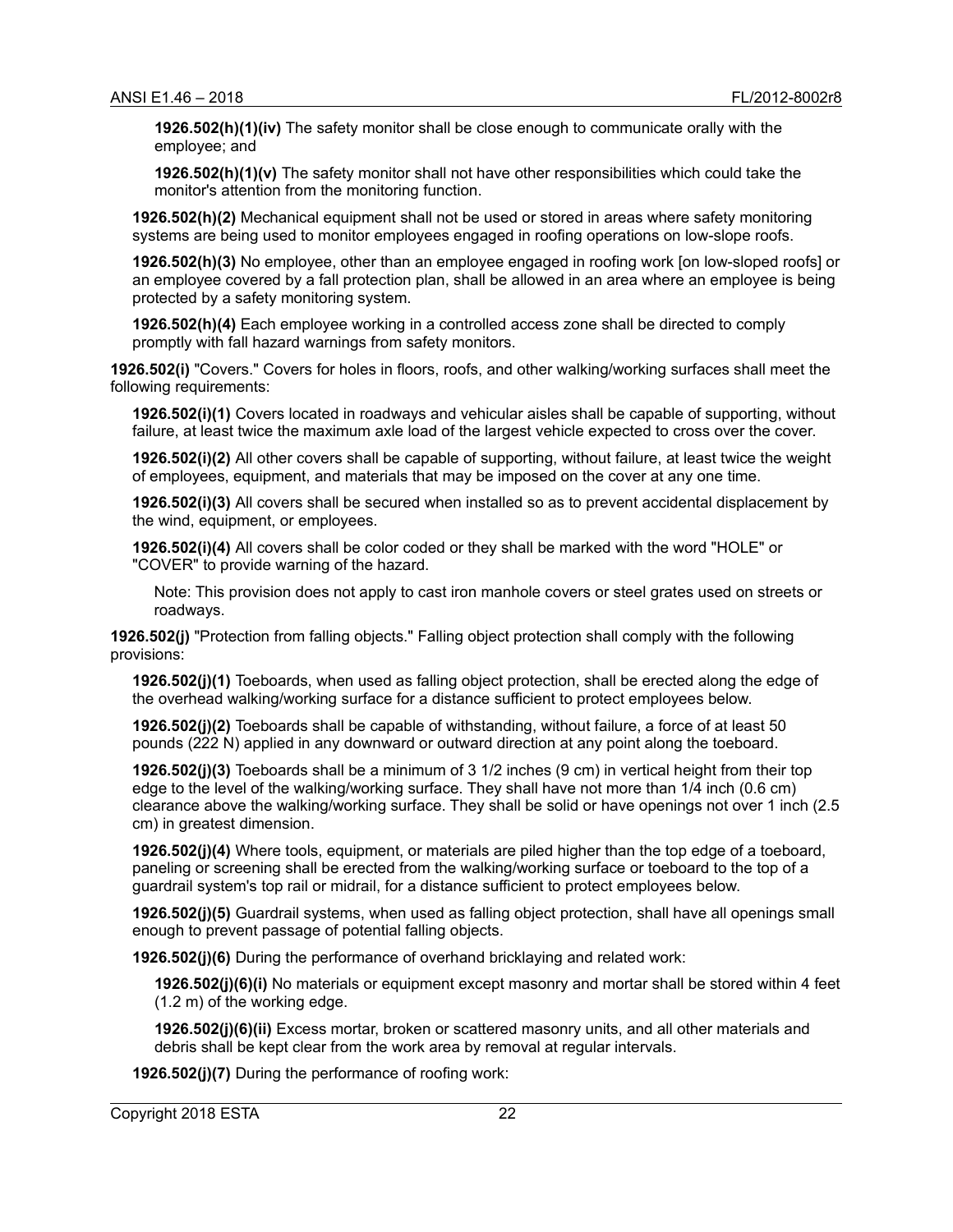**1926.502(j)(7)(i)** Materials and equipment shall not be stored within 6 feet (1.8 m) of a roof edge unless guardrails are erected at the edge.

**1926.502(j)(7)(ii)** Materials which are piled, grouped, or stacked near a roof edge shall be stable and self-supporting.

**1926.502(j)(8)** Canopies, when used as falling object protection, shall be strong enough to prevent collapse and to prevent penetration by any objects which may fall onto the canopy.

**1926.502(k)** "Fall protection plan." This option is available only to employees engaged in leading edge work, precast concrete erection work, or residential construction work (See 1926.501(b)(2), (b)(12), and (b)(13)) who can demonstrate that it is infeasible or it creates a greater hazard to use conventional fall protection equipment. The fall protection plan must conform to the following provisions.

**1926.502(k)(1)** The fall protection plan shall be prepared by a qualified person and developed specifically for the site where the leading edge work, precast concrete work, or residential construction work is being performed and the plan must be maintained up to date.

**1926.502(k)(2)** Any changes to the fall protection plan shall be approved by a qualified person.

**1926.502(k)(3)** A copy of the fall protection plan with all approved changes shall be maintained at the job site.

**1926.502(k)(4)** The implementation of the fall protection plan shall be under the supervision of a competent person.

**1926.502(k)(5)** The fall protection plan shall document the reasons why the use of conventional fall protection systems (guardrail systems, personal fall arrest systems, or safety nets systems) are infeasible or why their use would create a greater hazard.

**1926.502(k)(6)** The fall protection plan shall include a written discussion of other measures that will be taken to reduce or eliminate the fall hazard for workers who cannot be provided with protection from the conventional fall protection systems. For example, the employer shall discuss the extent to which scaffolds, ladders, or vehicle mounted work platforms can be used to provide a safer working surface and thereby reduce the hazard of falling.

**1926.502(k)(7)** The fall protection plan shall identify each location where conventional fall protection methods cannot be used. These locations shall then be classified as controlled access zones and the employer must comply with the criteria in paragraph (g) of this section.

**1926.502(k)(8)** Where no other alternative measure has been implemented, the employer shall implement a safety monitoring system in conformance with 1926.502(h).

**1926.502(k)(9)** The fall protection plan must include a statement which provides the name or other method of identification for each employee who is designated to work in controlled access zones. No other employees may enter controlled access zones.

**1926.502(k)(10)** In the event an employee falls, or some other related, serious incident occurs, (e.g., a near miss) the employer shall investigate the circumstances of the fall or other incident to determine if the fall protection plan needs to be changed (e.g. new practices, procedures, or training) and shall implement those changes to prevent similar types of falls or incidents.

#### <span id="page-31-0"></span>**29 CFR 1926.503 Training requirements. (construction industry)**

The following training provisions supplement and clarify the requirements of 1926.21 regarding the hazards addressed in subpart M of this part.

#### **1926.503(a)** "Training Program."

**1926.503(a)(1)** The employer shall provide a training program for each employee who might be exposed to fall hazards. The program shall enable each employee to recognize the hazards of falling and shall train each employee in the procedures to be followed in order to minimize these hazards.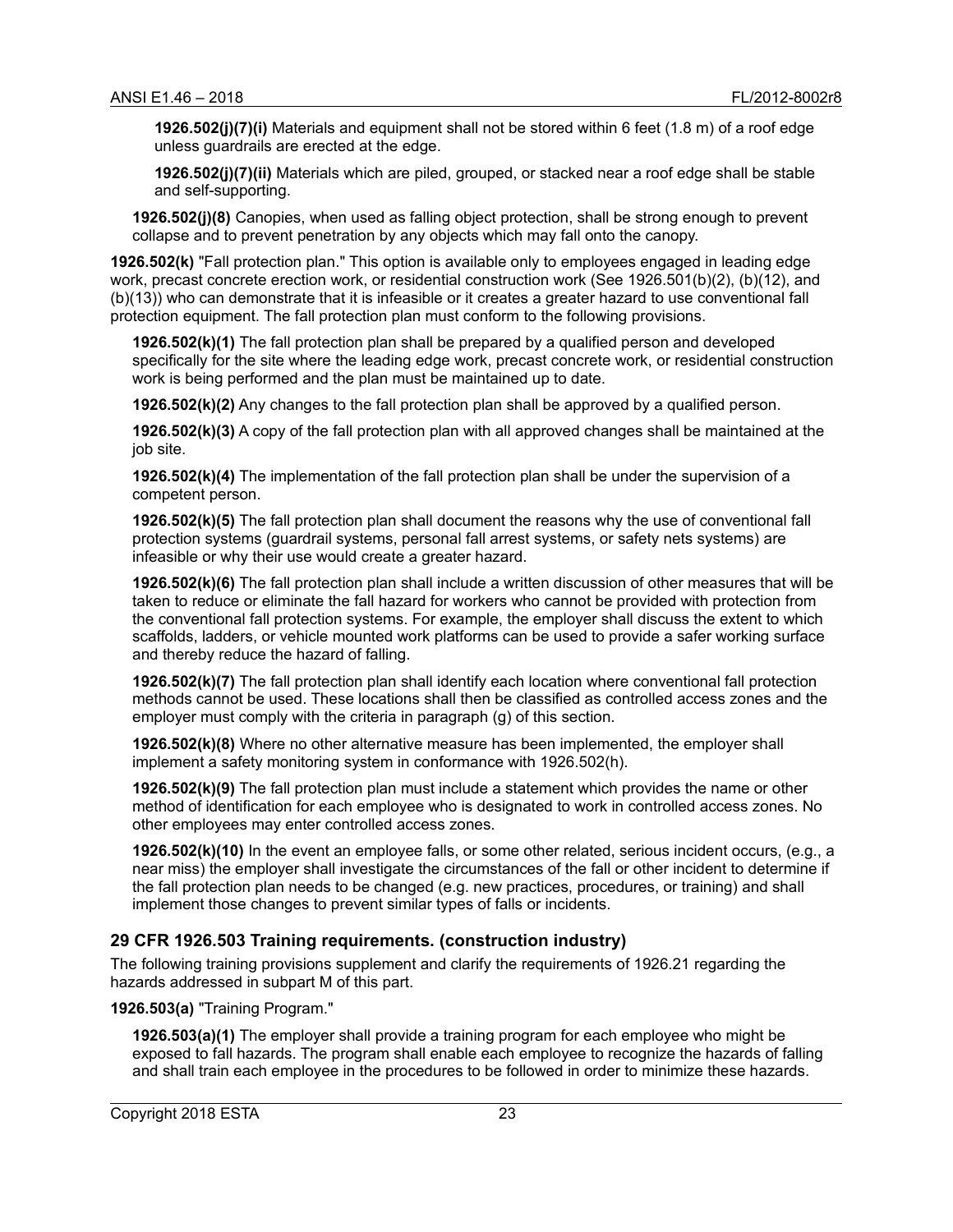**1926.503(a)(2)** The employer shall assure that each employee has been trained, as necessary, by a competent person qualified in the following areas:

**1926.503(a)(2)(i)** The nature of fall hazards in the work area;

**1926.503(a)(2)(ii)** The correct procedures for erecting, maintaining, disassembling, and inspecting the fall protection systems to be used;

**1926.503(a)(2)(iii)** The use and operation of guardrail systems, personal fall arrest systems, safety net systems, warning line systems, safety monitoring systems, controlled access zones, and other protection to be used;

**1926.503(a)(2)(iv)** The role of each employee in the safety monitoring system when this system is used;

**1926.503(a)(2)(v)** The limitations on the use of mechanical equipment during the performance of roofing work on low-sloped roofs;

**1926.503(a)(2)(vi)** The correct procedures for the handling and storage of equipment and materials and the erection of overhead protection; and

**1926.503(a)(2)(vii)** The role of employees in fall protection plans;

**1926.503(a)(2)(viii)** The standards contained in this subpart.

**1926.503(b)** "Certification of training."

**1926.503(b)(1)** The employer shall verify compliance with paragraph (a) of this section by preparing a written certification record. The written certification record shall contain the name or other identity of the employee trained, the date(s) of the training, and the signature of the person who conducted the training or the signature of the employer. If the employer relies on training conducted by another employer or completed prior to the effective date of this section, the certification record shall indicate the date the employer determined the prior training was adequate rather than the date of actual training.

**1926.503(b)(2)**The latest training certification shall be maintained.

**1926.503(c)** "Retraining."

When the employer has reason to believe that any affected employee who has already been trained does not have the understanding and skill required by paragraph (a) of this section, the employer shall retrain each such employee. Circumstances where retraining is required include, but are not limited to, situations where:

**1926.503(c)(1)** Changes in the workplace render previous training obsolete; or

**1926.503(c)(2)** Changes in the types of fall protection systems or equipment to be used render previous training obsolete; or

**1926.503(c)(3)** Inadequacies in an affected employee's knowledge or use of fall protection systems or equipment indicate that the employee has not retained the requisite understanding or skill.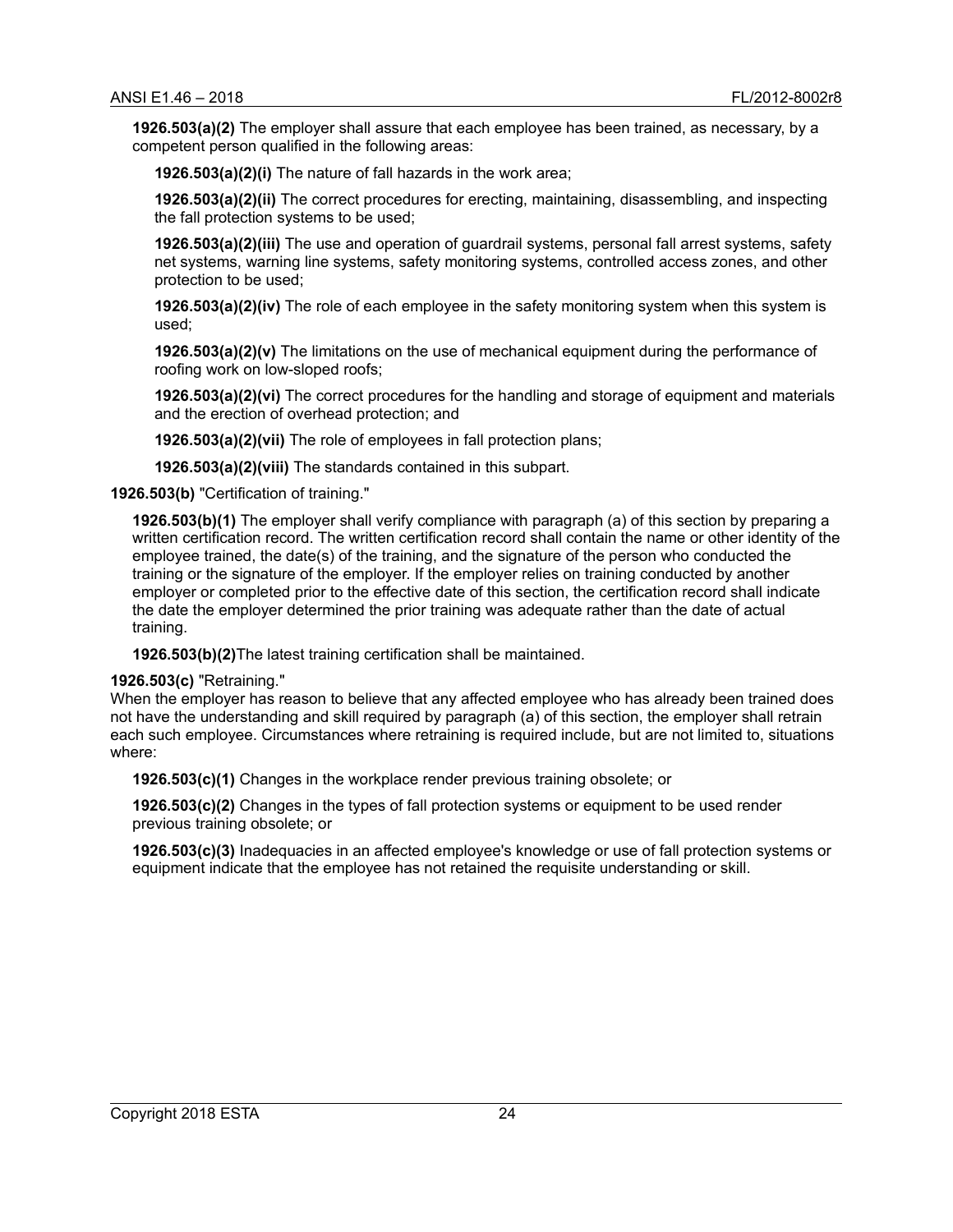# <span id="page-33-0"></span>**Annex B (Informative) – Example Of An Orchestra Lift Safety Program**

[This is simply an example. It is not offered as a model for an ideal program, but it shows how one organization has addressed the risks of an orchestra lift, what they chose as reasonable measures for safety.]

SYMPHONY HALL ORCHESTRA LIFT PROCEDURES and GUIDELINES

- 1) When the orchestra pit lift is below stage level a fall hazard exists.
- 2) The orchestra lift is to be operated only by qualified personnel knowledgeable in its operation, safety features, and these guidelines.
- 3) **NO ONE** is to enter or exit the lift while it is in motion.
- 4) **NO ONE** riding on the lift is to stand within 18" of the edge of the lift while the lift is in motion.
- 5) Persons at the trap room level waiting for the lift to descend shall stand back at least 6'.
- 6) Operator is to be on the lift at all times when the lift is in motion. The only normal exception is when the seat wagon is being installed or removed.
- 7) The lift shall be operated only with all wall panels in place. The only exception to this is during the installation or removal of the seat wagon.
- 8) Orchestra lift **SHALL NOT** be operated with any safety interlock or safety feature bypassed or defeated.
- 9) When the presence of an operator on the lift will interfere with the performance (or rehearsal) the remote operator must have constant visual contact with the entire lift. A minimum of one spotter in constant communication with the operator is required. Theatre Division technical staff will require additional spotters or safety measures as appropriate.
- 10) Equipment, scenery, props, and similar items are not to be placed, stored, or set both on the stage and on the lift. i.e. the same as the fire line.
- 11) **NO ONE** shall be permitted to approach within 6' of the opening, hang arms or legs over the edge of the opening, or sit on the edge of the opening, when the lift is below stage level.
- 12) When lift is down, the orchestra pit area is to be secured with safety cones.
- 13) When the lift is set as an orchestra pit, pit area is to be secured with safety cones except during performance.
- 14) Operating the lift under the influence of alcohol or drugs is prohibited. Persons found working under the influence of drugs or alcohol will be removed from the premises.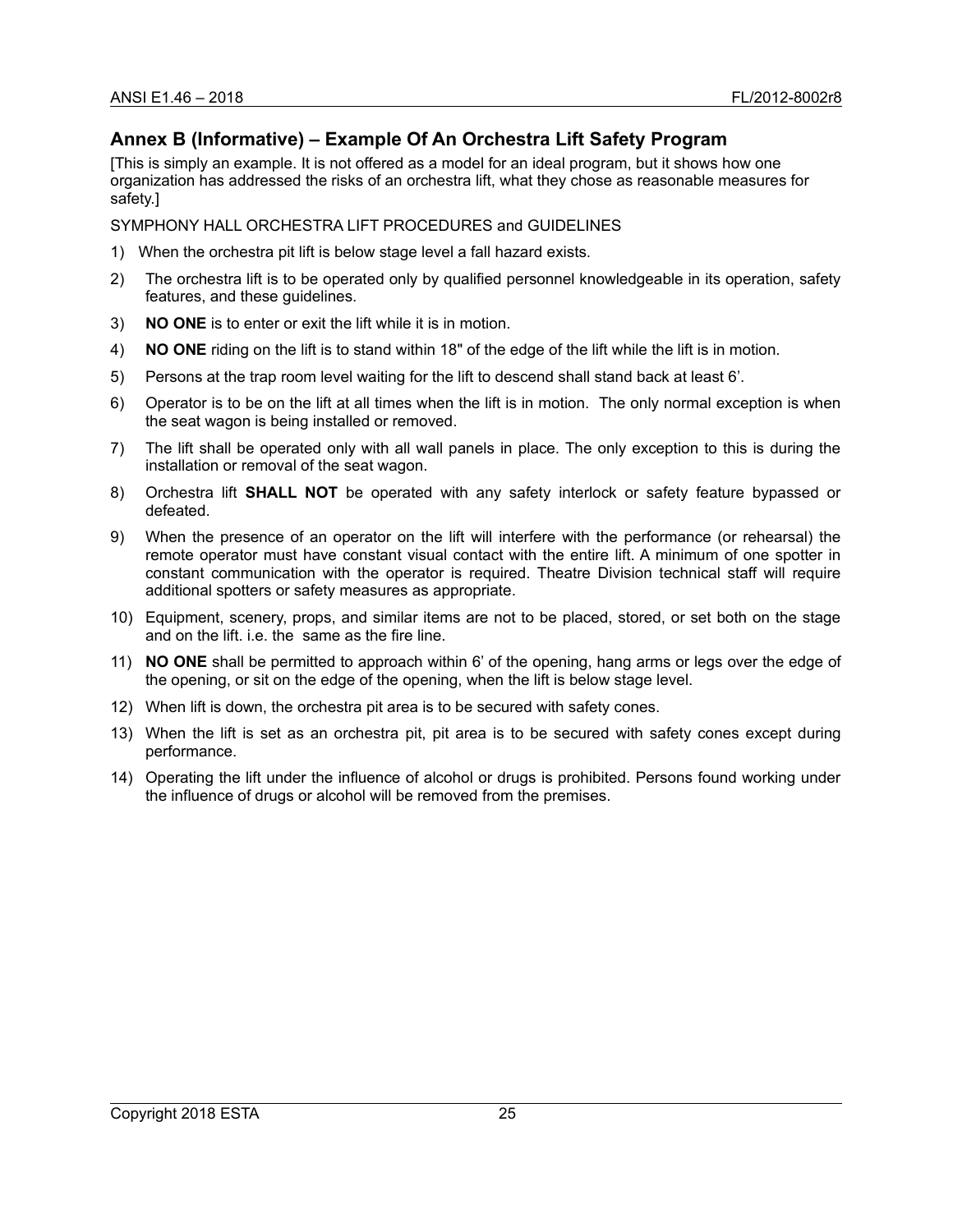# <span id="page-34-0"></span>**Annex C (Informative) – Example of a Plan for Installing an Apron Extension**

[This is simply an example. It is not offered as a model for an ideal plan, but it shows how one TD might address the risks of installing portable platforms over an orchestra pit to extend the stage apron.]

#### **Obvious hazards:**

- 1. People installing the platforms could fall into the orchestra pit.
- 2. Platforms could fall on workers in the pit while they are working to install the platforms.
- 3. Other people on stage, not involved in installing the platforms, could fall into the pit or walk on the platforms before they are secure, causing them and the platforms to fall into the pit.

#### **General remediation steps:**

The work area will be separated from the rest of the stage by a portable barrier (saw horses, stanchions and rope, etc) that also has signs saying, "Keep out. Fall hazard." The barrier will not be less than 6' from the stage edge, but will probably have to be much further away to allow enough work space for installing the platforms. Saw horses will be set in the house aisles to block the aisles leading to the stage and will have the same signage.

The work site will be supervised at all times until the installation is complete. That is, someone will have to stay at the worksite while the other workers take breaks; everyone can't all leave for lunch or coffee together.

Workers in the pit will wear hard hats. Workers at the stage edge will wear work positioning harnesses attached to lanyards that will prevent them from going over the stage edge but will allow them to reach beyond the edge with their hands.

#### **Work plan**

Eight people shall be on the work crew: four in the pit, two on stage, and two in the front row of the house. Fewer than that will make handling the platforms difficult, increasing the probability that they will be dropped.

Equipment needed will include two 6' step ladders, at least two c-clamps, spirit levels, 1-1/4" screws, 2" screws, screwdrivers, and miscellaneous lengths of 1x3 for cross-bracing.

The leg units (our usual "tiger legs") will be stacked against the upstage pit wall, under the permanent apron edge. The 4x8 platforms will be stacked on stage, conveniently near the edge, but not in the way.

The first platform will be laid flat and slid out on the stage left side stage/hanamichi leading to the house. Then workers in the front row and workers kneeling on stage then will slide the first platform onstage out over the open pit about 16 inches.

Workers in the pit will attach a set of legs to the overhanging edge using c-clamps. A second set of legs will be moved by two workers into position to carry the off-stage edge of the platform, and then those workers will take shelter under the permanent apron lip to be out of the way.

Two workers in the pit—standing at the on-stage side of the platform, not under it—will move the legs toward the center of the house while the top workers slide the platform fully off the side stage. The two workers that had taken shelter will then put the second set of legs in place while the platform is held and steadied by the four workers above and the two other workers at the first set of legs. The legs then will be attached to the platform frame with 1-1/4" screws.

While the workers above steady the platform, the four workers below will ensure that the legs are plumb and will add 1x3 cross-bracing, screwing them in place with the 2" screws.

After the first platform is secure, the second platform will be slid out on it, and then slid sideways to have the first set of legs attached by workers in the pit.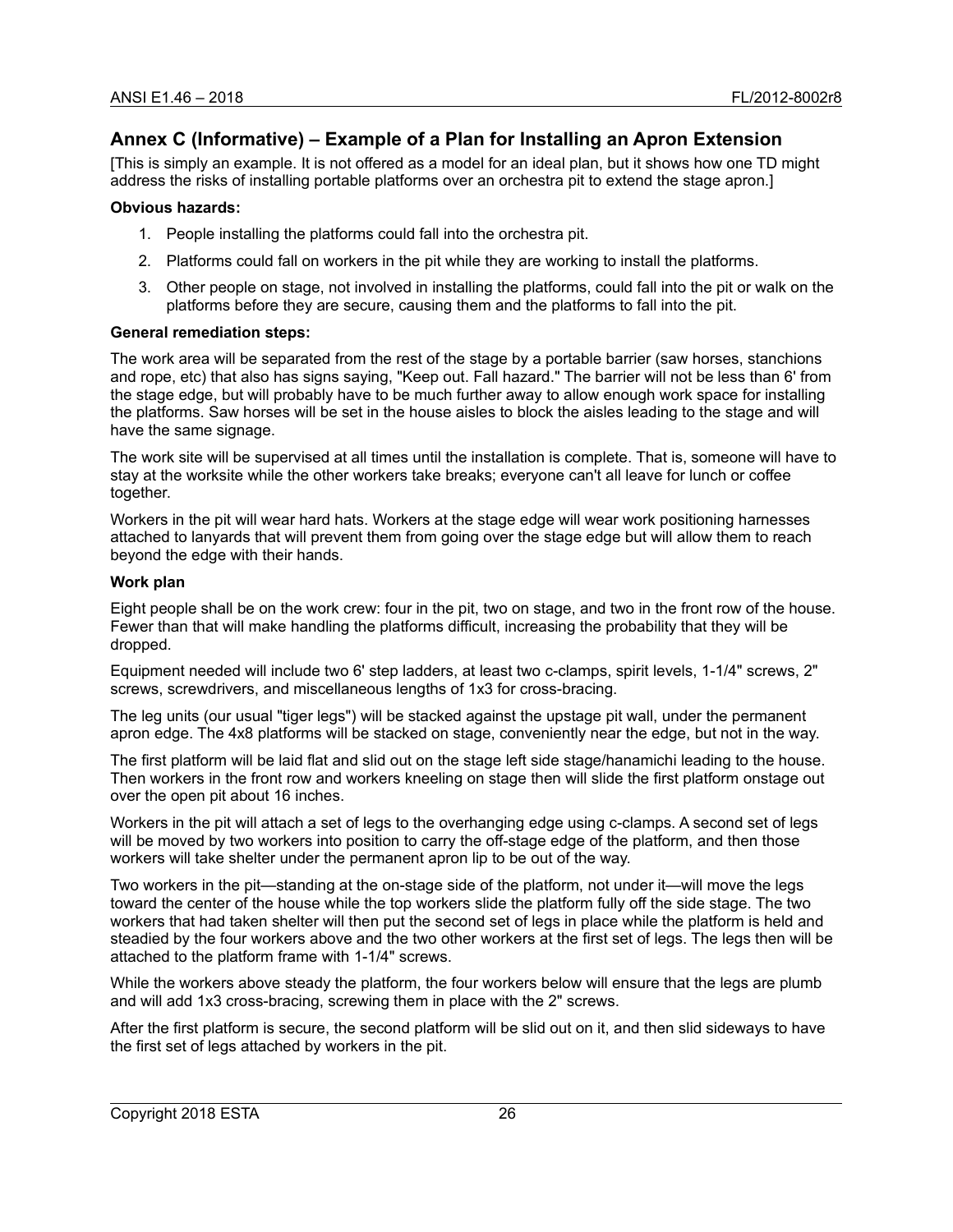The platform will then be slid further toward the center line until the offstage edge can be set down on top of the first set of legs for the first platform. The legs will be secured to the platform frame with 1-1/4" screws. The legs will be plumbed, and then braced with 1x3, as before.

The remainder of the platforms will be installed in a similar manner.

When the job is done, the barriers and signage for the project will be removed. The usual stage edge protection will be put in place, or an equivalent. The apron extension removes the hazard of falling into the orchestra pit, but creates a new hazard of falling into the first row of the audience. That is less serious, but still to be avoided.